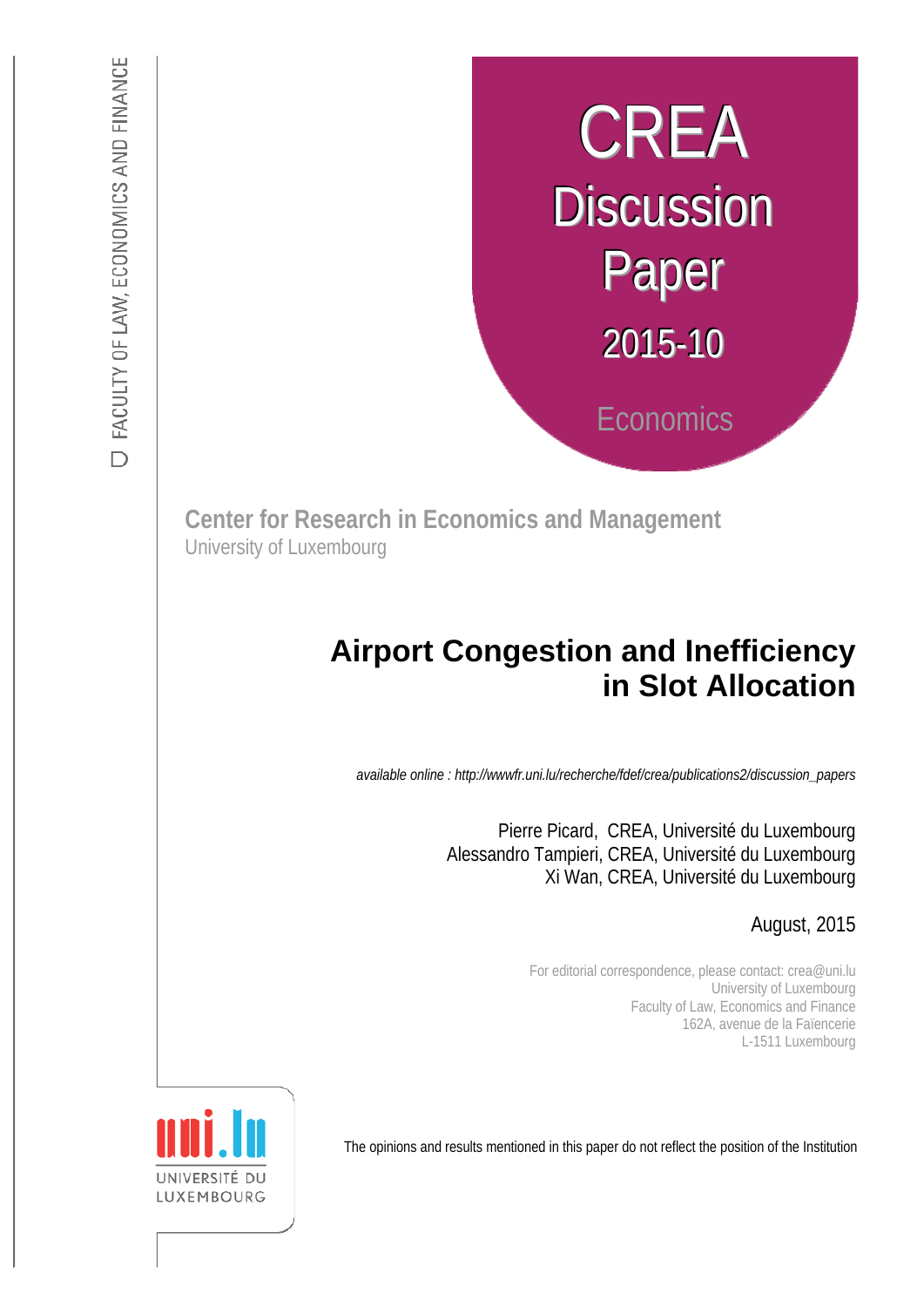# Airport Congestion and Inefficiency in Slot Allocation

Pierre M. Picard<sup>#</sup>, Alessandro Tampieri<sup>#</sup> and Xi Wan<sup>#</sup> # UniversitÈ du Luxembourg

pierre.picard@uni.lu; alessandro.tampieri@uni.lu; xi.wan@uni.lu

August 2015

#### Abstract

This paper analyzes optimal slot allocation in the presence of airport congestion. We model peak and offpeak slots as vertically differentiated products, and congestion limits the number of peak slots that the airport can allocate. Inefficiency emerges when the airport does not exploit all its slots. We show that for a private airport, inefficiency may arise if the airport is not too congested and the per-passenger fee is small enough, while with a public airport it does not emerge. Furthermore the airport, irrespective of its ownership, tends to give different slots to flights with same destination if the underlying market is a duopoly, and a single slot if the underlying market is served by a monopoly.

#### JEL classification: R41; H23; H21.

Keywords: Slot allocation; Airport congestion; Vertical differentiation.

We are grateful to Jan K. Brueckner for many suggestions that lead to substantial improvement of the paper. Wan is grateful for the hospitality shown by the Department of Economics at UC - Irvine during a visit when part of this research was undertaken. The usual disclaimer applies.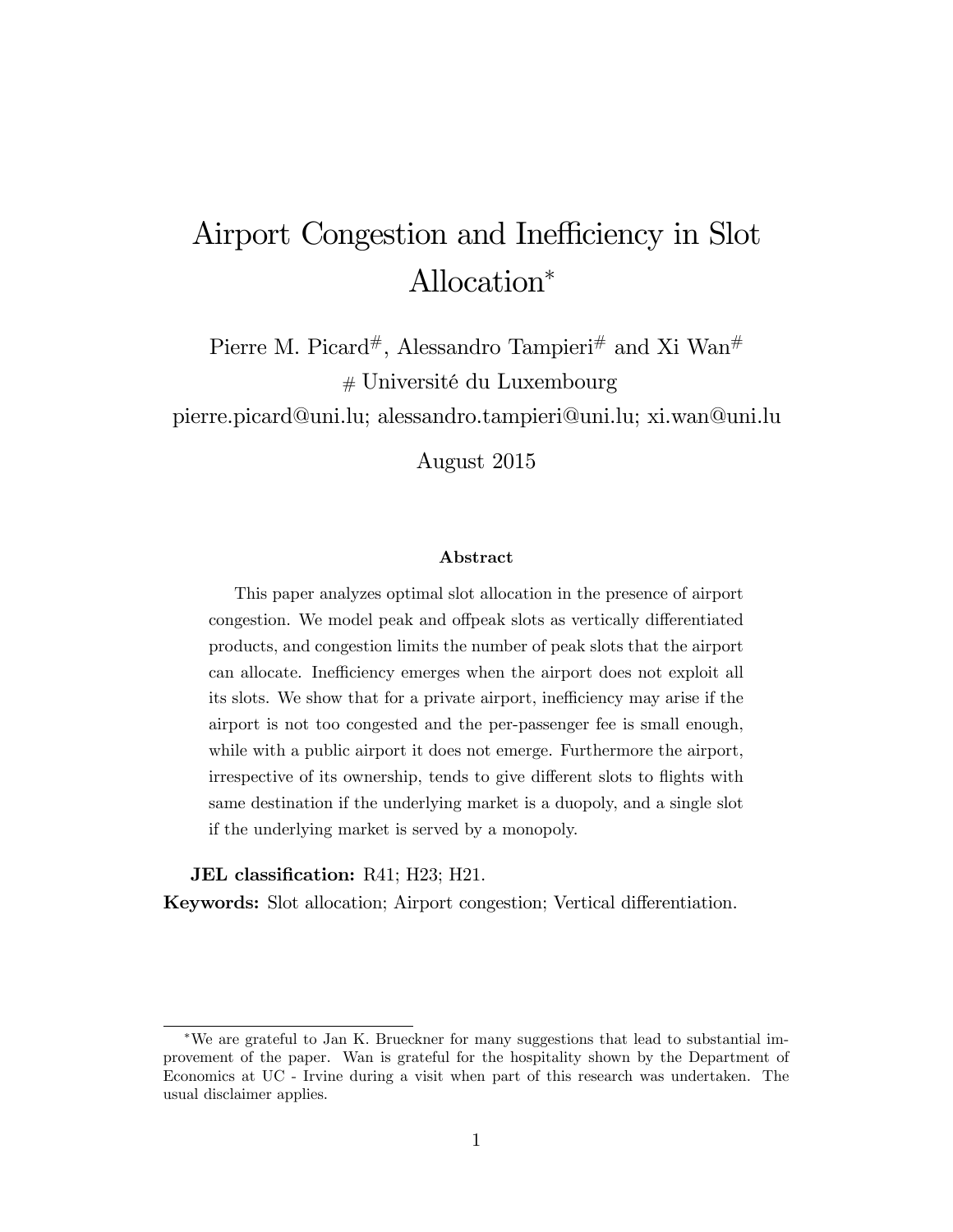## 1 Introduction

Over the past decades, airline traffic growth has outpaced capacities at many of the world's major airports.<sup>[1](#page-2-0)</sup> As a result, airport congestion has become a major issue faced by many airports worldwide. Airport congestion is likely to get worse in the coming decades, being generated by an expanding demand due to increase of income, and the growth of some developing countries.<sup>[2](#page-2-1)</sup>

In the analysis of airport congestion, the economic literature focused mainly on "congestion pricing" (for which carriers pay a toll according to their contri-bution to congestion) as a regulatory tool to deal with congestion.<sup>[3](#page-2-2)</sup> However, despite its theoretical feasibility, congestion pricing has not been practised in the real world. By contrast, slot allocation is the usual approach to management of congestion at airports. According to IATA World Scheduling Guidelines, a slot is "the permission given by a managing body for a planned operation to use airport infrastructure that is necessary to arrive or depart at a airport on a specific date and time".<sup>[4](#page-2-3)</sup> Under a slot system, the airport authority determines the total number of slots to make available, and slots are distributed among the airlines according to some allocation rule.<sup>[5](#page-2-4)</sup> Given the prevalence of slot systems, a theoretical analysis investigating the interaction between slot allocation and congestion seems highly policy relevant.

In this paper we analyse endogenous slot allocation in the presence of airport congestion, and we investigate the conditions under which the allocation choice is inefficient. We refer to a "slot" as the permission granted to a certain airline to use airport infrastructure for a planned operation at a specific time window

<span id="page-2-0"></span><sup>&</sup>lt;sup>1</sup>For instance, over half of Europe's 50 largest airports have already reached or are close to their saturation points in terms of declared ground capacity (Madas and Zografos, 2008).

<span id="page-2-1"></span><sup>&</sup>lt;sup>2</sup>The European Commision estimated that half of the world's new traffic will come from Asia Pacific region in the next 20 years. They expect that air traffic in Europe will roughly double by 2030, and that 19 key airports will be at saturation. See MEMO/11/857.

<span id="page-2-2"></span><sup>&</sup>lt;sup>3</sup>For an early contribution on congestion pricing see Levine (1969). Recent representative studies include Brueckner (2002, 2005). Under congestion pricing, carriers could place as many áights as they wish provided they pay the toll, thus the overall level of congestion is determined by airline decisions.

<span id="page-2-4"></span><span id="page-2-3"></span><sup>4</sup>See Worldwide slot guidelines.

 ${}^{5}$ For example, FAA (Federal Aviation Administration) capped peak hour flight movements at New York La Guardia, J.F.Kennedy, and Neward airports. As for Chicago's O'Hare airport, FAA persuaded two major airlines United and American Airlines to reduce peak flight activities while prohibiting smaller airlines from increasing flights to fill the gap.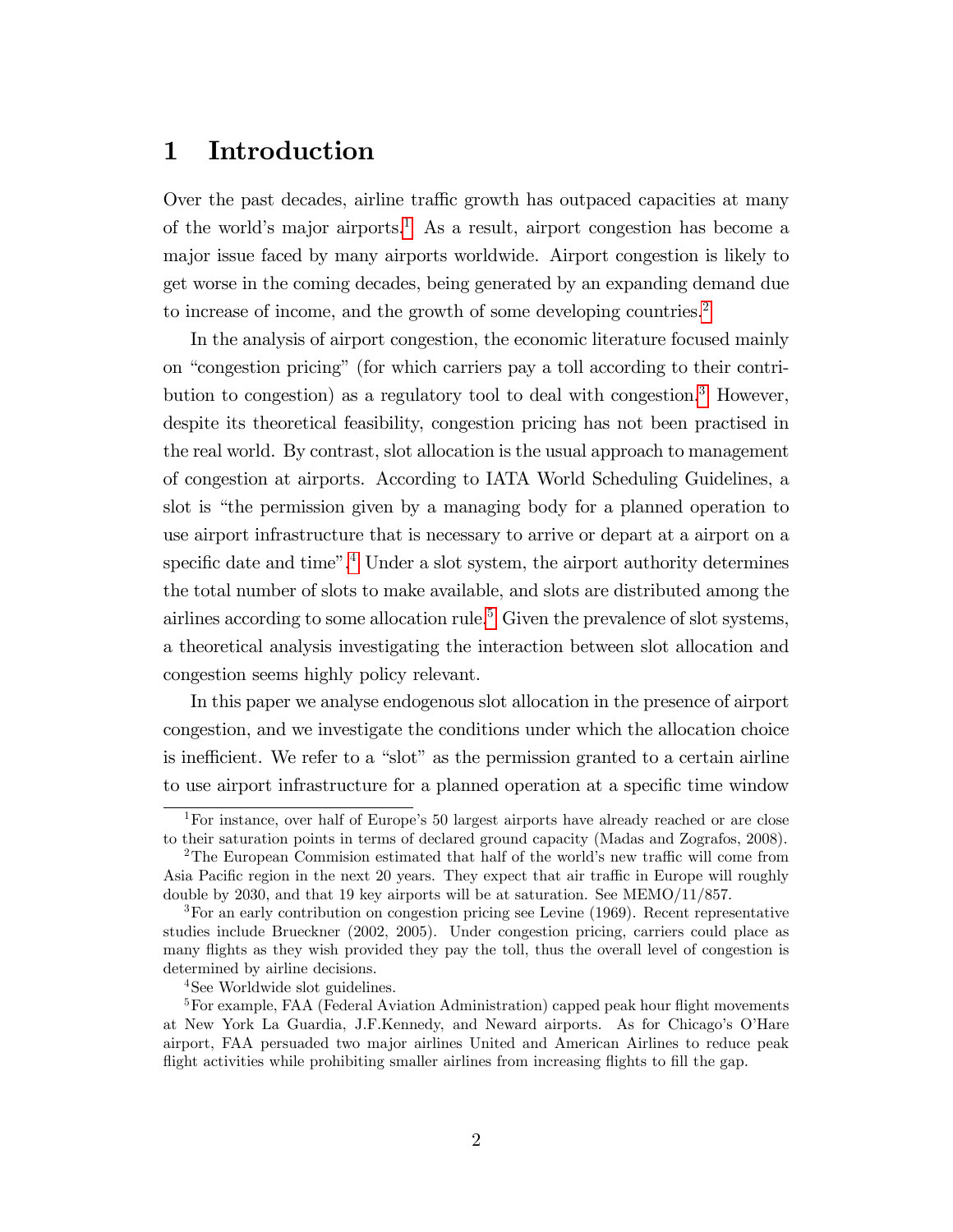of the day.[6](#page-3-0) We examine a setting where an airport wants to maximize the number of passengers, and sorts slots according to different departure flights, while airlines compete in the flights market. As in Brueckner (2002), we model peak and off-peak slots as products of different qualities in a model of vertical  $differential$ .<sup>[7](#page-3-1)</sup> Peak slots are congested, mirroring the situation of capacity shortages at peak hours faced by many airports. We analyze both a private and a public airport being restricted to levy a uniform per-passenger fee for flight activities, this being pre-determined by administrative bodies.<sup>[8](#page-3-2)</sup> We consider separately the case where two flights towards a same destination (denoted as "pairwise flights" in the paper) are served by two airlines, and where they are served by a monopoly. In this complete information setting, airlines know the total provision of slots and the fact that each participating airline receives a single slot. Finally, we define as "allocative inefficiency" the situation in which not all the slots available are exploited.

Because peak slots are preferred by passengers to off-peak slots, the airport's slot assignment creates an exogenous quality differential between the carriers when the assigned slots are for different periods. The carriers compete conditional on this quality differential, and the resulting prices and passenger volumes therefore depend on the slot assignments. Depending on parameter values, the total passenger volume (and hence fee revenue for the airport) could be higher when the airport withholds a peak slot that it could allocate to the carries, leaving the slot unused and the airport's peak capacity thus not fully exploited. This outcome is inefficient from society's point, but it is a possible feature of equilibrium in the model.

<span id="page-3-0"></span> $6$ Though in practice congestion is not exclusively confined to runway congestion, and might embody other capacity dimensions such as environmental concerns, we nevertheless focus on runway congestion.

<span id="page-3-1"></span><sup>&</sup>lt;sup>7</sup>Our approach differs from Brueckner (2002) as follows. In Brueckner (2002)'s framework, a monopoly airport chooses the critical points on the continuum that respectively define whether to fly or not and whether to fly in peak slots or off-peak slots. Focusing on finding the optimal congestion pricing, he implicity assumes that airport capacity is sufficient to meet peak hour demands. Unlike Brueckner (2002), our interest stems from the scarcity of peak hour slots. Thus we focus on the allocation instead of using the pricing tool.

<span id="page-3-2"></span><sup>8</sup>The analysis of a private airport also seems relevant. Although airports have long been owned by governments, there has been a significant worldwide trend towards government facilities privatization beginning from the middle of the 1980s. Following the United Kingdom, many major airports in Europe, Australia and Asia have followed suit and have undergone privatization or are in the process of being privatized. In principle, privatization is characterized by the transfer of ownership structure from state-owned to private enterprises.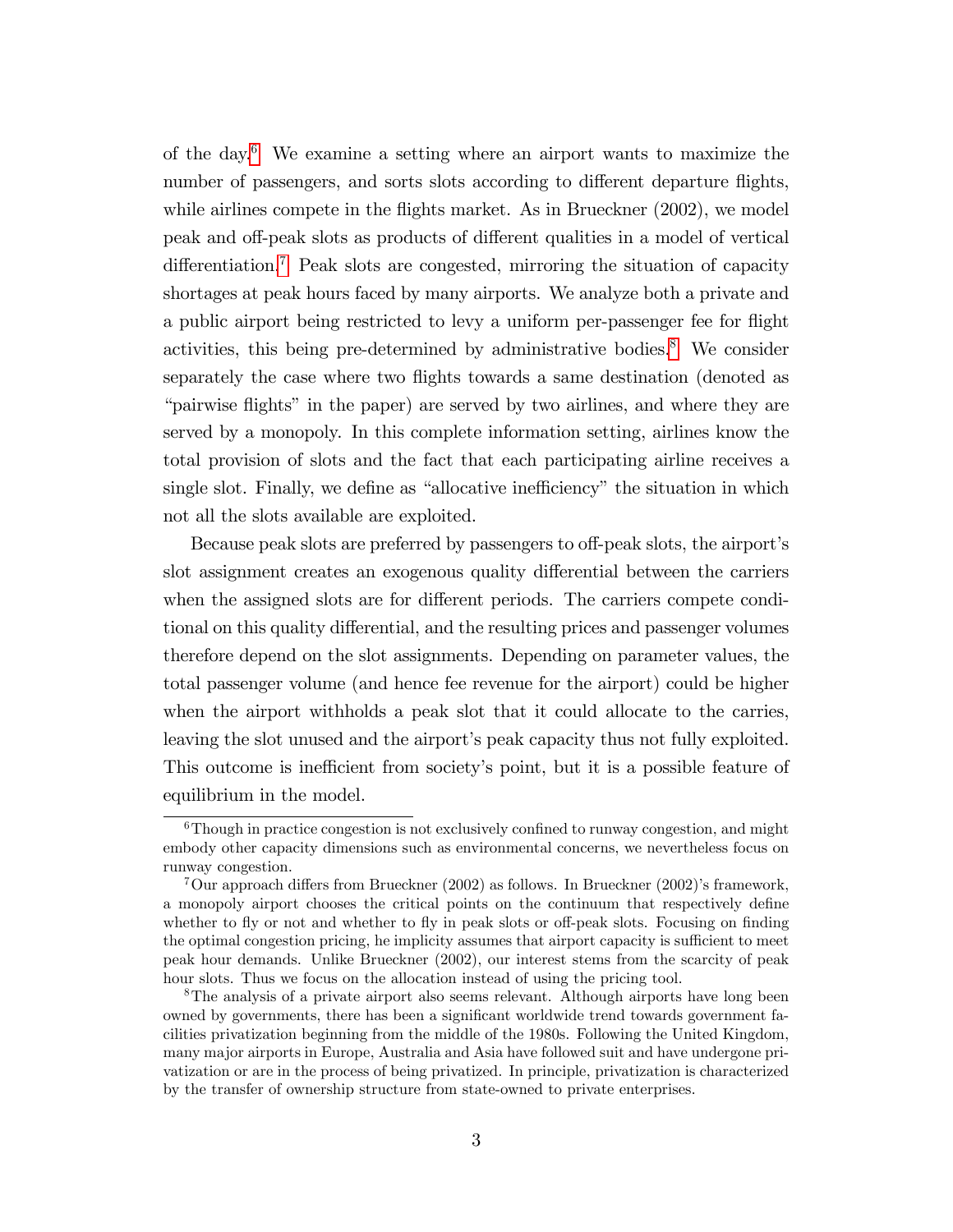When the airport is private and each destination is served by a duopoly airline market, the results depend on whether the number of slots is lower than the number of destinations (the airport is "busy") or not (the airport is ìnot too busyî). A busy airport uses all the available peak slots to implement  $\degree$ peak/off-peak" configuration. The results are driven by differentiation which, on the one hand, increases the number of passengers, but on the other hand softens competition. The first effect more than outweighs the second effect, thus the airport prefers to adopt differentiation rather than to allocate both peak slots for the same destination.

A not-too-busy airport chooses its allocative strategy according to the amount of per-passenger fee. In particular, it implements a mix of " $peak/off-peak$ " and "peak/peak" market configuration if the per-passenger fee is high, and  $\degree$ peak/off-peak" configuration in each market if the per-passenger fee is low. In the latter case, given that the number of destinations is lower than the number of slots, allocative inefficiency emerges. These results can be explained as follows. Low per-passenger fees imply cheap flight tickets, thus the airport can allocate slots in the peak/off-peak configuration without losing passengers, even with less competition. Allocative inefficiency is due to the fact that a not-toobusy airport does not need the extra slots to reach the optimal slot allocation. With high per-passenger fees, the airport allocates some peak/peak market configuration (undifferentiated slots) in order to induce more competition and to keep the price of flight tickets sufficiently low.

The emergence of allocative inefficiency in our results corresponds to the common practice in airport management of declaring a number of slots being lower than an airport's full capacity (Mac Donald, 2007, and De Wit and Burghouwt, 2008). Indeed, as De Wit and Burghouwt (2008) point out, "an ef-Öcient use of the slots at least requires a neutral and transparent determination of the declared capacity".

If each destination is served by a monopolist and one peak slot is assigned to them, the monopoly airline would choose to operate in the peak slot only, thus leaving unused the off-peak slot. Indeed, given the same (marginal) perpassenger fee for operating at a peak or off-peak hours, the airline prefers to put all seats in the peak áight. Moreover, if two peak slots are assigned to the monopoly airline, and assuming a preference for operating one áight at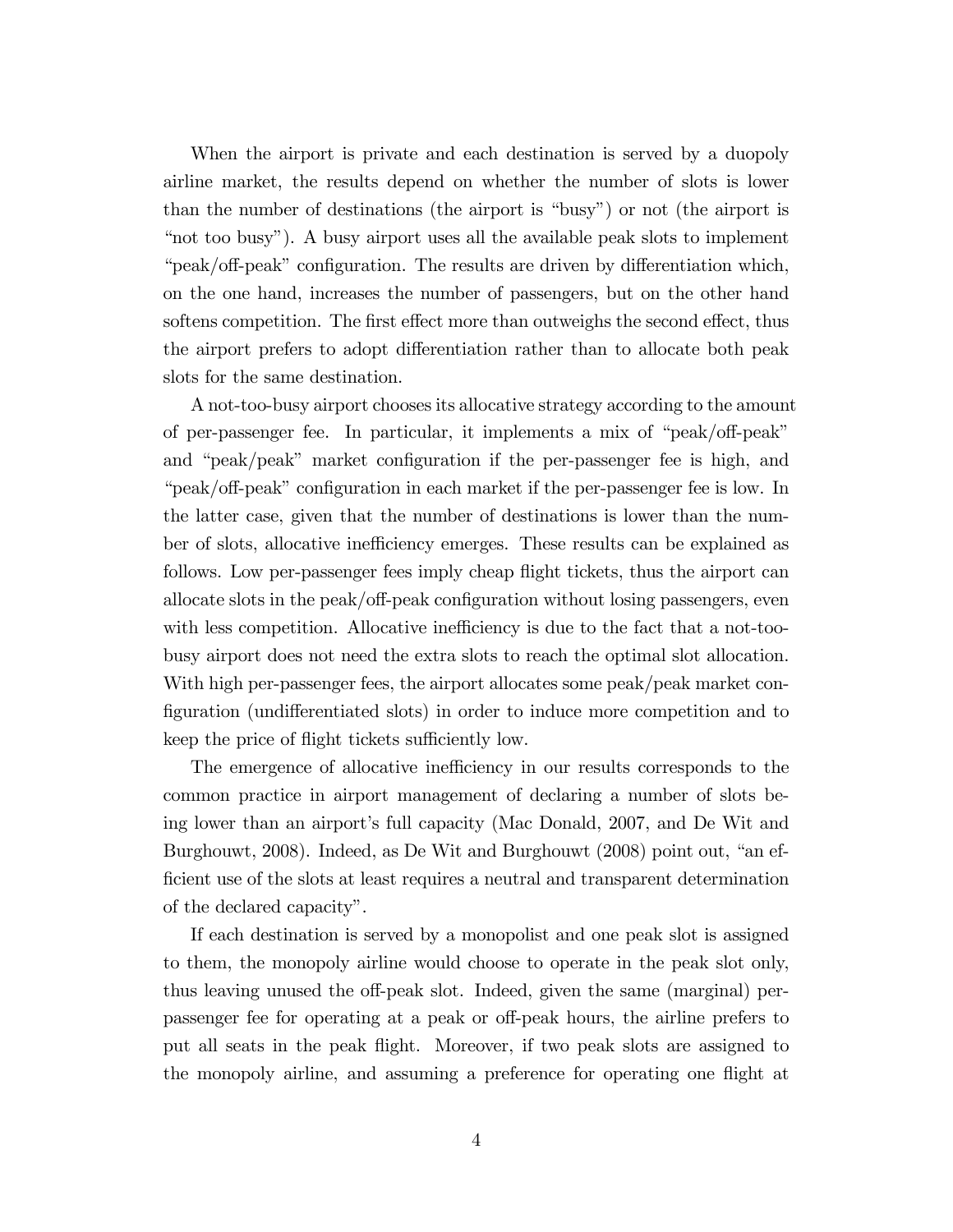peak slot rather than two (for operating costs not modelled here), then the monopoly airline would also leave unused the extra peak slot. In turn, the airport would assign a single peak slot to each destination market, as long as peak slots are available. Naturally, in this case allocative inefficiency does not occur. Finally, the results are similar when the airport is public, with the exception than inefficiency does not emerge.

To illustrate the empirical relevance of this mechanism, we have briefly investigated the slot allocation in the city-pair markets of the 5 most busiest US airports and of a random sample of 10 mid-range US airports (see Appendix A). Table 1 shows the numbers of origin-destination routes operated by monopoly, duopoly and oligopoly, and the pattern of slot occupancy. While a large bunch of city-pair service is supplied by monopoly airlines, there exists a significant portion of flight activity served by competing airlines.

|                                                 | # Origin-destinations served by $\#$ Slots occupation(%)                                |  |       |      |         |
|-------------------------------------------------|-----------------------------------------------------------------------------------------|--|-------|------|---------|
|                                                 | Mon. $(\%)$ Duo.                                                                        |  | Olig. | Peak | offpeak |
| Top <sub>5</sub>                                | $\begin{array}{ l} 525 \ (62\%) \quad 161(19\%) \quad 157(19\%) \quad 29\% \end{array}$ |  |       |      | 71\%    |
| Mid sized 10   200 (73%) 53 (20%) 19 (7%)   28% |                                                                                         |  |       |      | 72%     |

Table 1. Pattern of market structure and slot occupation.

Our theoretical analysis claims that slot allocation can be used by congested airports as a discrimination tool in markets where several Örms compete. To highlight this, we focus on duopoly city-pair markets and construct an index I that measures whether the competing airlines are put in the same slot. Typically, along the discussion in Section 3, two competing airlines, each operating one flight to the same destination, are allocated in the same time slot if  $I = 0$ and are separated in a peak and an off-peak slot if  $I = 1$ . A higher aggregated index I measures stronger use of a slot discrimination. Excluding inter-hub traffic and high frequency destinations, we then find evidence consistent with our model prediction that slot discrimination is stronger in the largest airports, see Table 2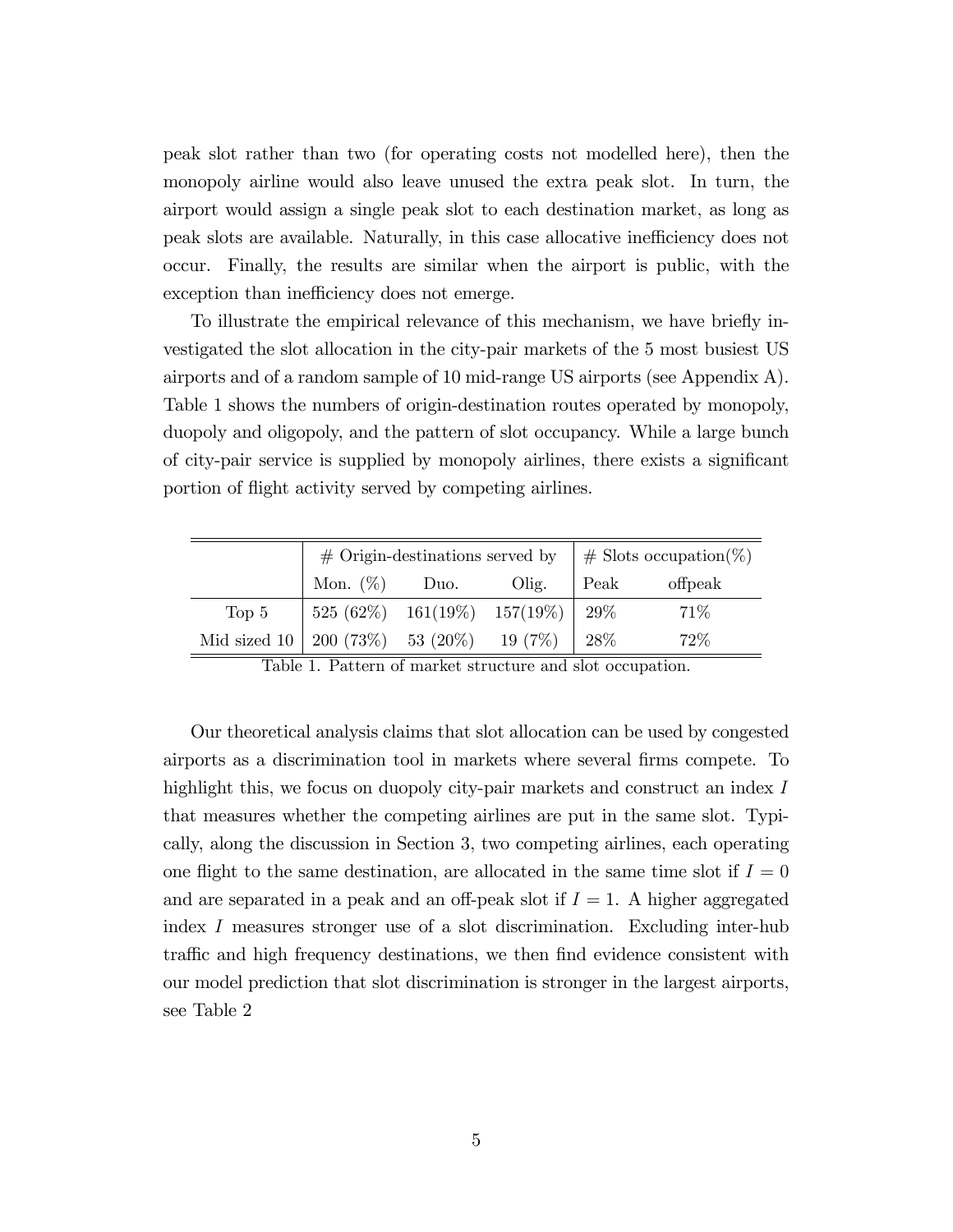|                              | Average Index $I$                  |      |  |  |  |
|------------------------------|------------------------------------|------|--|--|--|
|                              | Largest 5 airports Mid 10 airports |      |  |  |  |
| $5-11$ pm                    | 0.38                               | 0.23 |  |  |  |
| $11-16$ pm                   | 0.32                               | 0.2  |  |  |  |
| $16-23$ pm                   | 0.44                               | 0.44 |  |  |  |
| Table 2. Average index $I$ . |                                    |      |  |  |  |

So far, slot allocation has drawn relatively little interest in the economic literature, with few but noteworthy contributions. Barbot (2004) models slots for airline activities as products of either high or low quality, and carriers choose the number of áights they operate. She shows that slot allocation improves efficiency according to the criteria for assessment, and welfare in fact decreases after re-allocation. Unlike the present paper, in Barbot  $(2004)$ 's model carriers could operate as many áights as they want. Our paper limits the number of peak slots, in order to address congestion. Verhoef (2008) and Brueckner (2009) compare the pricing and slot policy regimes. They show that the first best congestion pricing and slot trading/auctioning generate the same amount of passenger volume and total surplus. They investigate a single congested period. Their contributions do not distinguish between peak and off-peak hours, and allow the airport to allocate slots without charges. Although this seems a plausible description of some public airports, non-profit behavior does not seem likely for a private airport. Departing from Verhoef (2008) and Brueckner  $(2009)$ , we assume that each airline operates a single flight. Our approach models certain time intervals that are most desired by all passengers as the peak period. In particular, the total number of slots that an airport could grant in the peak period does not meet the demand of passengers.

The remainder of the paper is organized as follows. Section [2](#page-7-0) introduces the model. Section [3](#page-12-0) presents the baseline results, in which the airport is assumed to be private and an airline duopoly serves each destination. Section [2](#page-22-0) and [5](#page-22-1) show the changes in the results when either a monopoly airline serves for each destination or the airport is publicly owned, respectively. In section [6,](#page-25-0) we show the changes in the results when density is heterogenous among different flights. Section [7](#page-30-0) concludes.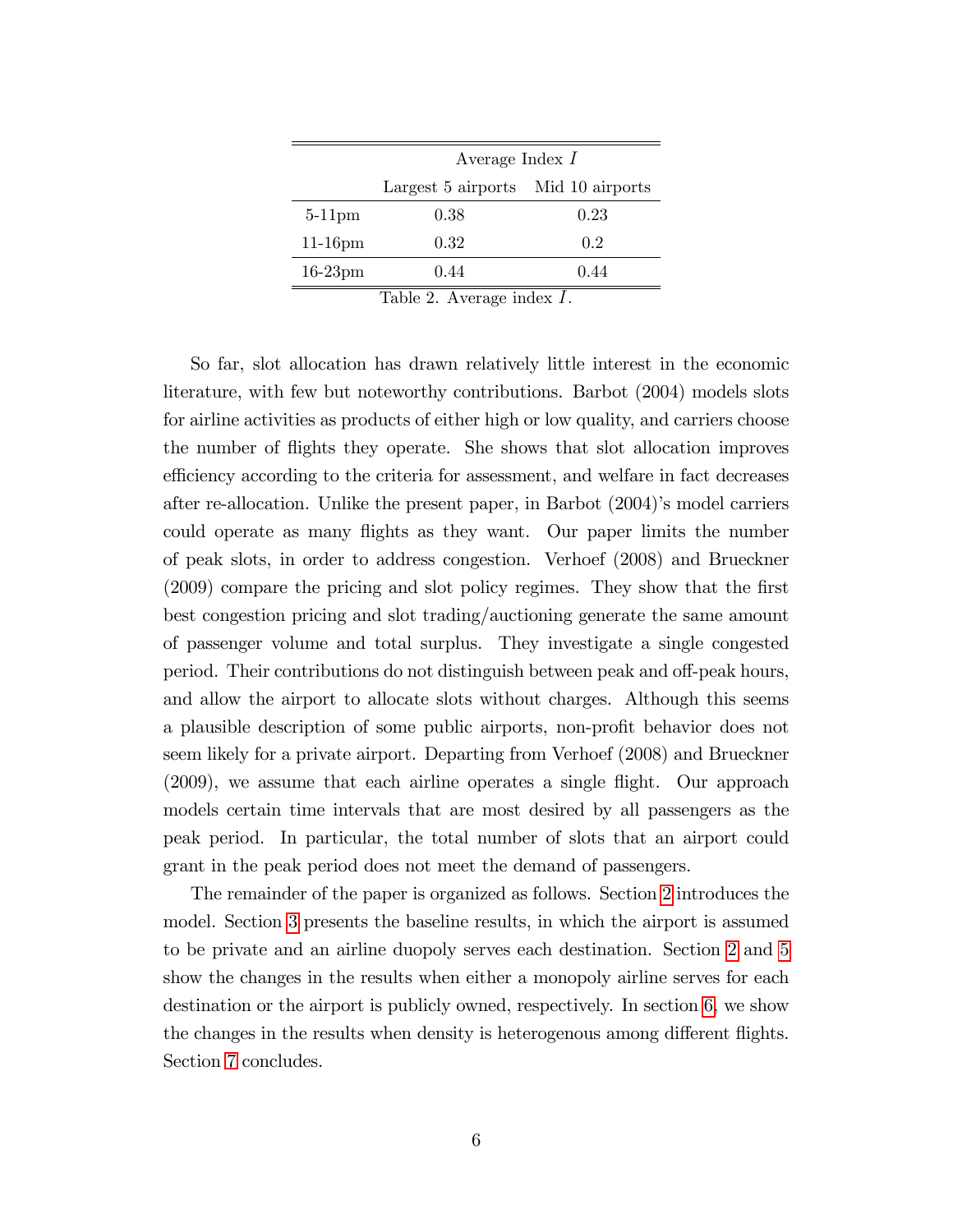## <span id="page-7-0"></span>2 The model

In the baseline model, we consider a private airport that links N destinations  $d \in D$ .<sup>[9](#page-7-1)</sup> Each destination is served by two flights f and  $f' \in \mathcal{F}$  operated by in-dependent airlines.<sup>[10](#page-7-2)</sup> There are therefore 2N flights and 2N airlines ( $\#(D) = N$ and  $\#(\mathcal{F})=2N$ ). Formally, we define the mapping I from flights f to destinations d such that  $I(f) = d$ . The inverse mapping from flights to destinations is defined as  $A(d) = \{f : I(f) = d\}$ . We assume that airports at destinations are uncongested, so that the allocation decisions do not affect the flight scheduling of destination airports. Furthermore, we focus on the case of single trip departing flights. Return trip flights can be dealt with by either an identical analysis with two runways, or simply by adding a scale factor if there is a single runway. Destinations are independent in the sense that they are neither substitutes nor complements; therefore the demand for one destination is irrelevant to demands for other destinations. We assume that the quality differential is characterized only by the departing time. Although the quality of an airline depends on many factors, this approach allows us to concentrate on the congestion issue. There are two travel periods, denoted as peak and off-peak. A peak period represents the time window that consists of the most desirable travel times in a day, for instance early morning and late afternoon. The peak period may contain a collection of disjoint time intervals like  $7:00-9:00$  and  $17:00-19:00$ . The off-peak period, by contrast, contains all other time intervals that do not belong to the peak period. In order to address the problem of peak slots congestion, the offpeak period is assumed to be uncongested, i.e., airport capacity can serve all flights in off-peak time intervals. Conversely, the peak period is congested in the sense that airport capacity cannot serve all áights within peak period. This assumption captures traffic patterns at many airports nowadays. All potential passengers agree that peak hours (denoted as subscripts  $h$  for higher quality) are more preferable than off-peak hours (denoted as subscripts  $l$  for lower quality) at an equal price. At peak hours the demand to use airport runways is much higher than off-peak hours, so that the perceived "qualities" of slots,  $s_l$ and  $s_h$ , satisfy exogenously  $s_h > s_l > 0$ . Finally, a slot allocation is defined as

<span id="page-7-2"></span><span id="page-7-1"></span><sup>&</sup>lt;sup>9</sup>Section [5](#page-22-1) analyses the case with a public airport.

<sup>10</sup>Section [4](#page-20-0) extends the analysis to the case where a private airport interacts with airline monopolies.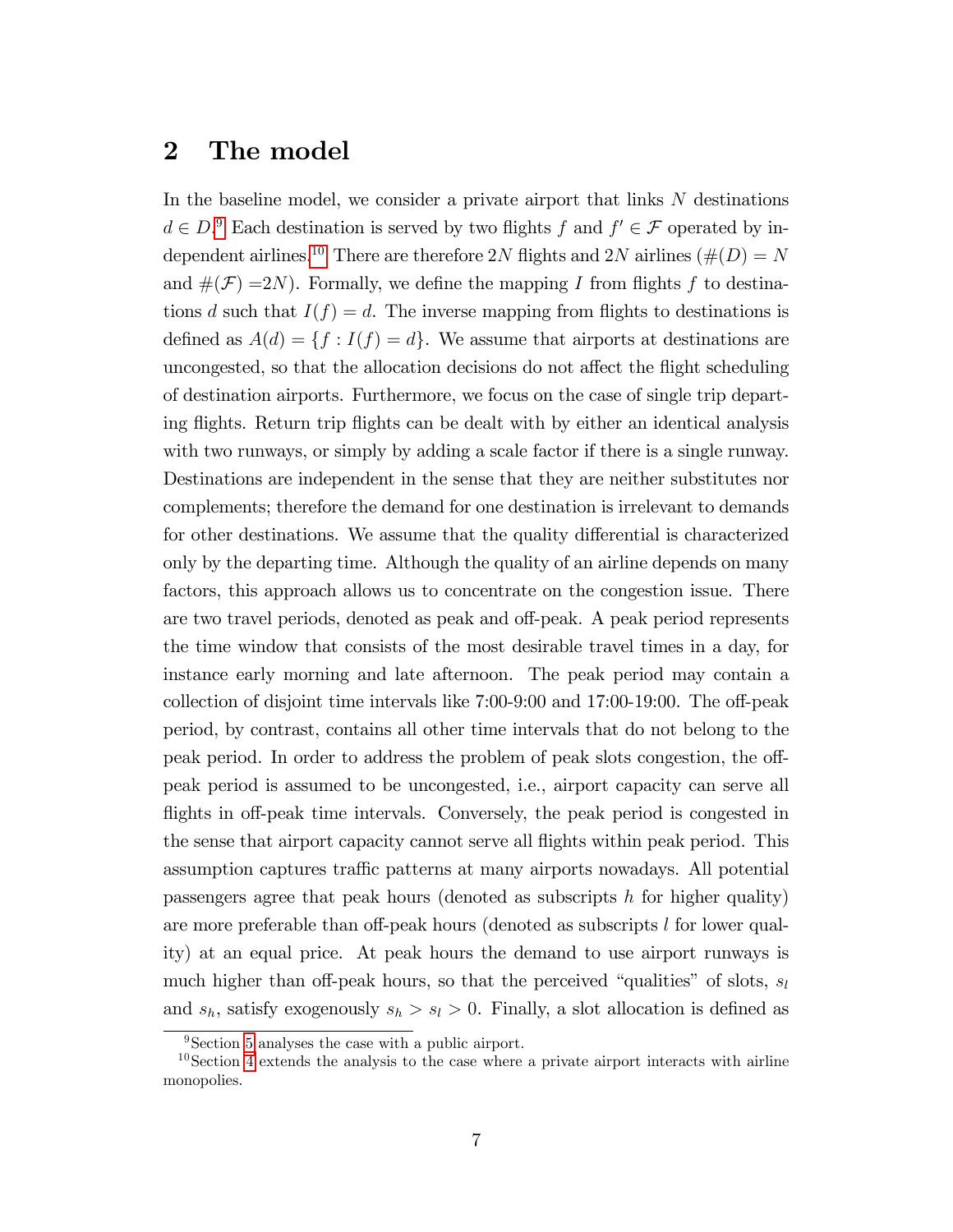the mapping g from airline f to a slot type i,  $g : \mathcal{F} \to \{l, h\}$ , so that  $g(f) = i$ . For instance,  $g(f) = h$  reads as airline f is allocated a peak time slot.

We assume that in each destination market the airlines engage in (seat) quantity competition.<sup>[11](#page-8-0)</sup> We denote  $p_{ii'}^f$  as the price charged for flight f flying to destination  $d = I(f)$  that takes off at slot i while its competitor on the same destination takes off at slot  $i'$ ,  $i, i' = \{l, h\}$ . Similarly,  $q_{ii'}^f$  denotes the number of passengers served by this áight. Following the general framework of vertical differentiation (Gabszewicz and Thisse, 1979), in each destination market the demand is generated from a unit mass of passengers indexed by a type parameter v. Passengers differ in tastes, the taste parameter is described by  $v \in [0, 1], v$ being uniformly distributed with unit density. We assume each passenger flies at most once, and, if a passenger refrains from áying, her reservation utility is zero. Formally, a potential passenger in the destination market  $d$  with flights  $f$ and  $f'$ ,  $d = I(f) = I(f')$ , has the following preferences:

$$
U^{d} = \begin{cases} vs_{i} - p_{ii'}^{f} & \text{if she takes flight } f \text{ in slot } s_{i} \text{ at price } p_{ii'}^{f} \\ vs_{i'} - p_{i'i}^{f'} & \text{if she takes flight } f' \text{ in slot } s_{i'} \text{ at price } p_{i'i}^{f'} \\ 0 & \text{if she does not fly.} \end{cases}
$$

Without loss of generality, suppose  $g(f') = h$  and  $g(f) = l$ . Pairwise flights obtain slots of different qualities. Under our assumption, flight  $f'$  obtains a peak slot, while flight f obtains an off-peak slot, so that  $i' = h$  and  $i = l$ . It follows that the passenger with a taste parameter v flies with  $f'$  when  $vs_h - p_{hl}^{f'} >$  $vs_l - p_{lh}^f > 0$  and flies on flight f when  $vs_l - p_{lh}^f > vs_h - p_{hl}^{f'} > 0$ . The passenger indifferent between  $f'$  and  $f$  has taste

<span id="page-8-1"></span>
$$
v_{hl} = \frac{p_{hl}^{f'} - p_{lh}^f}{s_h - s_l}.
$$
\n(1)

Likewise, a passenger is indifferent between not flying and flying with airline  $f$ when  $vs_l - p_{lh}^f = 0$ , so that

<span id="page-8-2"></span>
$$
v_{lh} = \frac{p_{lh}^f}{s_l}.\tag{2}
$$

<span id="page-8-0"></span> $11$ The assumption of quantity competition is common in the airline economics literature. See Brueckner (2002), Pels and Verhoef (2004). Brander and Zhang (1990) find empirical evidence that the rivalry between duopoly airlines is consistent with Cournot behavior.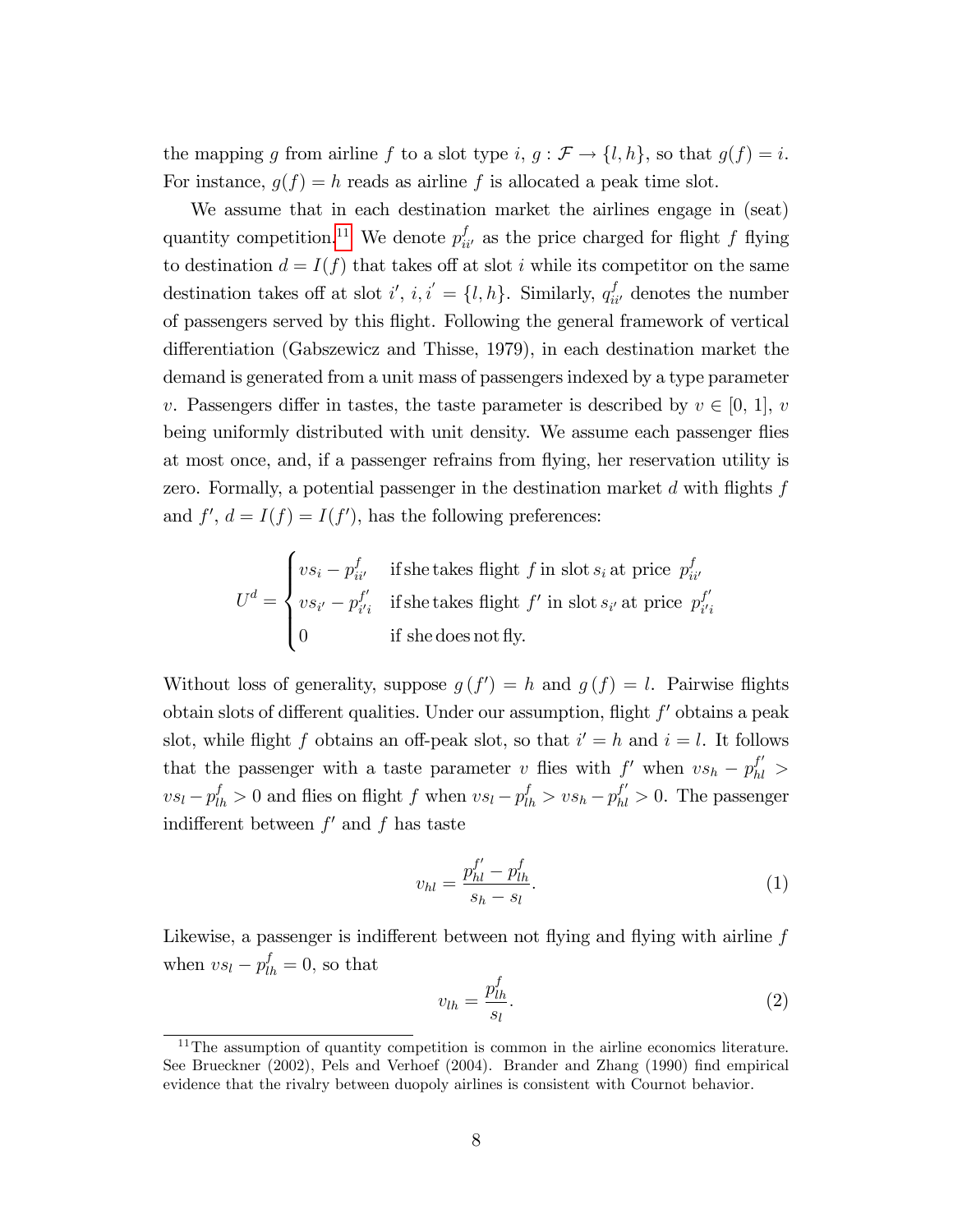

<span id="page-9-0"></span>Figure 1: Valuation of slot quality

Hence with differentiated flights, the demand for flight  $f'$  is  $1 - v_{hl}$ , while the demand for flight f is  $v_{hl} - v_{lh}$  (see Figure [1\)](#page-9-0). Moreover, there are  $\underline{v}$  passengers that do not fly. $12$ 

For  $g(f') = g(f) = i \in \{h, l\}$ , i.e., pairwise flights obtain slots of same quality, then a passenger is indifferent between flights. In this case, the pairwise flights are homogeneous and hence evenly share the destination market. There are two possible configurations: both flights obtain either peak or off-peak slots. In the peak/peak configuration, a passenger  $v$  is willing to fly when

<span id="page-9-2"></span>
$$
v \ge v_{hh} \equiv \frac{p_{hh}^f}{s_h} \left( = \frac{p_{hh}^{f'}}{s_h} \right),\tag{3}
$$

while in the off-peak/off-peak configuration, she is willing to fly when

<span id="page-9-3"></span>
$$
v \ge v_{ll} \equiv \frac{p_{ll}^f}{s_l} \left( = \frac{p_{ll}^{f'}}{s_l} \right). \tag{4}
$$

The demand for each flight is thus  $\frac{1}{2}$  $\left(1-\frac{p_i}{s_i}\right)$ si ). Hence the three configura-

<span id="page-9-1"></span><sup>12</sup>Motta (1993) shows that Cournot competition can be studied only with partial market coverage, since the demand function can not be inverted with full market coverage.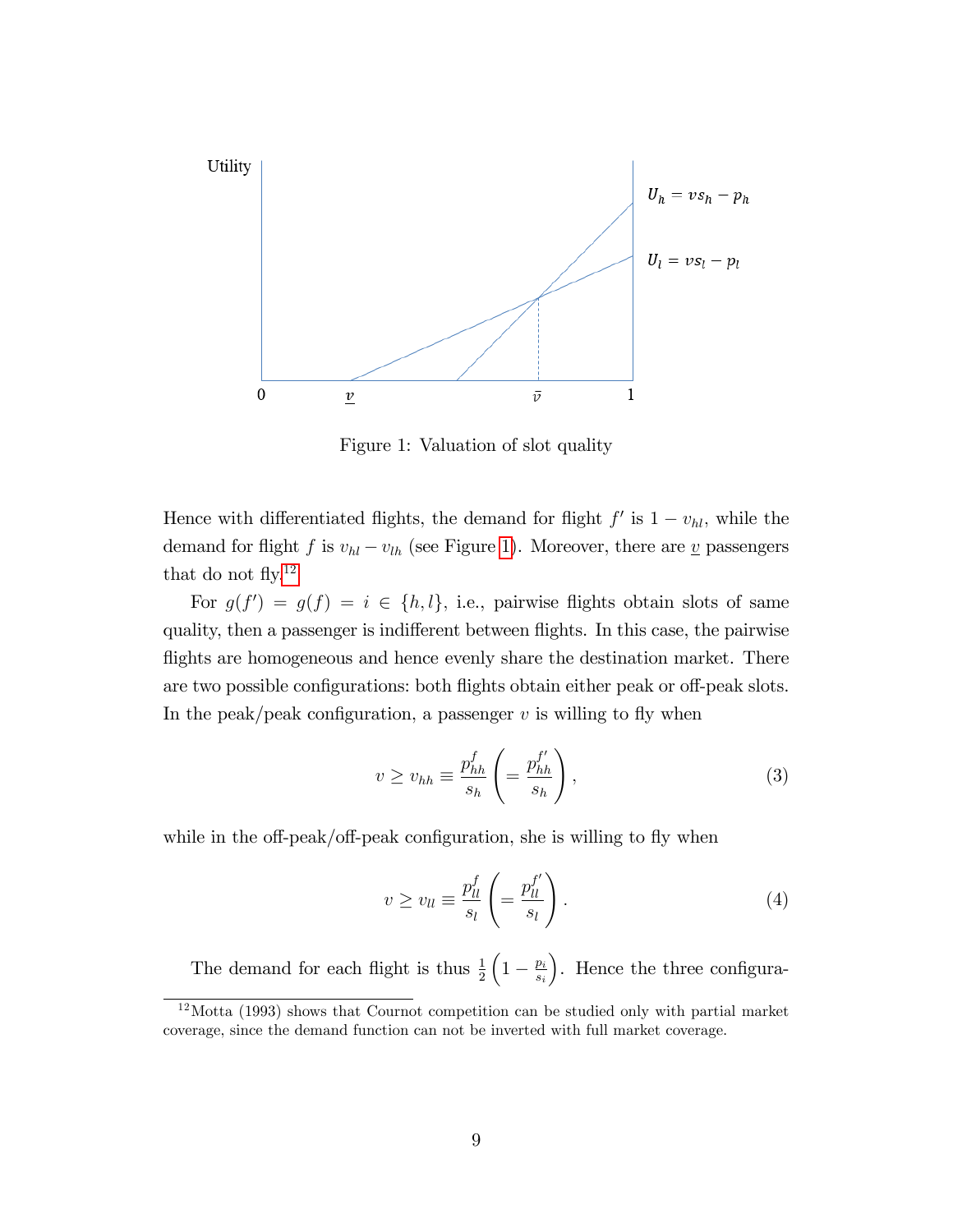tions are characterized by the following demand functions, respectively:

<span id="page-10-0"></span>
$$
(i) \begin{cases} q_{lh}^f(p_{lh}^f, p_{hl}^{f'}) = \frac{p_{hl}^{f'} - p_{lh}^f}{s_h - s_l} - \frac{p_{lh}^f}{s_l} \\ q_{hl}^{f'}(p_{lh}^f, p_{hl}^{f'}) = 1 - \frac{p_{hl}^{f'} - p_{lh}^f}{s_h - s_l}, \end{cases}
$$
\n
$$
(5)
$$

$$
(ii) q_l^f(p_{ll}) + q_{ll}^{f'}(p_{ll}) = 1 - \frac{p_{ll}}{s_l}, \qquad (6)
$$

<span id="page-10-1"></span>
$$
(iii) \; q_{hh}^f(p_{hh}) + q_{hh}^{f'}(p_{hh}) = 1 - \frac{p_{hh}}{s_h}.\tag{7}
$$

Solving [\(5\)](#page-10-0)-[\(7\)](#page-10-1) for prices, the inverse demand functions corresponding to the three possible destination market structures are given respectively as follows:

<span id="page-10-4"></span>
$$
(i) \begin{cases} p_{lh}^f &= s_l \left( 1 - q_{lh}^f - q_{hl}^{f'} \right) \\ p_{hl}^{f'} &= s_h \left( 1 - \frac{s_l}{s_h} q_{lh}^f - q_{hl}^{f'} \right), \end{cases} \tag{8}
$$

$$
(ii) \ p_{ll} = s_l \left( 1 - q_{ll}^f - q_{ll}^{f'} \right), \tag{9}
$$

<span id="page-10-5"></span><span id="page-10-3"></span>
$$
(iii) p_{hh} = s_h \left( 1 - q_{hh}^f - q_{hh}^{f'} \right). \tag{10}
$$

Airlines choose the number of seats in order to maximize profits. Airline costs include airport per-passenger charge  $\phi$ , while marginal operating costs are normalized to zero.<sup>[13](#page-10-2)</sup> We do not consider the entry of airlines in the airport and assume that fixed costs are sunk. Thus the profit of a flight  $f$  competing in the destination market d with another flight  $f'$ ,  $d = I(f) = I(f')$ , is given by:

$$
\pi_{lh}^f = \left(p_{lh}^f(q_{lh}^f, q_{hl}^{f'}) - \phi\right) q_{lh}^f \text{ if } g(f) = l \text{ and } g(f') = h
$$
\n
$$
\pi_{hl}^{f'} = \left(p_{hl}^{f'}(q_{lh}^f, q_{hl}^{f'}) - \phi\right) q_{hl}^{f'} \text{ if } g(f) = h \text{ and } g(f') = l,
$$
\n(11)

<span id="page-10-2"></span><sup>&</sup>lt;sup>13</sup>In Section [3.2](#page-14-0) we also consider positive operating costs. These have been assumed in some contributions, such as Pels and Verhoef (2004), Brueckner and Van Dender (2008), and Basso (2008).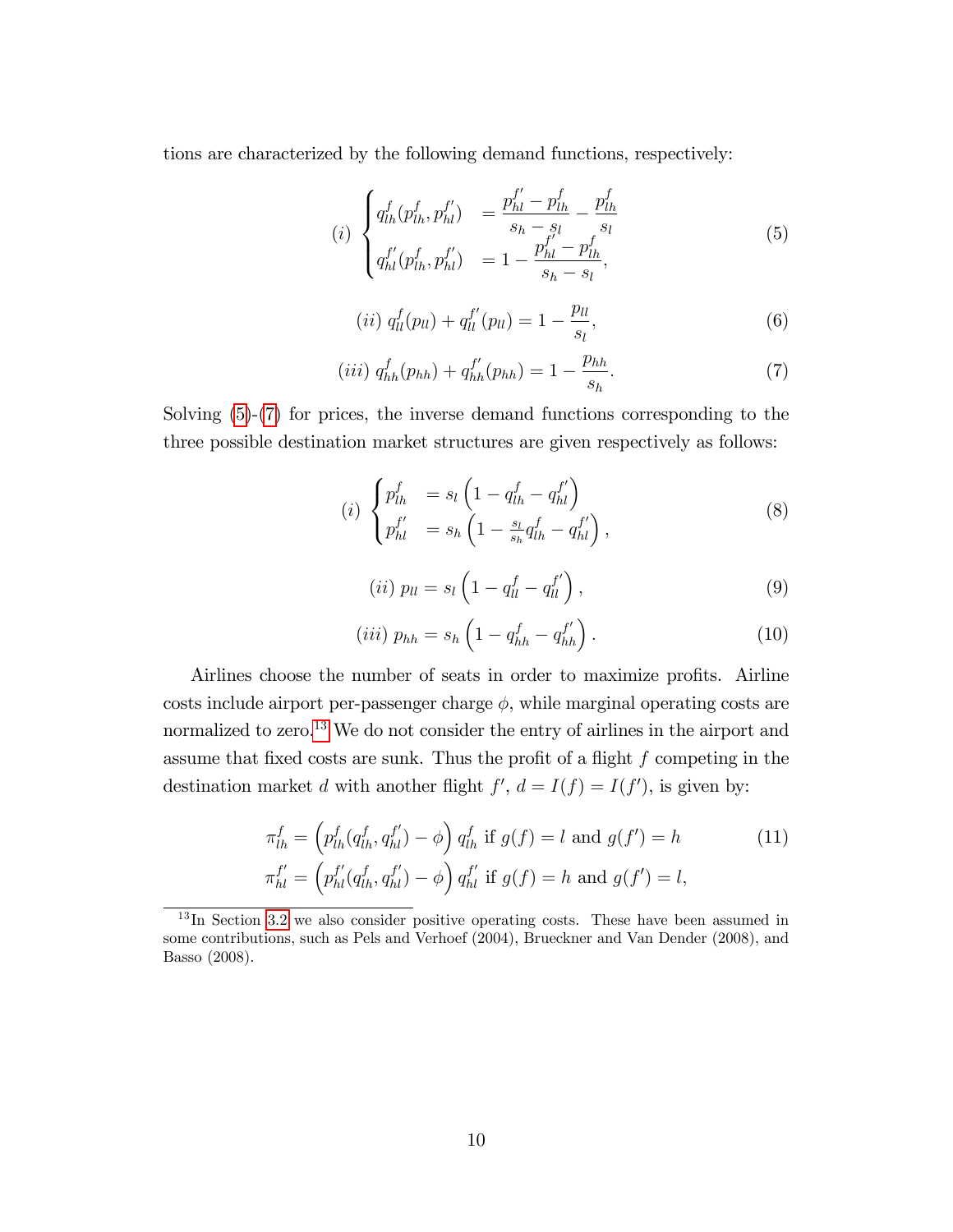for an peak/off-peak slot configuration and

$$
\pi_{ii}^f = \left(p_{ii}^f(q_{ii}^f, q_{ii}^{f'}) - \phi\right) q_{ii}^f \text{ if } g(f) = g(f') = i \in \{l, h\}
$$
\n
$$
\pi_{ii}^{f'} = \left(p_{ii}^{f'}(q_{ii}^f, q_{ii}^{f'}) - \phi\right) q_{ii}^{f'} \text{ if } g(f) = g(f') = i \in \{l, h\}
$$
\n
$$
(12)
$$

for the peak/peak and off-peak/off-peak slot configuration.

The airport earns the charge  $\phi$  for each passenger. It chooses the slot allocation mapping  $q(\cdot)$  that maximizes its profits. We get the following program:

<span id="page-11-2"></span>
$$
\max_{g(\cdot)} \Pi = \sum_{d=1}^{N} \phi \left( q_{g(f),g(f')}^{f} + q_{g(f'),g(f)}^{f'} \right) \text{ where } I(f) = I(f') = d,\tag{13}
$$

subject to the peak slot capacity constraint

<span id="page-11-1"></span><span id="page-11-0"></span>
$$
#{f: g(f) = h} \le M,\t(14)
$$

where  $M$  is the total number of peak slots. To avoid a cumbersome discussion of ties, we assume that  $M$  is even. Constraint  $(14)$  implies that the overall allocated peak slots cannot exceed the total number of available peak slots. Peak capacity cannot accommodate all flights  $(M < 2N)$ , while off-peak capacity can accommodate all flights (there is no constraint for the off-peak slots).

We then define allocative inefficiency as follows.

**Definition 1** Allocative inefficiency emerges when at least one peak slot is not used.

This definition seems natural. In the presence of airport congestion, leaving some peak slots unused represents a degree of inefficiency.

Figure [2](#page-12-1) shows the timing of the game. In the first stage the airport allocates peak and off-peak slots for a given fee  $\phi$ . In the second stage airlines choose number of seats to supply  $q_{ii'}^f$  based on the slot allocation. In the third stage passengers in each destination decide whether to fly with a peak period airline, an off-peak period airline, or not to fly at all. The equilibrium concept is the subgame perfect equilibrium.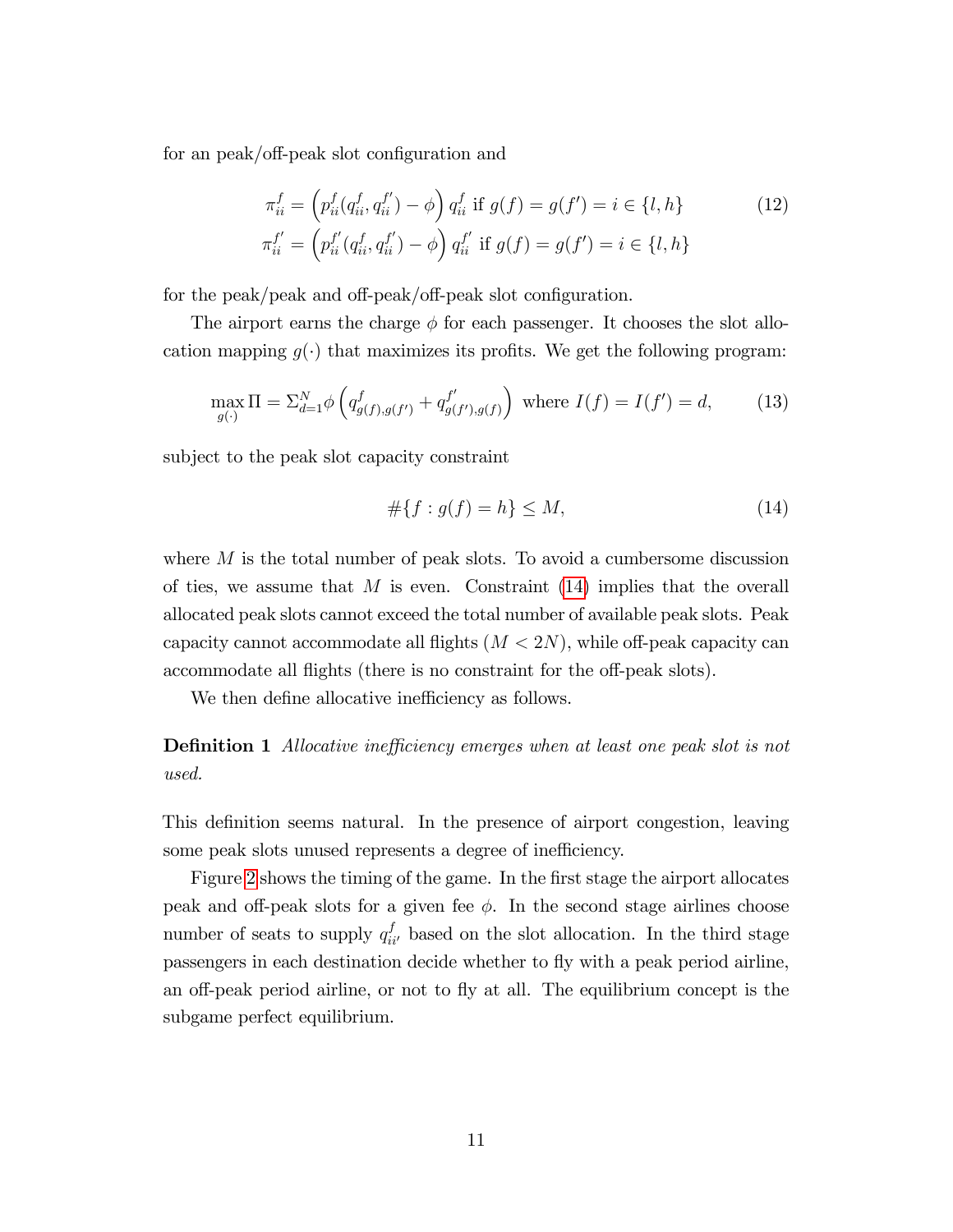

<span id="page-12-1"></span>Figure 2: Timing

## <span id="page-12-0"></span>3 Results

In this section we show the baseline results of the model. As mentioned earlier, we first focus on a private airport that links destinations operated by duopoly airlines with symmetric demand and cost structures. We first discuss the competition between the airlines and then the optimal slot allocation the airport.

## 3.1 Duopoly airlines

In the second stage, airlines set their optimal supply of seats. We analyze each possible configuration (peak/off-peak; peak/peak; off-peak/off-peak) separately. Consider first a destination market d where pairwise flights  $(f, f') = A(d)$  obtain different slots. Then according to  $(11)$ , airlines' profits are expressed by:

<span id="page-12-4"></span>
$$
\pi_{lh}^f = \left[ s_l (1 - q_{lh}^f - q_{hl}^{f'}) - \phi \right] q_{lh}
$$
\n(15)

<span id="page-12-5"></span>
$$
\pi_{hl}^{f'} = \left(s_h - s_l q_{lh}^f - s_h q_{hl}^{f'} - \phi\right) q_{hl}.\tag{16}
$$

Airlines choose the number of seats to maximise profits, for any given  $\phi$ . The first-order conditions are:

<span id="page-12-2"></span>
$$
\frac{\partial \pi_{lh}^f}{\partial q_{lh}^f} = -\phi + (1 - q_{lh}^f - q_{hl}^{f'})s_l - q_{lh}^f s_l = 0,\tag{17}
$$

<span id="page-12-3"></span>
$$
\frac{\partial \pi_{hl}^{f'}}{\partial q_{hl}^{f'}} = -\phi + s_h - 2q_{hl}^{f'} s_h - q_{lh}^f s_l = 0.
$$
 (18)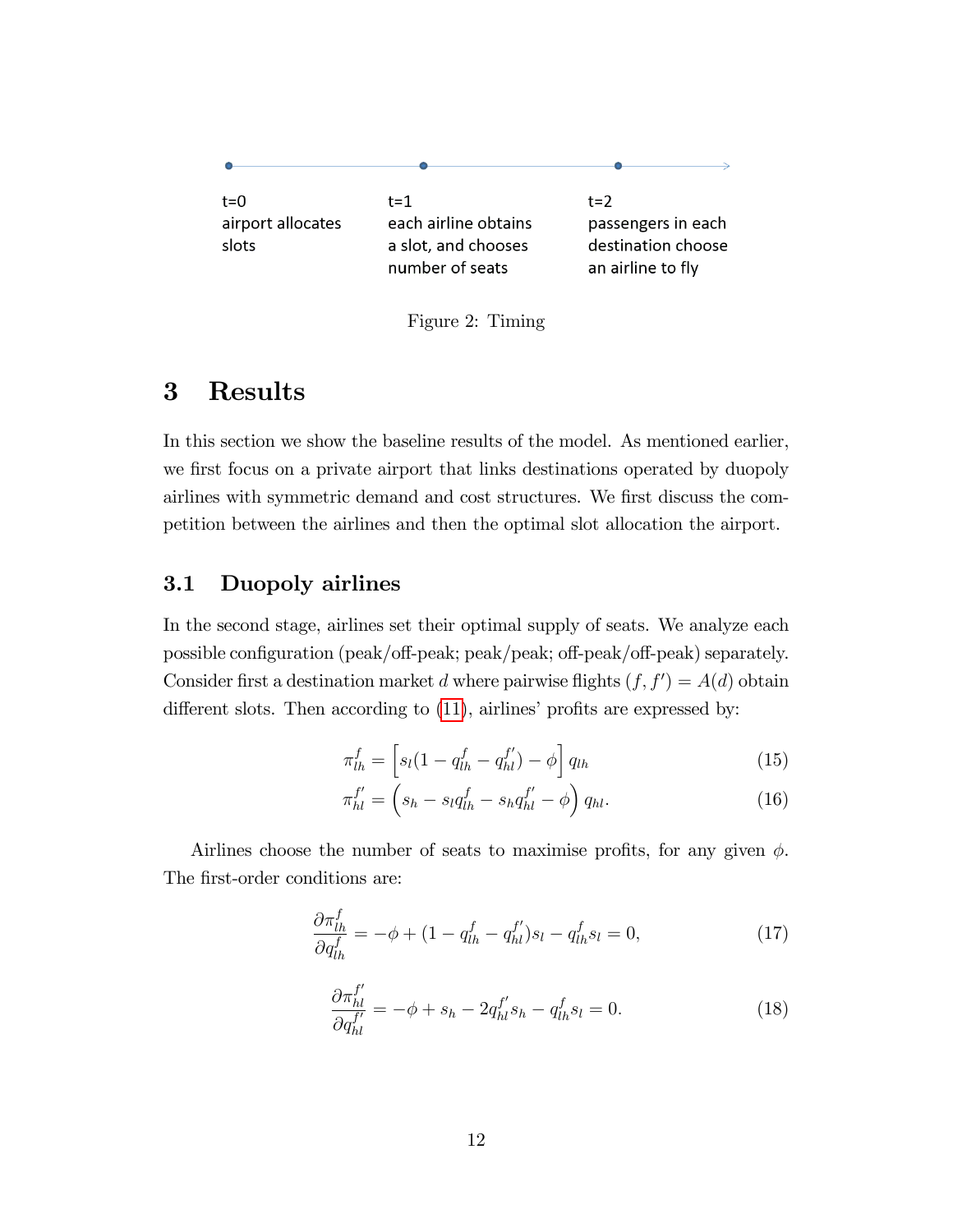Solving [\(17\)](#page-12-2) and [\(18\)](#page-12-3) simultaneously with respect to  $q_{lh}^f$  and  $q_{hl}^{f'}$  yields:

<span id="page-13-0"></span>
$$
q_{lh}^f = q_{lh} \equiv \frac{s_h s_l - \phi (2s_h - s_l)}{(4s_h - s_l)s_l},
$$
\n(19)

<span id="page-13-1"></span>
$$
q_{hl}^{f'} = q_{hl} \equiv \frac{2s_h - \phi - s_l}{4s_h - s_l}.
$$
 (20)

To ensure interior solutions, we assume the condition  $0 < \phi < \phi_1 \equiv$  $s_h s_l$  $2s_h - s_l$ . Note that  $q_{lh} < q_{hl}$  for all  $0 < \phi < \phi_1$ . If a destination market obtains different slots, then the airline with the peak slot serve more passengers in equilibrium than its off-peak competitor. Since quantities are symmetric across destinations, prices and profits are also symmetric and we can dispense the variables with the superscripts f and  $f'$  in the sequel without loss of clarity. Plugging  $(19)$ and [\(20\)](#page-13-1) into [\(8\)](#page-10-4) yields

<span id="page-13-4"></span>
$$
p_{lh} = \frac{s_h (2\phi + s_l)}{4s_h - s_l},
$$
\n(21)

<span id="page-13-5"></span>
$$
p_{hl} = \frac{2s_h^2 + (3s_h - s_l)\phi - s_h s_l}{4s_h - s_l},\tag{22}
$$

both of which are positive, and where

$$
p_{hl} - p_{lh} = \frac{(s_h - s_l)(s_h + 2\phi)}{4s_h - s_l} > 0.
$$

Naturally, prices are functions of  $\phi$ , with  $\frac{\partial p_{lh}}{\partial \phi}$ ,  $\frac{\partial p_{hl}}{\partial \phi} > 0$ .

Since  $q_{lh} < q_{hl}$  and  $p_{lh} < p_{hl}$ , the airline flying during the peak slot earns higher profit than its off-peak slot counterpart.

Consider next the optimal number of seats provided in the same destination d market where both airlines  $(f, f') = A(d)$  obtain the same slots. The airlines face the demand

<span id="page-13-2"></span>
$$
q_{ii}^f + q_{ii}^{f'} = 1 - \frac{p_i}{s_i}.\tag{23}
$$

Plugging  $(23)$  and  $(25)$  into airline profits  $(12)$  yields:

<span id="page-13-3"></span>
$$
\begin{cases}\n\pi_{ii}^f = \left[ (1 - q_{ii}^f - q_{ii}^{f'}) s_i - \phi \right] q_{ii}^f \\
\pi_{ii}^{f'} = \left[ (1 - q_{ii}^f - q_{ii}^{f'}) s_i - \phi \right] q_{ii}^{f'}.\n\end{cases}
$$
\n(24)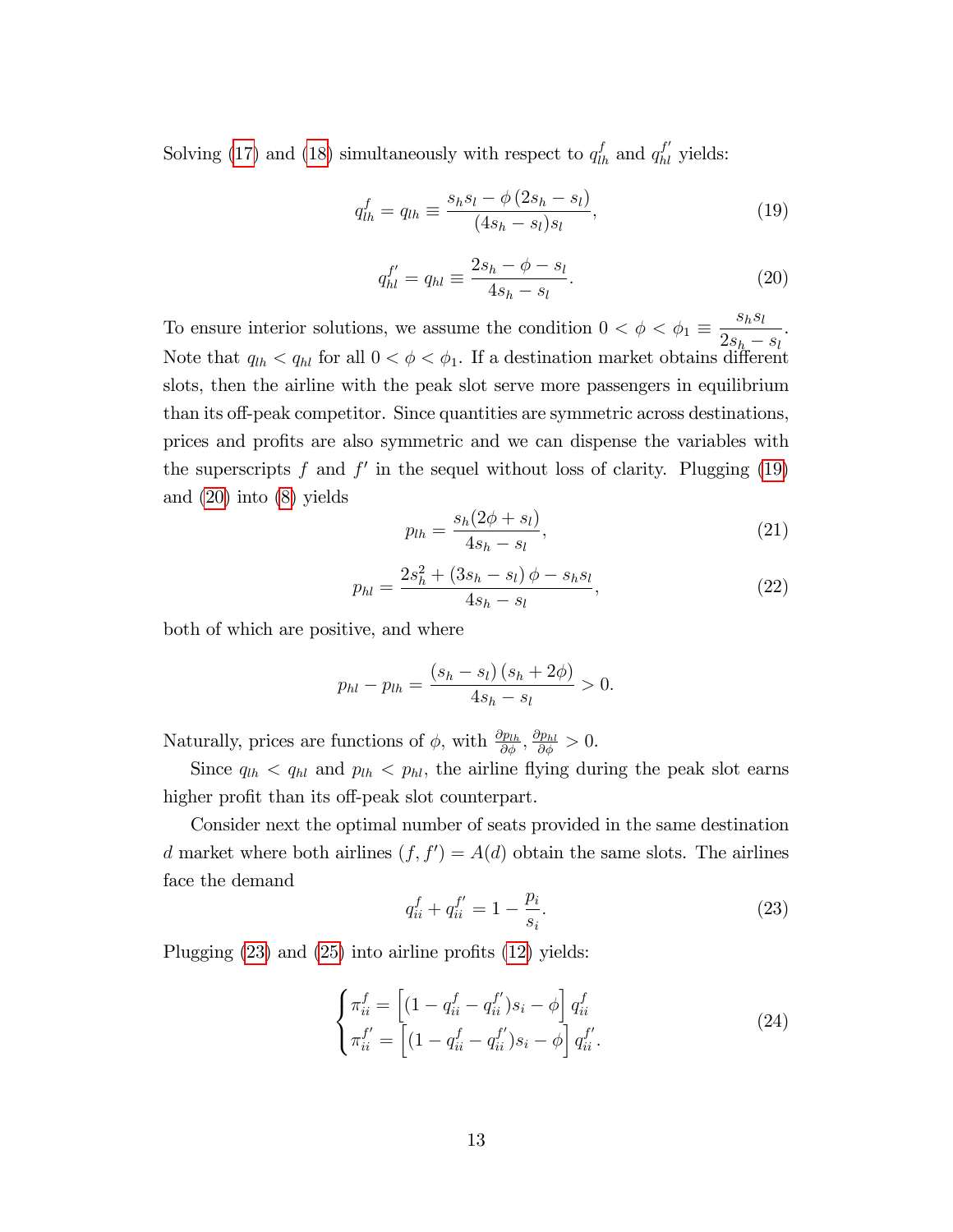The first order conditions of  $\pi_{ii}^f$  and  $\pi_{ii}^{f'}$  with respect to  $q_{ii}^f$  and  $q_{ii}^{f'}$ , respectively, are:  $\epsilon$ 

$$
\begin{cases}\n-\phi - q_{ii}^f s_i + s_i (1 - q_{ii}^f - q_{ii}^{f'}) = 0 \\
-\phi - q_{ii}^{f'} s_i + s_i (1 - q_{ii}^f - q_{ii}^{f'}) = 0.\n\end{cases}
$$

By solving the above two equations for  $q_{ii}^f$  and  $q_{ii}^{f'}$  we obtain the optimal number of seats served by two airlines, which are identical due to symmetry:

<span id="page-14-1"></span>
$$
q_{ii}^f = q_{ii}^{f'} = q_{ii} \equiv \frac{s_i - \phi}{3s_i}.
$$
\n
$$
(25)
$$

To ensure interior solutions, we make the assumptions  $0 < \phi < s_i$  and  $s_i > \phi_1$ ,  $i \in \{h, l\}$ . Again quantities are symmetric across destinations so that prices and profits are symmetric and can be dispensed with the superscript  $f$  and  $f'$ . Hence  $0 < \phi < \phi_1$  is a sufficient condition for  $q_{lh}$ ,  $q_{hl}$ ,  $q_{ii}$  to be positive. For all  $0 < \phi < \phi_1$ , we have  $q_{hl} > q_{hh} > q_{ll} > q_{lh}$ . Plugging [\(25\)](#page-14-1) into [\(24\)](#page-13-3) and [\(10\)](#page-10-5) yields:

<span id="page-14-5"></span>
$$
p_{ll} = \frac{s_l + 2\phi}{3}, \ p_{hh} = \frac{s_h + 2\phi}{3}.
$$
 (26)

Again, prices are functions of  $\phi$ , with  $\frac{\partial p_{ii}}{\partial \phi} > 0$ .

## <span id="page-14-0"></span>3.2 Airport

In the first stage, the airport maximizes its profit by allocating peak slots subject to congestion. In this set-up, destination markets can have only three types of slot allocations:  $n_1$  destination markets have peak/off-peak allocations,  $n_2$  get  $peak/peak$  allocations and  $n_3$  receive off-peak/off-peak allocations. The airport allocation problem  $(13)$  simplifies to the following linear program:

<span id="page-14-4"></span>
$$
\max_{n_1, n_2, n_3} \left[ n_1 \left( q_{lh} + q_{hl} \right) + 2n_2 q_{hh} + 2n_3 q_{ll} \right] \phi \tag{27}
$$

subject to

<span id="page-14-3"></span><span id="page-14-2"></span>
$$
n_1 + n_2 + n_3 = N \tag{28}
$$

$$
n_1 + 2n_2 \le M \tag{29}
$$

$$
0 \le n_1, n_2, n_3 \le N. \tag{30}
$$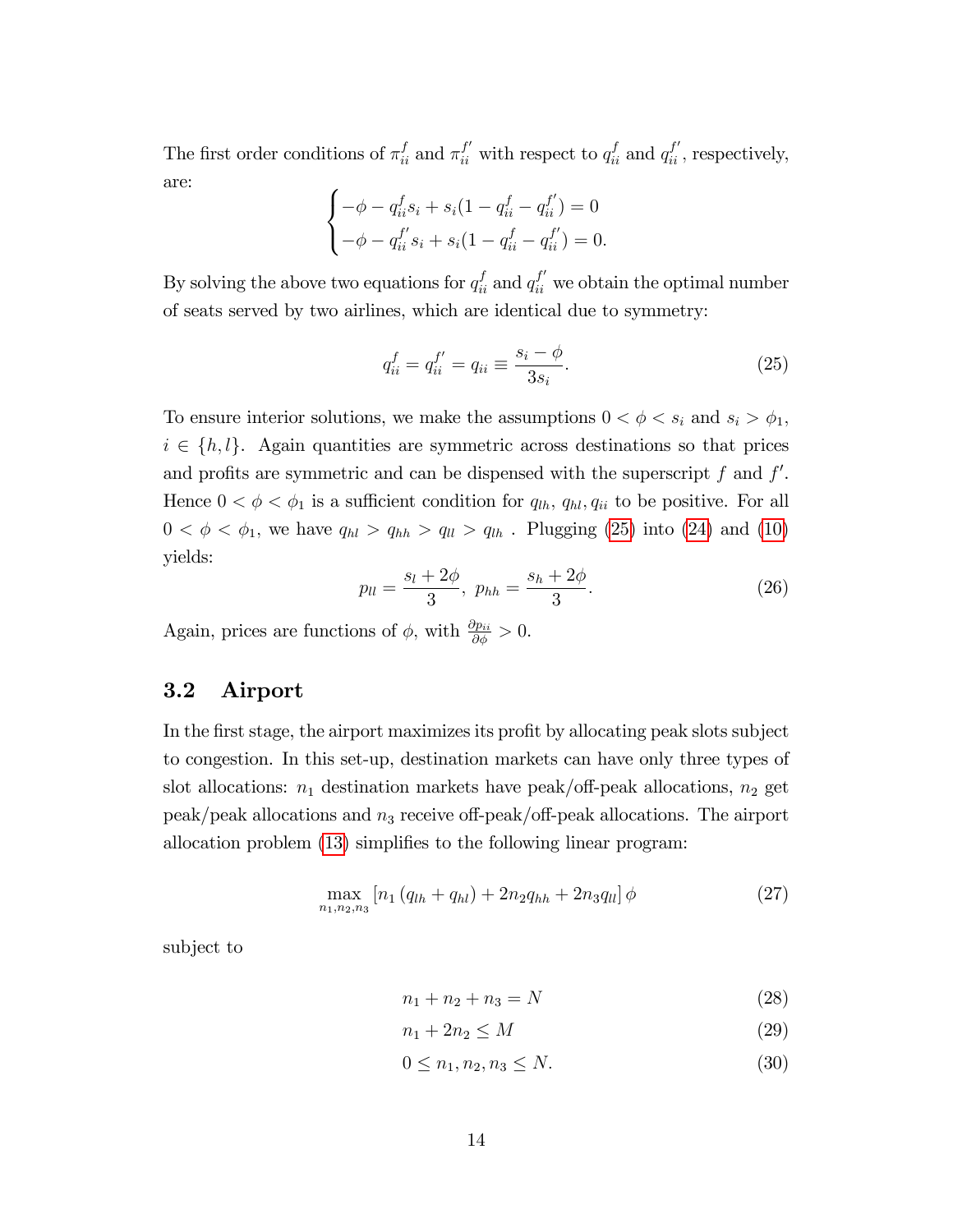where  $N$  denotes the number of destinations,  $2N$  the number of flights, and M the number of available peak slots. The first constraint checks the count of destination markets while the second one expresses the airport peak slot capacity. The optimal slot allocation depends on how the number of passengers in each type of slot allocation  $(q_{lh} + q_{hl}, 2q_{hh}$  and  $2q_{ll})$  compare with each other.

According to [\(19\)](#page-13-0) and [\(20\)](#page-13-1), the number of passengers in a destination market is given by

<span id="page-15-0"></span>
$$
q_{lh} + q_{hl} = \frac{s_h(3s_l - 2\phi) - s_l^2}{s_l(4s_h - s_l)},
$$
\n(31)

whereas with configuration peak/peak, or off-peak/off-peak, the number of passenger in a destination market is

<span id="page-15-1"></span>
$$
2q_{ii} = \frac{2(s_i - \phi)}{3s_i}, \ i \in \{h, l\}.
$$
\n(32)

To get intuition, consider that the capacity constraint [\(29\)](#page-14-2) is not binding. Reallocation of áights must satisfy only the constraint [\(28\)](#page-14-3). The airport can reorganize the slot in three ways. First it can add a peak/off-peak configuration at the expense of an off-peak/off-peak configuration (i.e.  $\Delta n_1 = 1, \Delta n_3 = -1$ ). Since  $s_h > s_l > 0$ , the additional number of passengers is given by

$$
q_{lh} + q_{hl} - 2q_{ll} = \frac{(s_h - s_l)(2\phi + s_l)}{3s_l(4s_h - s_l)} > 0,
$$

Second, it can add a peak/peak configuration at the expense of the same offpeak/off-peak configuration (i.e.  $\Delta n_2 = 1$ ,  $\Delta n_3 = -1$ ) and gain

$$
2q_{hh} - 2q_{ll} = \frac{2\phi(s_h - s_l)}{3s_h s_l} > 0
$$

passenger. As a result, the off-peak/off-peak configuration should never be chosen by the airport. Finally, the airport may substitute a peak/off-peak configuration for an peak/peak configuration (i.e.  $\Delta n_1 = 1, \Delta n_2 = -1$ ) and gain  $(q_{lh} + q_{hl}) - 2q_{hh}$  passengers. Using [\(31\)](#page-15-0) and [\(32\)](#page-15-1), this gain is shown to be positive if and only if

$$
\phi \le \phi_2 \equiv \frac{s_l s_h}{6s_h - 2s_l}
$$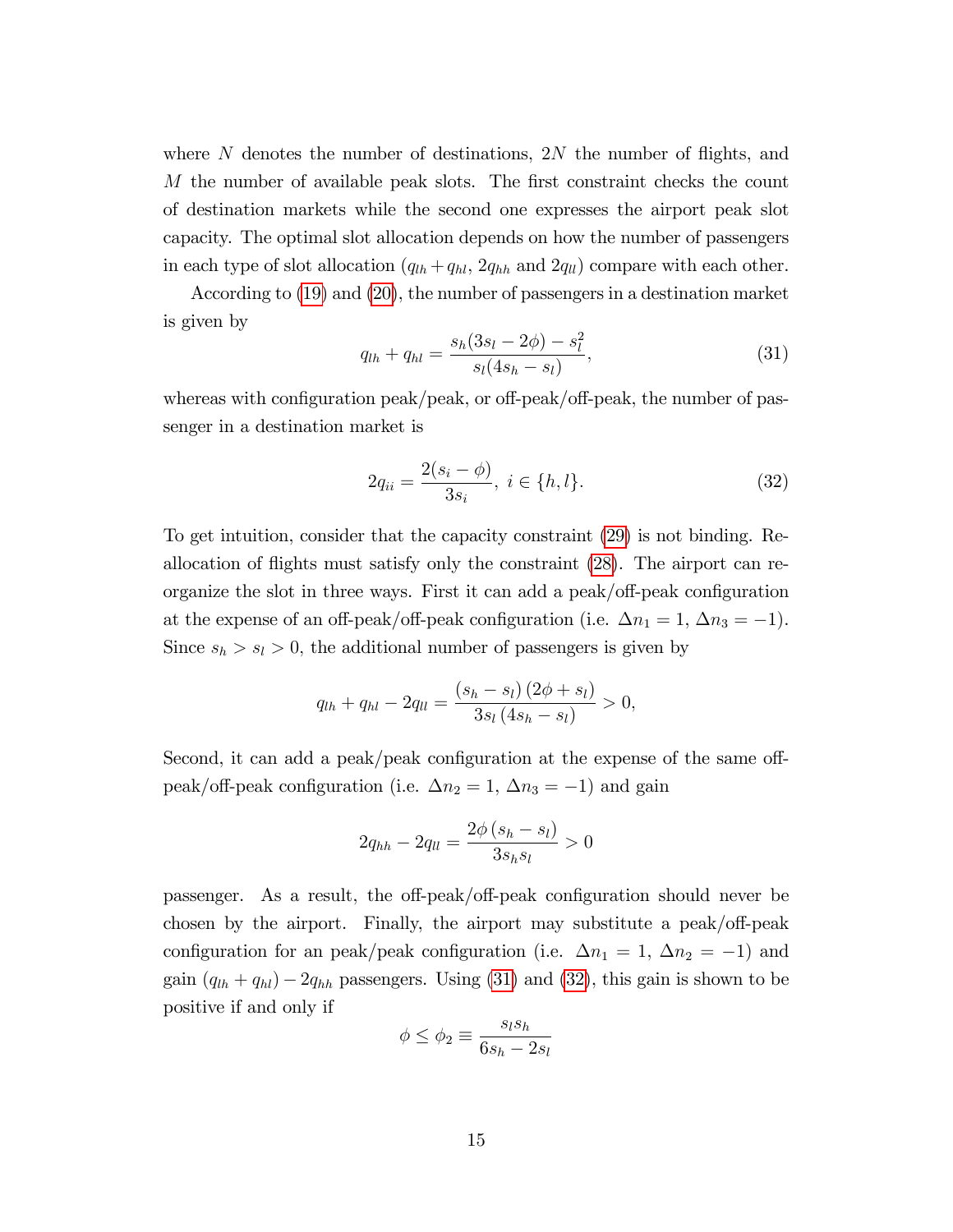

<span id="page-16-0"></span>Figure 3: Passenger seats to a destination in each slot configuration

where

$$
\phi_1 - \phi_2 = \frac{s_l (2s_h - s_l)}{2 (3s_h - s_l)} > 0.
$$

At low airport fees  $\phi$ , the number of passengers is larger when the flights to the same destination are differentiated in their departure times. The opposite holds for high fees. There are two forces in this setting. On the one hand, competition is softer under peak/off-peak configuration as each airline targets either the high or low valuation passengers. In equilibrium they offer seats to "low cost" passengers. On the other hand, airlines intensively compete for the same high valuation passengers under a peak/peak configuration. While they attract more consumers with high valuation they do not reach the "low cost" ones. As a consequence, when the airport fee  $\phi$  is small enough  $(\phi < \phi_2)$ , flight fares remain sufficiently low to attract many low valuation passengers. The first effect outweighs the second effect, so that  $q_{lh} + q_{hl}$  is greater than  $2q_{hh}$ . The airport then has an incentive to separate departing schedules. By contrast, if the airport fee  $\phi$  is large  $(\phi > \phi_2)$ , the flight fares are too high to attract many low valuation passengers. The airport favors high valuation passengers and offers the most valued departure slot to all of them.

Figure [3](#page-16-0) plots number of passengers  $q_{lh} + q_{hl}$ ,  $q_{hh} + q_{hh}$  and  $q_{ll} + q_{ll}$  as the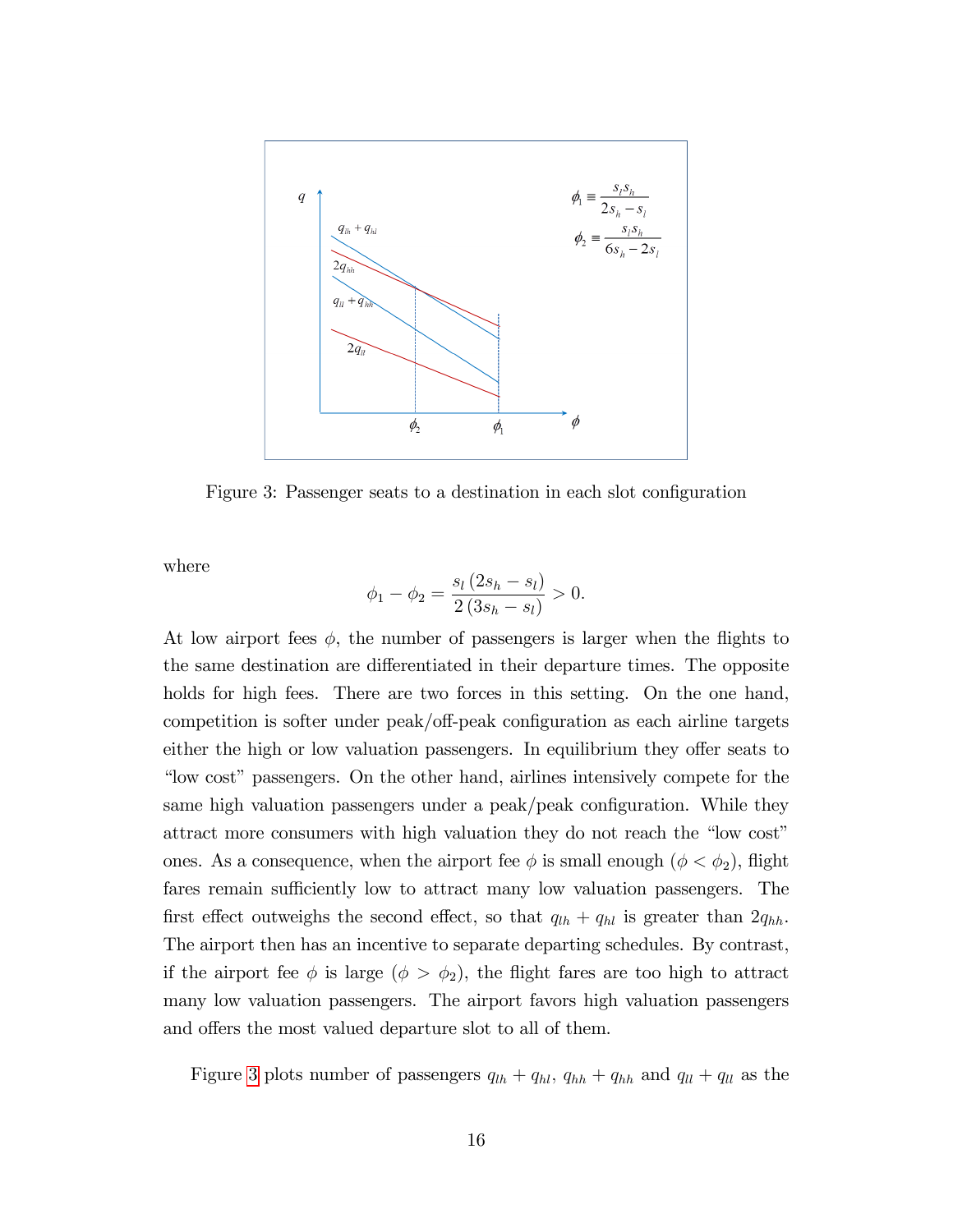fee  $\phi \in (0, \phi_1)$  varies. The off-peak/offpeak configuration is always dominated. When  $\phi$  is small  $(\phi < \phi_2)$  the airport gets a larger number of passenger in a peak/off-peak configuration  $q_{lh} + q_{hl}$  than with a peak/peak one  $q_{hh} + q_{hh}$ .

Consider now that the airport hits its capacity constraint [\(29\)](#page-14-2). Feasible slot changes must then satisfy  $\Delta n_1 = -(\Delta n_2 + \Delta n_3)$  and  $\Delta n_2 = \Delta n_3$ <sup>[14](#page-17-0)</sup> For the sake of clarity, consider a slot re-allocation such that  $\Delta n_1 = 2$ ,  $\Delta n_2 = -1$  and  $\Delta n_3 = -1$ , which involves two destination markets and four slots, including two peak and two off-peak slots. The airport uses the slots of two peak/peak and off-peak/off-peak destinations and re-allocate only one peak slot to each destination. Doing this, it increases the number of passengers by  $2 (q_{lh} + q_{hl})$ and decreases it by  $2q_{hh}$  and  $2q_{ll}$ . The comparison yields:

$$
(q_{lh} + q_{hl}) - (q_{hh} + q_{ll}) = \frac{(s_h - s_l) [s_h s_l - (2s_h - s_l) \phi]}{3s_h s_l (4s_h - s_l)} > 0 \text{ for } \phi < \phi_1.
$$

As a result, when the airport reaches its capacity, it always benefits from allocating peak/off-peak slot configurations. This effect can be visualized in Figure [3](#page-16-0) comparing  $q_{lh} + q_{hl}$  and  $q_{hh} + q_{ll}$ .

The formal solution of the program [\(27\)](#page-14-4) is derived in Appendix B as it follows:

(i) 
$$
n_1 = \min\{M, N\}, n_2 = 0, n_3 = N - n_1
$$
 if  $\phi < \phi_2$ ;

(ii) 
$$
n_1 = M
$$
,  $n_2 = 0$  and  $n_3 = N - M$  if  $\phi_2 < \phi < \phi_1$  and  $N \geq M$ ;

(iii)  $n_1 = N - n_2, n_2 = M - N, n_3 = 0$  if  $\phi_2 < \phi < \phi_1$  and  $M > N$ .

When the airport is below capacity  $(M > N)$  and imposes a low fee  $(\phi < \phi_2)$ , it grants a single peak slot for all destinations  $(n_1 = N \text{ in } (i))$ . This reflects the above incentive to set peak/off-peak slot configurations. However, in this case, some peak slots are *inefficiently* discarded whereas they have a value to all passengers. As mentioned above, by differentiating the departure time the airport increases the number of "low cost" passengers. Thus the airport does not internalize the passengers' value. By contrast, for higher fees, it grants a first peak slot to all destinations and a second one to  $M - N$  destinations  $(n_1 = N + (N - M)$  and  $n_2 = M - N$  in (iii)). In this case flight fares are too

<span id="page-17-0"></span><sup>&</sup>lt;sup>14</sup>The constraints yield  $n_1 = 2N - M - 2n_3$  and  $n_2 = M - N + n_3$ .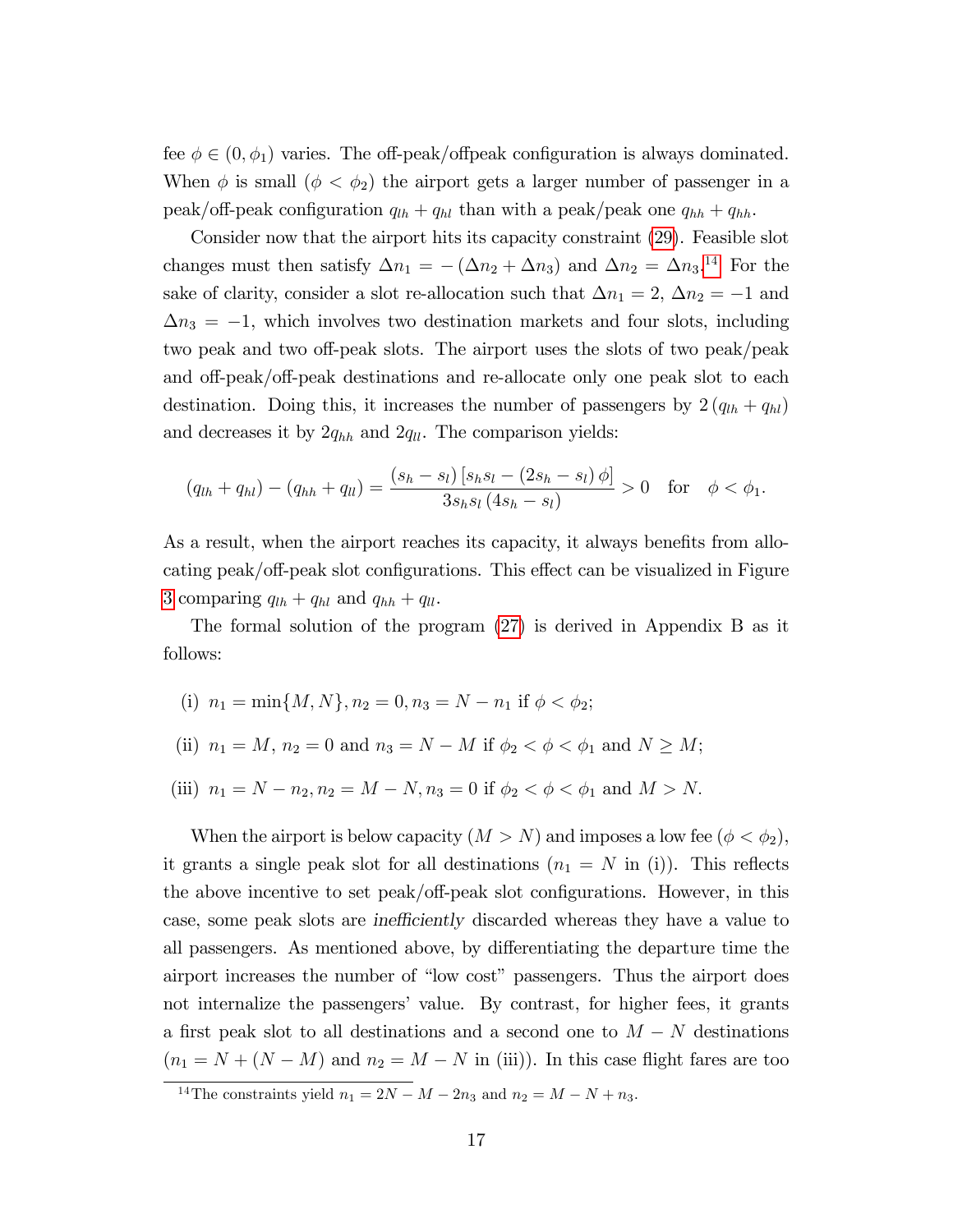high to attract the "low cost" passengers and the airport prefers offering the best departure times to the maximum number of passengers.

When the airport is at capacity  $(N \geq M)$  and imposes a low fee  $(\phi < \phi_2)$ , it gives a single peak slot for the maximum number of destinations and allocates the rest of destinations into the off-peak slot pool  $(n_1 = M, n_3 = N - M)$  in (iii)). The airport makes exactly the same decision for higher fees  $(n_1 = M,$  $n_3 = N - M$  in (ii)).

The foregoing discussion can be summarized in the following proposition.

Proposition 1 Suppose all destination markets are served by duopoly airlines and the airport is private. For  $M \leq N$ , the airport uses all available peak slots and implements the "peak/off-peak" configuration in each destination market. For  $M > N$  and

- $\phi \in (0, \phi_2]$ , the airport does not use all available peak slots (inefficiency), and the configuration is "peak/off-peak" in each destination market;
- $\bullet \phi \in [\phi_2, \phi_1]$ , the airport uses all available peak slots, and implements  $(M - N)$ <sup>"</sup>peak/peak" and  $(2N - M)$  "peak/off-peak" configuration.

Figure 4 describes the equilibria in the space  $(\phi, M)$ . When  $\phi \in [\phi_2, \phi_1)$ , the airport favors peak/peak allocations and as a consequence no peak slots would be optimally left unused. For per-passenger fees smaller than  $\phi_2$ , the result depends on the relationship between peak slots  $M$  and number of destinations N. In a very busy airport where available peak slots are scarce relative to total demand  $(M \leq N)$ , it is optimal to allocate all available peak slots. When peak slots are not scarce relative to the number of destination markets  $(M > N)$ , a private airport would leave a number of peak slots unused when the predetermined fee is small, thereby resulting in allocative inefficiency. In reality, such behavior may be expressed by misreporting true airport handling capacity. This is in line with De Wit and Burghouwt (2008), who find that efficient slot use can be affected by capping available slots through capacity declaration.

## 3.3 Airline operating costs

For the sake of completeness, we end the section by discussing the case where airlines have non-zero operating costs  $c > 0$ . The analysis can be developed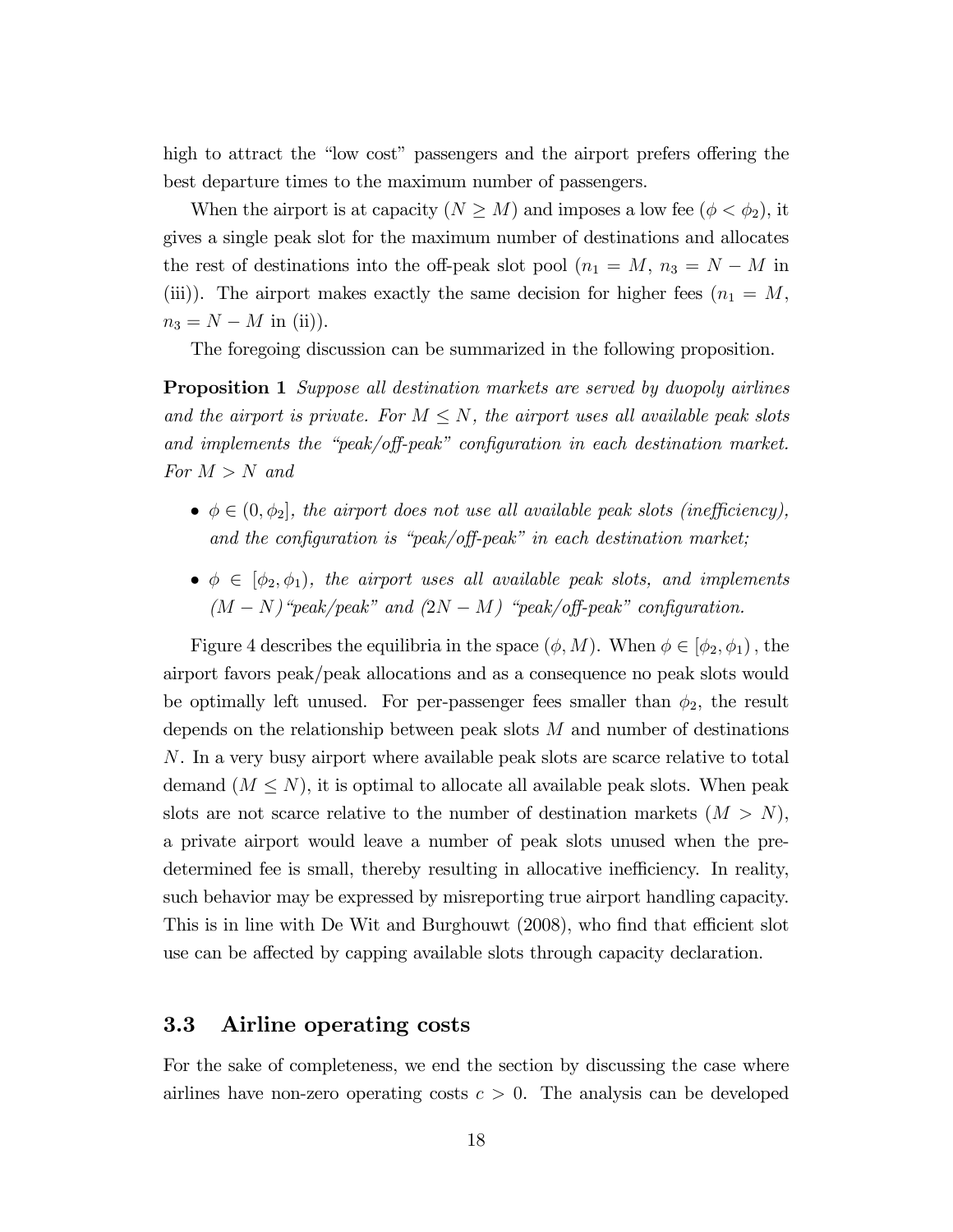

Figure 4: Equilibria: duopoly airlines and private airport

in a similar vein as before, where the airline marginal cost is now  $c + \phi$  rather than  $\phi$  only. Naturally, in both configurations the volume of passengers is larger without operating cost. The conclusion drawn from the comparison of peak-off peak configuration also applies here. It follows that, with positive operating costs airport profit is also smaller in each configuration. The condition required to guarantee positive passenger volumes in equilibrium is

$$
0 < \phi < \phi_1' \equiv \frac{s_h s_l}{2s_h - s_l} - c,
$$

while the threshold determining the preference between peak/peak and  $peak/off$ peak is

$$
\phi_2' \equiv \frac{s_h s_l}{6s_h - 2s_l} - c.
$$

Therefore, the above proposition now reads with  $\phi'_1$  and  $\phi'_2$  substituting for  $\phi_1$  and  $\phi_2$ . If the cost c is small enough so that  $\phi'_2 > 0$ , the proposition presents the same configurations and the same issue of allocative inefficiency. The configuration peak/off-peak induces more passenger volume than configuration peak/peak so that the airport does not distribute all available peak slots and inefficiency arises. However, if c is large enough so that  $\phi'_2$  becomes negative, all available peak slots are distributed and allocative inefficiency never arises.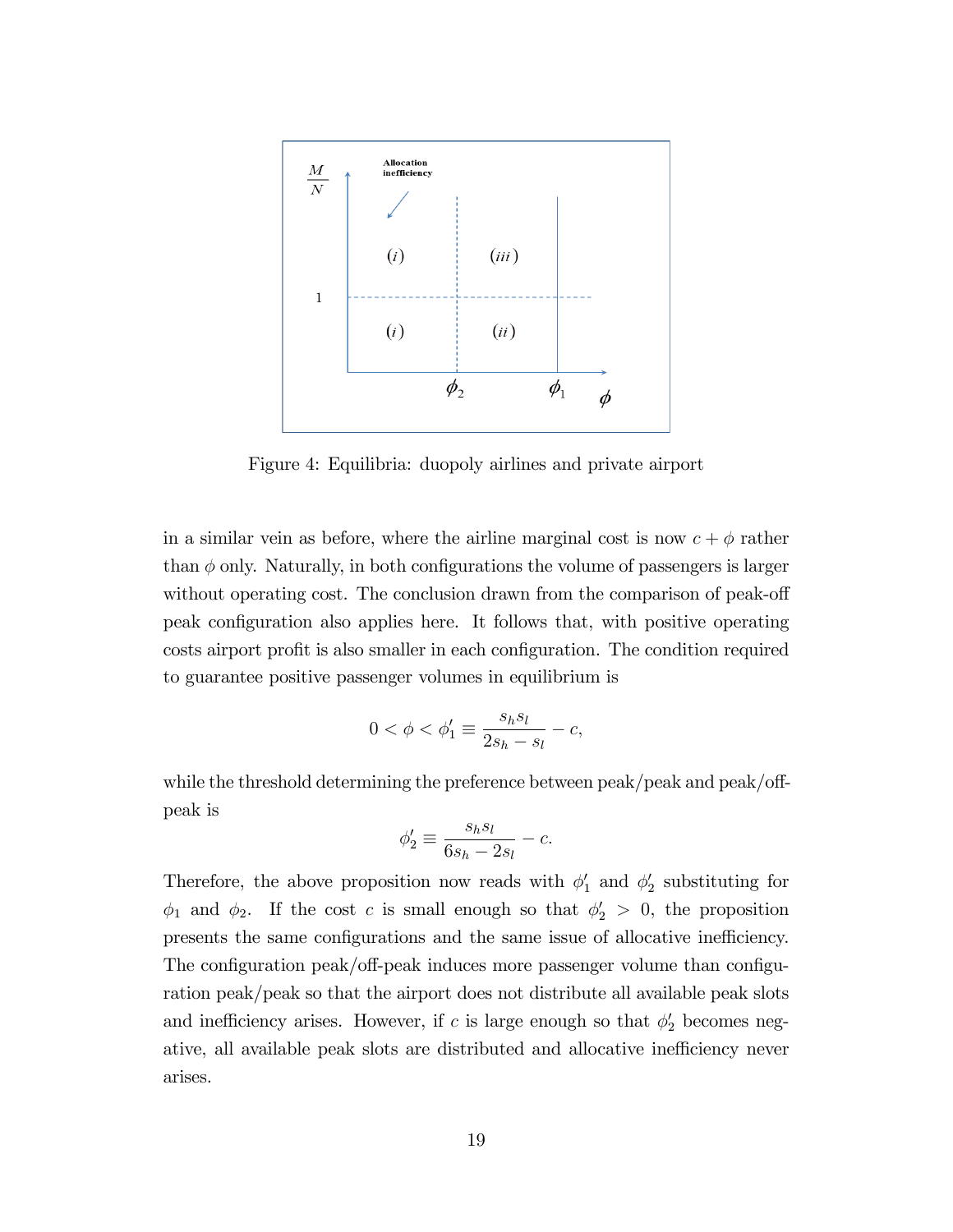## <span id="page-20-0"></span>4 Airline monopolies

Having examined competition between duopolists in each destination market, we shall now investigate the case in which each destination market is served by a single airline that acts as a monopolist operating two áights. As with the baseline model, we analyze the second stage in each possible configuration separately, while the analysis of the third stage remains unchanged.

Suppose that an airline is offered both a peak and an off-peak slot. Its profit is given by  $\pi = \pi_{lh}^f + \pi_{hl}^{f'}$  where  $\pi_{lh}^f$  and  $\pi_{hl}^{f'}$  are defined in [\(15\)](#page-12-4) and [\(16\)](#page-12-5). The airline solves the profit maximization problem with constraints on the positivity of outputs:

$$
\max_{q_{lh}^f, q_{hl}^{f'}} \pi = \left[ s_l (1 - q_{lh}^f - q_{hl}^{f'}) - \phi \right] q_{lh}^f + (s_h - s_l q_{lh}^f - s_h q_{hl}^{f'} - \phi) q_{hl}^{f'} \tag{33}
$$
  
s.t.  $q_{lh}^f \ge 0, q_{hl}^{f'} \ge 0.$ 

The maximum profit (see Appendix C) is obtained for

<span id="page-20-3"></span>
$$
q_{lh}^m = 0,\t\t(34)
$$

<span id="page-20-1"></span>
$$
q_{hl}^m = \frac{s_h - \phi}{2s_h},\tag{35}
$$

where the superscript  $m$  stands for "monopoly". The monopolistic airline allocates all seats in the peak flight. Indeed, it does not have any advantage to decrease consumers' value by offering a flight off peak. This result is due to the fact that the cost of boarding a passenger (in terms of per-passenger fee) is linear and equivalent between a peak and an off-peak flight. Given the same (marginal) per-passenger fee, the airline prefers to put all seats in the peak flight. In the real world, this implies that the monopoly airline assigns a "big" airplane flying on that destination in peak time rather than put two "small" airplanes flying one in the peak and the other in the off-peak slot. Plugging  $q_{hl}^m = \frac{s_h - \phi}{2s_h}$  into  $p_{hl}^m$  yields

<span id="page-20-2"></span>
$$
p_{hl}^m = \frac{s_h + \phi}{2}.\tag{36}
$$

Consider next the case where the monopoly airline is offered two slots at the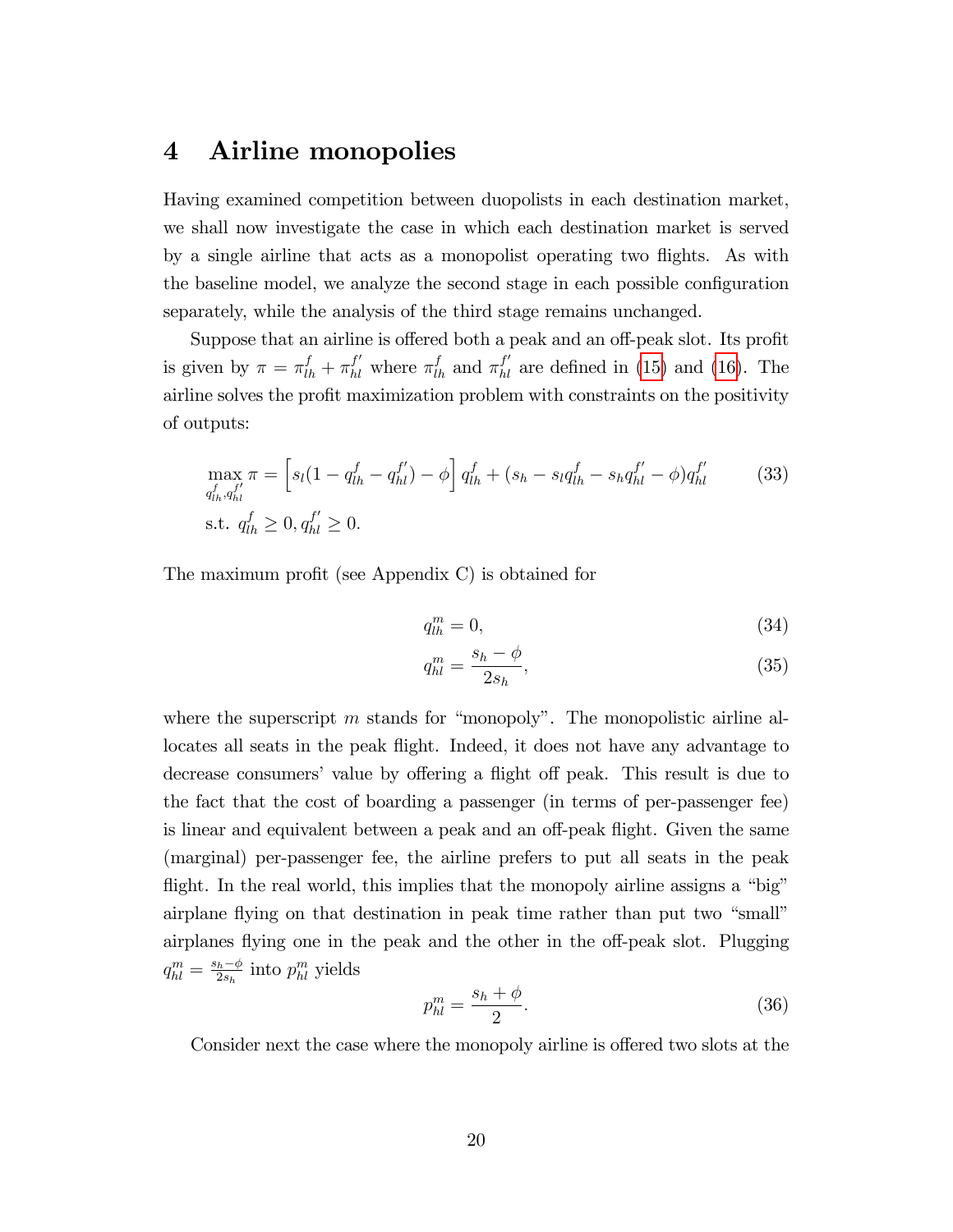same time for the same destination.<sup>[15](#page-21-0)</sup> A small (unmodeled here) fixed cost per aircraft movement will entice the airline to operate only one aircraft on one slot. We denote the slot type  $(h \text{ or } l)$  the monopolist obtains by i. The monopolist's profit is given by:

$$
\pi_i = [(1 - q_i)s_i - \phi] q_i, \text{ with } i \in \{h, l\}.
$$

Taking the first-order condition for number of seats we get the equilibrium number of seats the monopoly would provide:

<span id="page-21-1"></span>
$$
q_i^m = q_{hl}^m \equiv \frac{s_i - \phi}{2s_i},\tag{37}
$$

which is the same result as [\(35\)](#page-20-1) for  $i = h$ . The aircraft capacity is larger at peak time:  $q_h^m > q_l^m$ . To ensure interior solutions, suppose condition  $0 < \phi < s_l$ is satisfied. Plugging  $(37)$  into  $(24)$  and  $(10)$  yields:

<span id="page-21-2"></span>
$$
p_i^m = \frac{s_i + \phi}{2}.\tag{38}
$$

which same price as [\(36\)](#page-20-2) for  $i = h$ . It is easy to check that peak flights are more expensive and transport more passengers.

The airport allocation problem simplifies to allocating peak and off-peak slots to the monopoly airlines:

$$
\max_{m_1,m_2} \left[ m_1 q_h^m + m_2 q_l^m \right] \phi
$$

subject to

$$
m_1 + m_2 = N
$$
  
\n
$$
m_1 \le M
$$
  
\n
$$
0 \le m_1, m_2 \le N.
$$

where  $m_1$  and  $m_2$  are the number of flights in the peak and off-peak slots. Since  $q_l^m > q_l^m$ , the solution is (i)  $m_1 = N$  if  $N < M$ ; (ii)  $m_1 = M$  otherwise. The

<span id="page-21-0"></span> $15$ This configuration is mainly made for the sake of comparison. It is certainly the case in configurations where there are two (morning and evening) peak slots per day. The case where the airline merges the two flights is left for future research.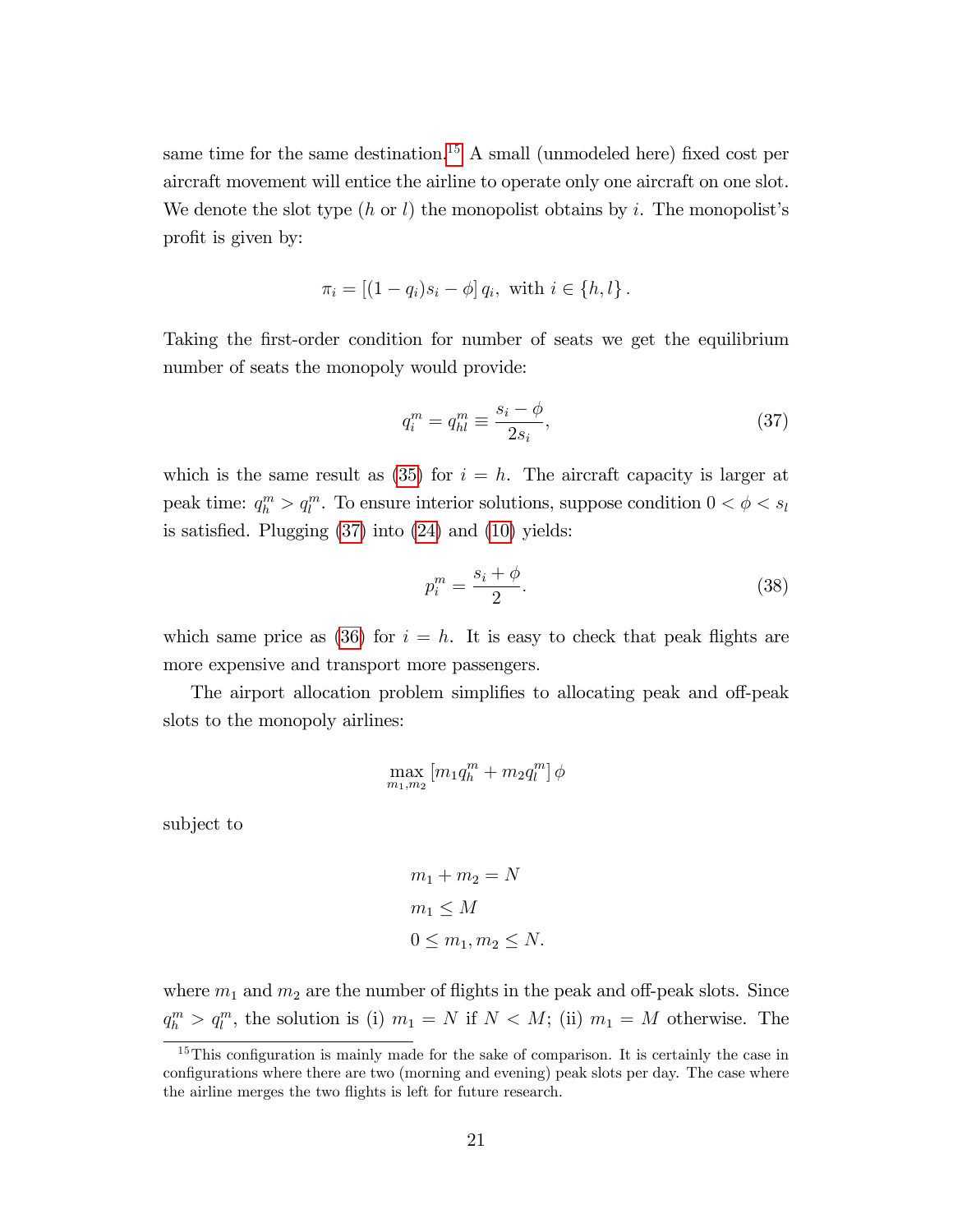<span id="page-22-0"></span>airport Ölls the peak slots until capacity is reached.

Proposition 2 Suppose all destination markets are served by monopoly airlines. Then, airlines operate one flight peer destination and the private airport uses all available peak slots.

Proposition [2](#page-22-0) shows that, if the destination market is served by a monopoly airline, the optimal slot allocation is to assign one peak slot to each destination market, while no off-peak flights operate. The intuition lies in the fact that the monopoly airline has no incentive in exploiting an off-peak slot, given that same marginal cost as operating during peak hours.

## <span id="page-22-1"></span>5 Public airport

In this section, we investigate the case of a pubic, welfare-maximizing airport. This allows us to obtain some insights on how the airport's ownership influences slot allocation. In this regard, social welfare  $W$  is represented by the sum of airport' profits  $\Pi$ , passenger surplus CS and airlines' profits:

$$
W = \Pi + CS + n_1 (\pi_{hl} + \pi_{lh}) + 2 (n_2 \pi_{hh} + n_3 \pi_{ll}).
$$

Since airport and airlines operating costs are normalized to zero, airport profits come from total per-passenger fees, whereas airline profits are the ticket income less total per-passenger fees paid to the airport. In turn, passenger surplus is represented by the total gross utility generated from flying minus all ticket payments. Since monetary transfers between airlines and airport cancel out, and so do transfers between passengers and airlines, then social welfare equals the sum of passengers' gross utility in all  $2N$  destination markets. Thus  $W$  can be rewritten as:

<span id="page-22-2"></span>
$$
W = n_1 \left( \int_{v_{lh}}^{v_{hl}} v s_l dv + \int_{v_{hl}}^1 v s_h dv \right) + n_2 \int_{v_{hh}}^1 v s_h dv + n_3 \int_{v_{ll}}^1 v s_l dv, \tag{39}
$$

where  $v_{lh}, v_{hl}, v_{hh}$  and  $v_{ll}$  are given by [\(1\)](#page-8-1), [\(2\)](#page-8-2), [\(3\)](#page-9-2) and [\(4\)](#page-9-3). Note that the surplus in the peak/peak (resp. off-peak/off-peak) configurations includes the value of all consumers from 1 to  $v_{hh}$  (resp. from 1 to  $v_{ll}$ ) as all passengers take the same time slot.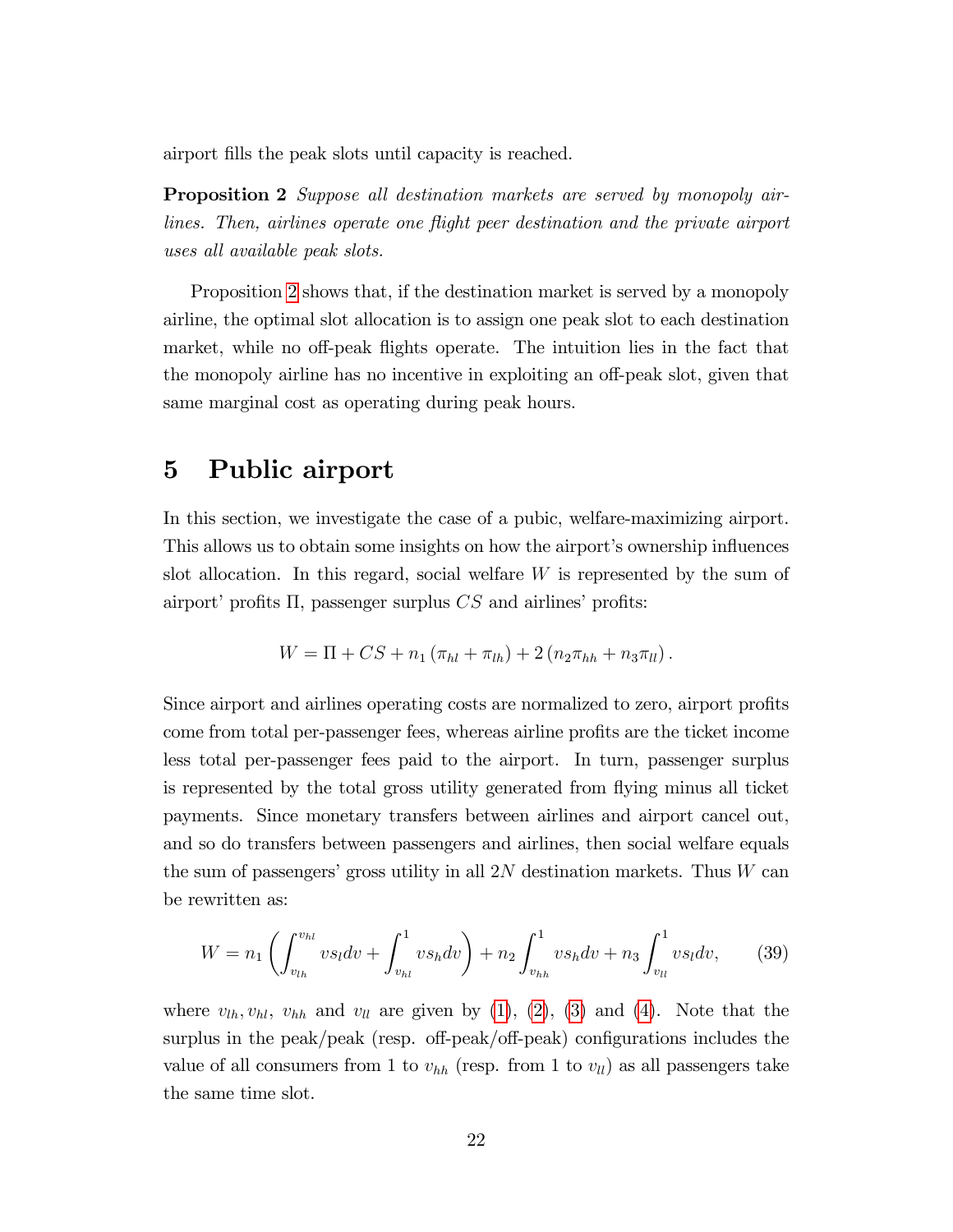In destination markets with the peak/offpeak configuration, the expression  $\int_{v_{lh}}^{v_{hl}} v_{sl} dv$  represents the gross passenger surplus from taking the off-peak period flight, while  $\int_{v_{hl}}^1 v s_h dv$  is the gross passenger surplus from taking the peak period áight in the same destination market. In destination markets with the peak/peak configuration, the surplus is  $\int_{v_{hh}}^1 v s_h dv$ , which is the second term on the right hand side of [\(39\)](#page-22-2). The last term of [\(39\)](#page-22-2) thus represents the gross passenger surplus in destination markets with off-peak/off-peak configuration.

The analysis of the second and third stage remains the same as in the baseline model. For notational simplicity we define  $W_{lh} \equiv \int_{v_{lh}}^{v_{hl}} v s_l dv$ ,  $W_{hl} =$  $\int_{v_{hl}}^1 v s_h dv$ ,  $W_{hh} \equiv \int_{v_{lh}}^1 v s_h dv$  and  $W_{ll} \equiv \int_{v_{ll}}^1 v s_l dv$ , so that [\(39\)](#page-22-2) becomes

$$
W = n_1 (W_{lh} + W_{hl}) + n_2 W_{hh} + n_3 W_{ll}.
$$

We will consider first the case with duopoly airlines and then the case with monopoly airlines.

#### 5.1 Airline duopolies

Putting  $(21)$ ,  $(22)$  and  $(26)$  together with  $(1)$ ,  $(2)$ ,  $(3)$  and  $(4)$  yields:

<span id="page-23-0"></span>
$$
v_{lh} = \frac{s_h (s_l + 2\phi)}{s_l (4s_h - s_l)}, v_{hl} = \frac{2s_h + \phi}{4s_h - s_l}, v_{hh} = \frac{s_h - 2\phi}{3s_h}, v_{ll} = \frac{s_l - 2\phi}{3s_l}.
$$
 (40)

Substituting [\(40\)](#page-23-0) into [\(39\)](#page-22-2) and solving the integrals yields:

$$
W_{hl} + W_{lh} = \frac{4\phi s_h s_l (s_l - 2s_h) + s_h s_l (12s_h^2 - 5s_h s_l + s_l^2) - \phi^2 (4s_h^2 + s_h s_l - s_l^2)}{2s_l (4s_h - s_l)^2},
$$

and

$$
W_{ii} = \frac{2(\phi + s_i)(2s_i - \phi)}{9s_i}, \ i \in \{h, l\}.
$$

Assuming  $\phi < \phi^P \equiv \frac{s_l}{2}$  $\frac{s_l}{2}$  ensures that  $B_{ii}$  is positive. By comparing the number of seats obtained in each configuration, we get (see Appendix C)  $W_{hh} > W_{hl}$  +  $W_{lh} > W_{ll} > 0$  and  $\frac{(B_{hh} + B_{ll})}{2} < B_{hl+lh}$ . We thus arrive at a situation similar to the private airport case with  $\phi \in [\phi_2, \phi_1]$ . In particular:

•  $n_1 = M$ ,  $n_2 = 0$  and  $n_3 = N - M$  if  $N \ge M$  (Case (ii)).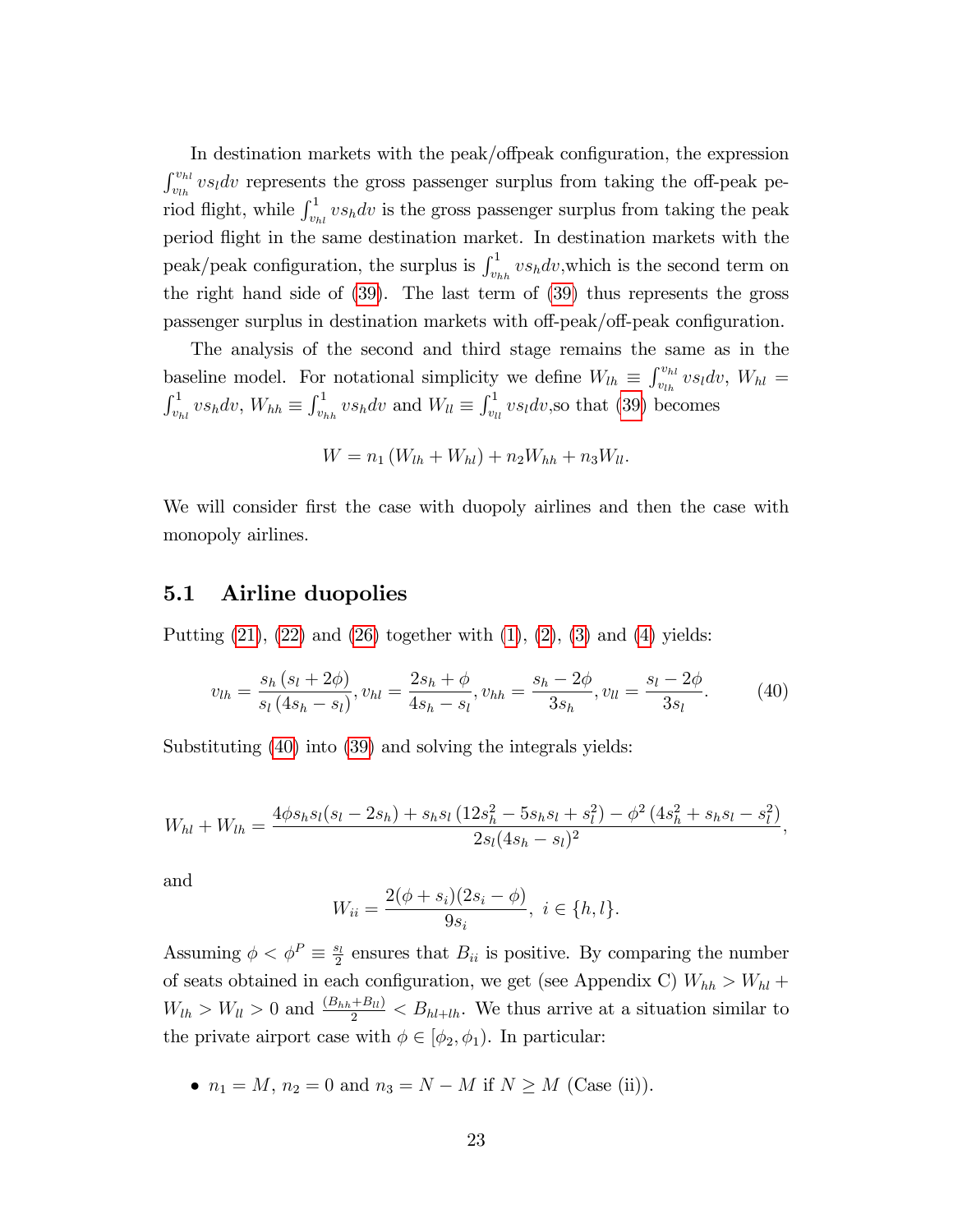

Figure 5: Equilibria: duopoly airlines and public airport

•  $n_1 = N - n_2, n_2 = M - N, n_3 = 0$  if  $M > N$  (Case (iii)).

The following proposition summarizes the features of the equilibrium.

**Proposition 3** Suppose all destination markets are served by duopoly airlines, and the airport is public. For  $M \leq N$ , the airport uses all available peak slots and favors "peak/off-peak" configuration. For  $M > N$  the airport implements a mix of  $(M - N)$  "peak/peak" and  $(2N - M)$  "peak/off-peak" configurations.

Figure 5 describes the equilibria in the case of public airport with duopoly destination markets. The results are qualitatively similar to the case with private airport for  $\phi_2 < \phi < \phi_1$ . However, now the public airport would use all available peak slots in any case, hence, inefficiency does not emerge when the airport is public. This can be explained as follows. The consumers lose when they are presented departure time away from their preferences. The public airport internalizes this loss and avoids empty peak slots. The private airport rather implement empty peak slots because it can attract more (low valuation) passengers, even though those passengers would prefer travelling at peak time.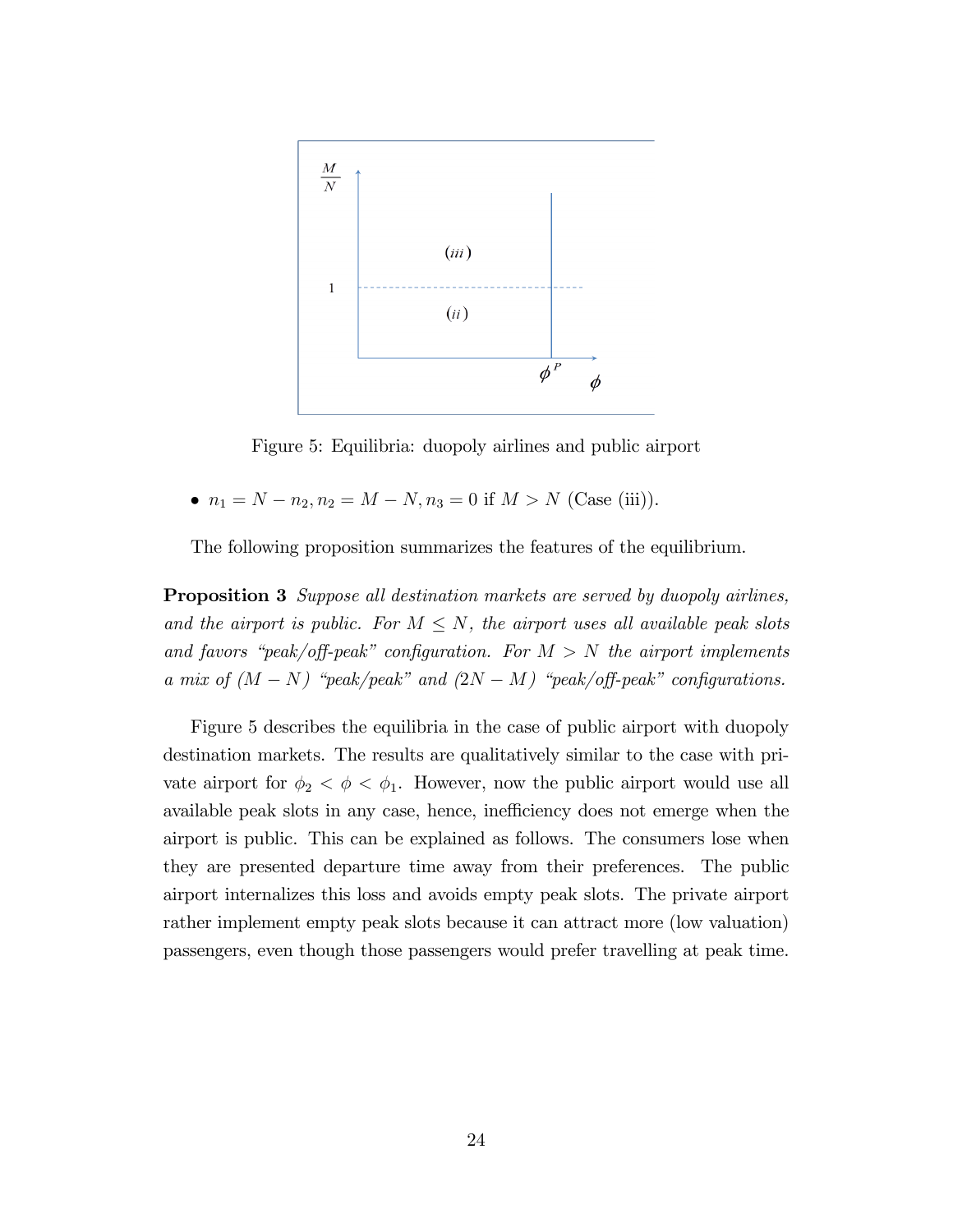#### 5.2 Airline monopolies

We now turn to the interplay between a public airport and airline monopolies. Compared to the private case, the market stage in each destination market does not change: given the opportunity of operating in peak slots, each monopoly airline uses one peak slot only. Thus  $W$  can be rewritten as:

<span id="page-25-2"></span>
$$
W^{m} = m_{1}W_{h}^{m} + m_{2}W_{l}^{m}, \qquad (41)
$$

where  $W_h^m = \int_{v_h}^1 v s_h dv$ ,  $W_l^m = \int_{v_l}^1 v s_l dv$ ,  $m_1$  and  $m_2$  are the number of flights in the peak and off-peak slots, and  $v_h$  and  $v_l$  are the same as [\(3\)](#page-9-2) and [\(4\)](#page-9-3), respectively, but when only one flight operates. Putting  $p_h^m = \frac{s_h + \phi}{2}$  $\frac{1+\phi}{2}$  and  $p_l^m =$  $\frac{s_l+\phi}{}$  $\frac{+}{2}$  from [\(38](#page-21-2) into [\(3\)](#page-9-2) and [\(4\)](#page-9-3), respectively, yields

<span id="page-25-1"></span>
$$
v_h = \frac{s_h + \phi}{2s_h}, v_l = \frac{s_l + \phi}{2s_l}.
$$
 (42)

Substituting [\(42\)](#page-25-1) into [\(41\)](#page-25-2) and solving the integrals yields:

$$
W_i^m = \frac{(s_i - \phi)(3s_i + \phi)}{8s_i}, \ i \in \{h, l\},\
$$

where

$$
W_h^m - W_l^m = \frac{(s_h - s_l)(3s_h s_l + \phi^2)}{8s_h s_l} > 0.
$$

Since  $W_k^m > W_l^m$ , the solution is (i)  $m_1 = N$  if  $N < M$ ; (ii)  $m_1 = M$  otherwise. The airport fills the peak slots until capacity is reached, as in the private case (with same intuition).

Proposition 4 Suppose all destination markets are served by monopoly airlines. Then, airlines operate one flight peer destination and the public airport uses all available peak slots.

## <span id="page-25-0"></span>6 Heterogeneous Density

In this section, we assume heterogeneous density across destination markets. The point is to confirm that peak/off-peak slot configurations and allocative inefficiencies also occur when destination markets differ in sizes. For simplicity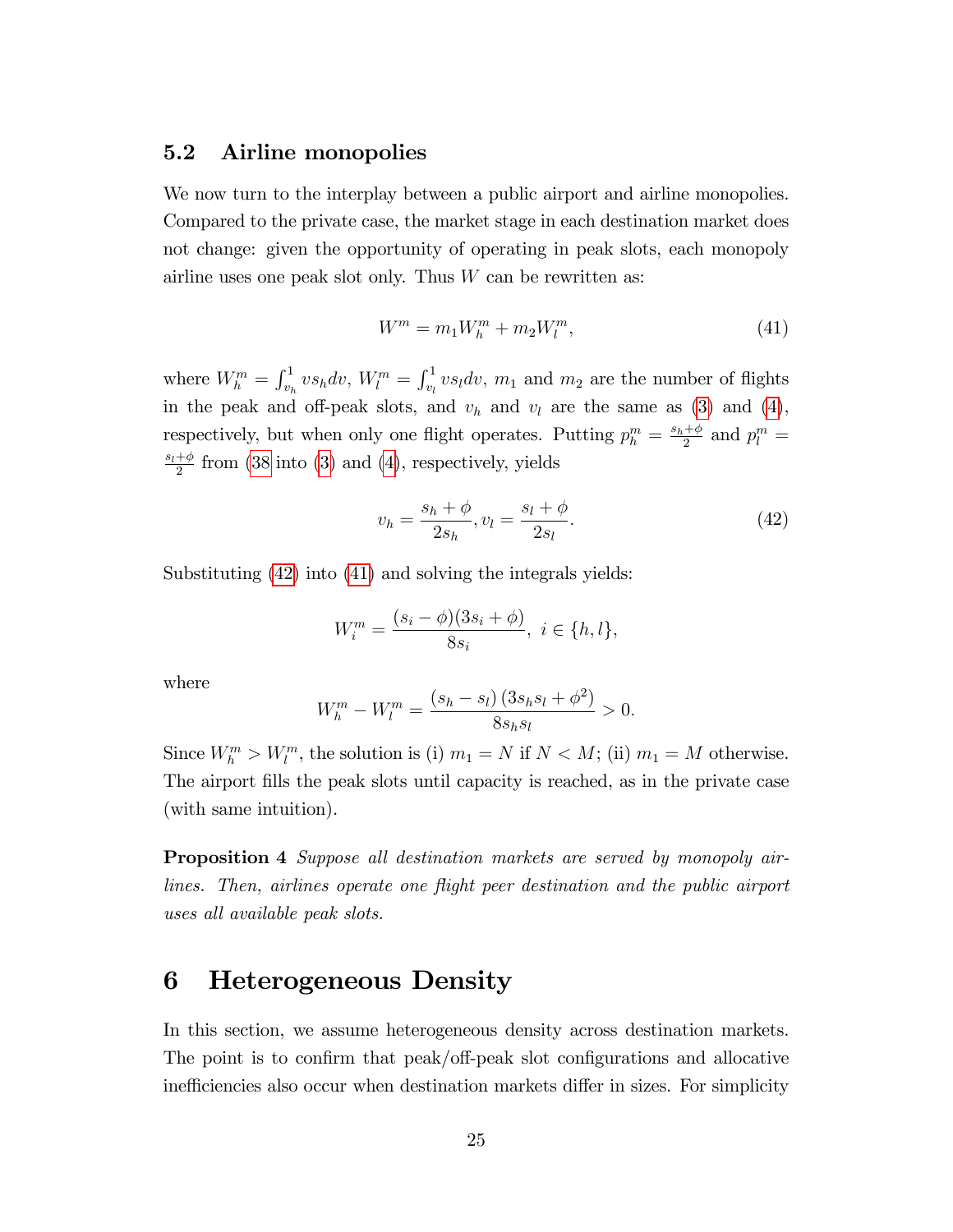we study an economy with only two destination markets,  $d \in D = \{1, 2\}$ , that exhibit different densities: the small destination market 1 has a lower density  $\delta_1$ , the large destination market 2 has a higher density  $\delta_2 > \delta_1$ . We discuss three examples: the airport allocates either one, two or three peak slots in the two markets.

To begin with, we first look at the duopoly case where peak slots are highly scarce, where one peak slot is available compared to four slot demands,  $M = 1$ ,  $N = 2$ . Let us label the large market flights by "11, "12 $j \in A(1)$  and the small market ones by "21, "22 $\in A(2)$ . There are two ways to allocate the peak slot: (1) one of the two airlines in the small destination market, and (2) one of the two airlines in the large destination market.

The demand functions for each airline can be in two possible configurations. First if the smaller destination market  $d = 1$  has the peak slot we have

$$
q_{lh}^{11} = \delta_1 \left( \frac{p_{hl}^{12} - p_{lh}^{11}}{s_h - s_l} - \frac{p_{lh}^{11}}{s_l} \right), q_{hl}^{12} = \delta_1 \left( 1 - \frac{p_{hl}^{12} - p_{lh}^{11}}{s_h - s_l} \right),
$$

and for destination market 2:

$$
q_{ll}^{21} + q_{ll}^{22} = \delta_2 \left( 1 - \frac{p_{ll}^{21}}{s_l} \right),
$$

(where  $p_{ll}^{21} = p_{ll}^{22}$ ). Second, if larger destination market  $d = 2$  has the peak slot we get the same quantities where  $\delta_1$  substitutes for  $\delta_2$  and  $(q_{lh}^{11}, q_{hl}^{12}, q_{ll}^{21}, q_{ll}^{22})$ is replaced by  $(q_{lh}^{21}, q_{hl}^{22}, q_{ll}^{11}, q_{ll}^{12})$ . In the similar manner with [\(19\)](#page-13-0), [\(20\)](#page-13-1) and [\(25\)](#page-14-1), we could derive the optimal passenger volumes served by each airline and consequently each destination market in equilibrium. A comparison of the equilibrium passenger volumes in the two configurations yields:

$$
q_{lh}^{11} + q_{hl}^{12} + q_{ll}^{21} + q_{ll}^{22} - \left(q_{ll}^{11} + q_{ll}^{12} + q_{lh}^{21} + q_{hl}^{22}\right)
$$

$$
= \frac{(\delta_1 - \delta_2) \left[s_l \left(9 + s_h + 2s_l\right) + 2\phi \left(s_h - s_l\right)\right]}{3s_l (4s_h - s_l)} < 0.
$$

implying configuration 2 yields a higher number of passenger than configuration 1. The ranking in this simple framework suggests

**Proposition 5** Consider an economy with two duopolies with different density levels, a private airport and a single peak slot. Then the airport allocates the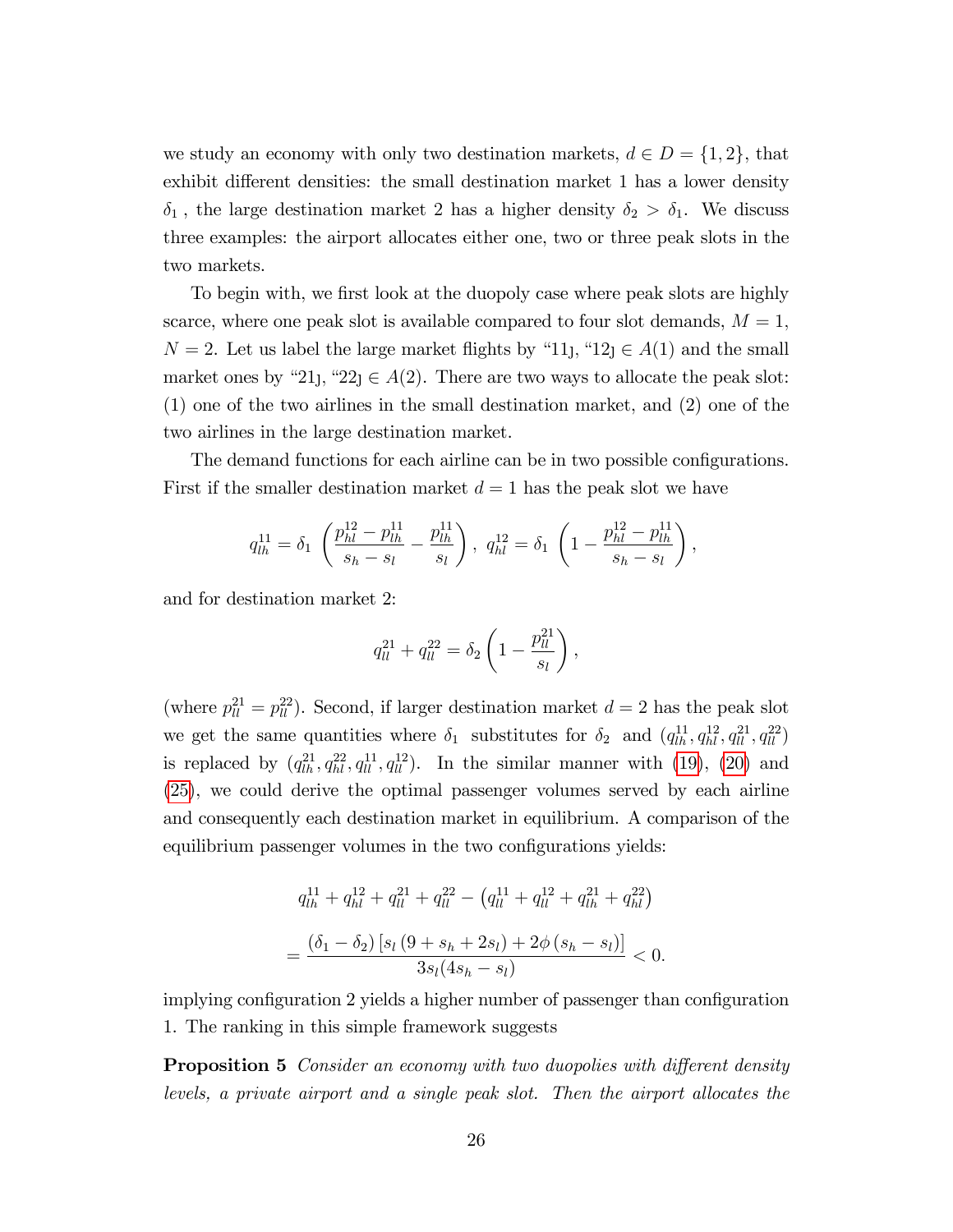peak slot to one of the airlines in the large destination market, and inefficiency would not arise.

We investigate next the case where peak slots have a moderate scarcity at the airport. In this setting there are two peak slots available for two destination markets,  $M = N = 2$ . It is straightforward to see that allocation "two peak slots" to destination market 2" dominates allocation "two peak slots to destination market 1". Indeed, the large market has a bigger multiplier for density  $\delta_2$  >  $\delta_1$ . This, together to the fact that off-peak/off-peak is strictly dominated by peak/peak and peak/off-peak, implies that there are two possible allocations: (1) two peak slots to the large destination market, and (2) one peak slot to each destination market. The demand functions for each airline in these two configurations are:

1. **Configuration 1.** Destination market 1 :

$$
q_{ll}^{11} + q_{ll}^{12} = \delta_1 \left( 1 - \frac{p_{ll}^{11}}{s_l} \right);
$$

destination market 2:

$$
q_{hh}^{21} + q_{hh}^{22} = \delta_2 \left( 1 - \frac{p_{hh}^{21}}{s_h} \right).
$$

2. **Configuration 2.** Destination market 1:

$$
q_{lh}^{11} = \delta_1 \left( \frac{p_{hl}^{12} - p_{lh}^{11}}{s_h - s_l} - \frac{p_{lh}^{11}}{s_l} \right), q_{hl}^{12} = \delta_1 \left( 1 - \frac{p_{hl}^{12} - p_{lh}^{11}}{s_h - s_l} \right);
$$

destination market 2:

$$
q_{lh}^{21} = \delta_2 \left( \frac{p_{hl}^{22} - p_{lh}^{21}}{s_h - s_l} - \frac{p_{lh}^{21}}{s_l} \right), \ q_{hl}^{22} = \delta_2 \left( 1 - \frac{p_{hl}^{22} - p_{lh}^{21}}{s_h - s_l} \right).
$$

Comparing the two configurations we obtain

$$
q_{ll}^{11} + q_{ll}^{12} + q_{hh}^{21} + q_{hh}^{22} - \left(q_{lh}^{11} + q_{hl}^{12} + q_{lh}^{21} + q_{hl}^{22}\right) > 0
$$

for

$$
\phi > \phi_3 \equiv \frac{s_h s_l (\delta_1 + \delta_2) (s_h + 2s_l + 9)}{2 (s_h - s_l) [\delta_2 (3s_h - s_l) - \delta_1 s_h]}.
$$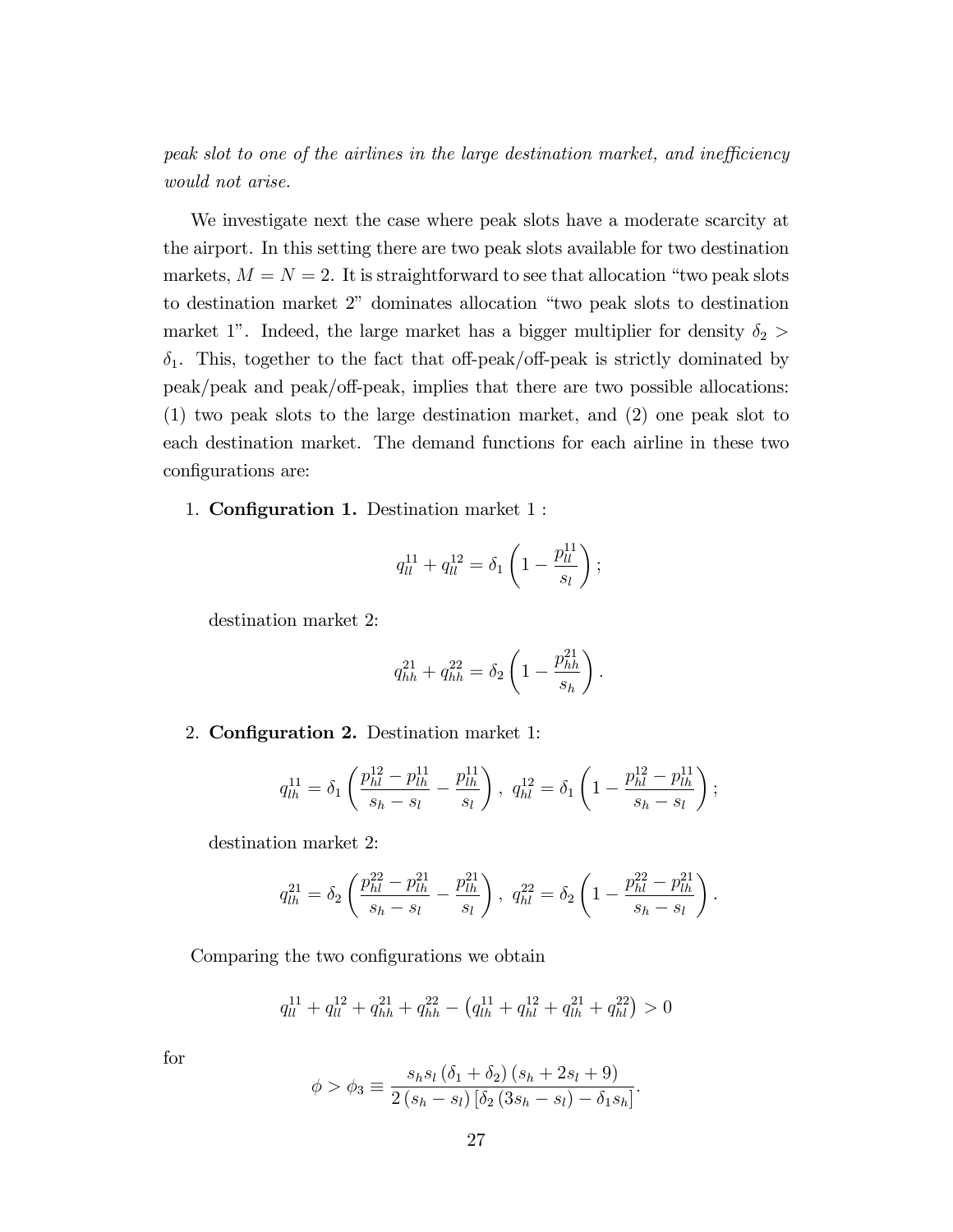This result can be summarized as follows.

**Proposition 6** Consider an economy with two duopolies with different density levels, a private airport and two peak slots. Then, for either  $\phi_3 > \phi_1 > \phi$  or  $\phi_1 > \phi_3 > \phi$ , the airport allocates one peak slot to each market; for  $\phi_1 > \phi > \phi_3$ , the airport allocates two peak slots to the large market, and inefficiency would not arise.

When the per-passenger fee is sufficiently small, the allocation is fair and does not favor any market so that each destination is equally served. For high per-passenger fees, the denser market obtains all available slots. As a consequence, passengers in the small market have no chance to fly at peak hours, while passengers in the big market cannot fly at off-peak hours.

Finally, we examine the example where peak slots are relatively abundant. In particular, there are three peak slots to be allocated to two markets,  $M = 3$ ,  $N = 2$ . Given that configuration of speak/off-peak is strictly dominated, we can set aside the situation where the airport leaves one slot unused and gives two slots to the big market. Indeed, the airport could be better of by giving the unused one to the small market. It follows that there are three plausible configurations: (1) two peak slots to market 2- one peak slot to market 1, (2) two peak slots to market 1- one peak slot to market 2, and (3) one peak slot to each market.

1. **Configuration 1.** Market 1:

$$
q_{lh}^{11} = \delta_1 \left( \frac{p_{hl}^{12} - p_{lh}^{11}}{s_h - s_l} - \frac{p_{lh}^{11}}{s_l} \right), \ q_{hl}^{12} = \delta_1 \left( 1 - \frac{p_{hl}^{12} - p_{lh}^{11}}{s_h - s_l} \right);
$$

market 2:

$$
q_{hh}^{21} + q_{hh}^{22} = \delta_2 \left( 1 - \frac{p_{hh}^{21}}{s_h} \right).
$$

2. Configuration 2. Market 1:

$$
q_{hh}^{11} + q_{hh}^{12} = \delta_1 \left( 1 - \frac{p_{hh}^{11}}{s_h} \right);
$$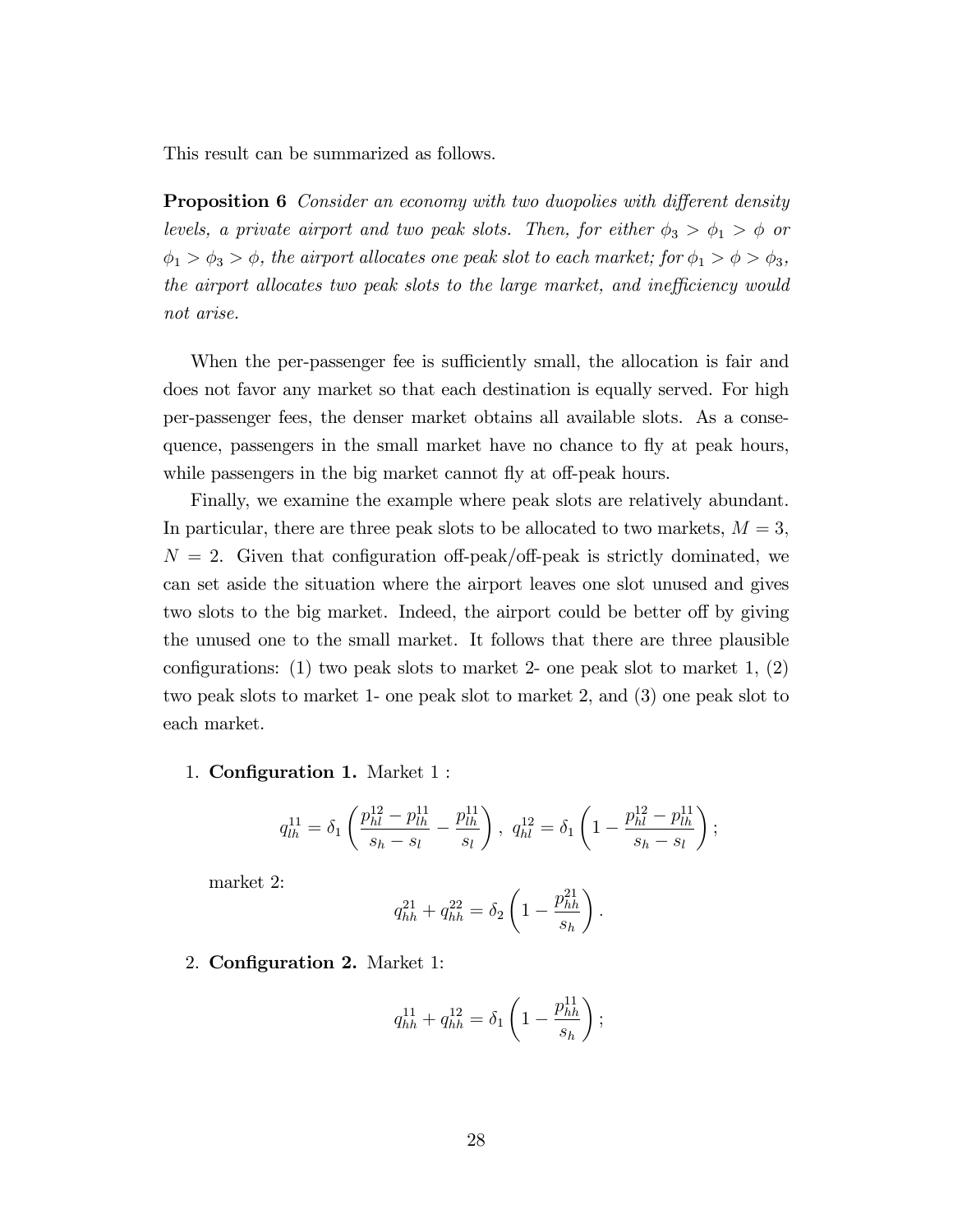market 2:

$$
q_{lh}^{21} = \delta_2 \left( \frac{p_{hl}^{22} - p_{lh}^{21}}{s_h - s_l} - \frac{p_{lh}^{21}}{s_l} \right), \ q_{hl}^{22} = \delta_2 \left( 1 - \frac{p_{hl}^{22} - p_{lh}^{21}}{s_h - s_l} \right);
$$

#### 3. Configuration 3. market 1:

$$
q_{lh}^{11} = \delta_1 \left( \frac{p_{hl}^{12} - p_{lh}^{11}}{s_h - s_l} - \frac{p_{lh}^{11}}{s_l} \right), \ q_{hl}^{12} = \delta_1 \left( 1 - \frac{p_{hl}^{12} - p_{lh}^{11}}{s_h - s_l} \right);
$$

market 2:

$$
q_{lh}^{21} = \delta_2 \left( \frac{p_{hl}^{22} - p_{lh}^{21}}{s_h - s_l} - \frac{p_{lh}^{21}}{s_l} \right), q_{hl}^{22} = \delta_2 \left( 1 - \frac{p_{hl}^{22} - p_{lh}^{21}}{s_h - s_l} \right).
$$

Comparing the three configurations we obtain

configuration  $1 > 2 > 3$  when  $\phi > \phi_4$ ; configuration  $1 < 2 < 3$  when  $\phi < \phi_4$ ,

with

$$
\phi_4 \equiv \frac{s_h s_l (s_h + 2s_l + 9)}{2 (s_h - s_l) (3s_h - s_l)}.
$$

Therefore

<span id="page-29-0"></span>**Proposition 7** Suppose an economy with two duopolies with different density levels, a private airport and three peak slots. Then, for  $\min(\phi_1, \phi_4) > \phi$ , the airport allocates one peak slot to each market, and leaves one peak slot unused (inefficiency); for  $\phi_1 > \phi > \phi_4$ , the airport allocates two peak slots to the large market and one peak slot to the small market.

Proposition [7](#page-29-0) implies that when markets have different consumer densities, allocative inefficiency would arise if the per-passenger fee is sufficiently small. On the other hand, if the per-passenger fee lies in a certain range, the allocation outcome is efficient, with the denser market obtaining both peak slots and the smaller market obtaining one peak slot. Such allocation favors the denser market, which is a result of airport's profit maximizing behavior.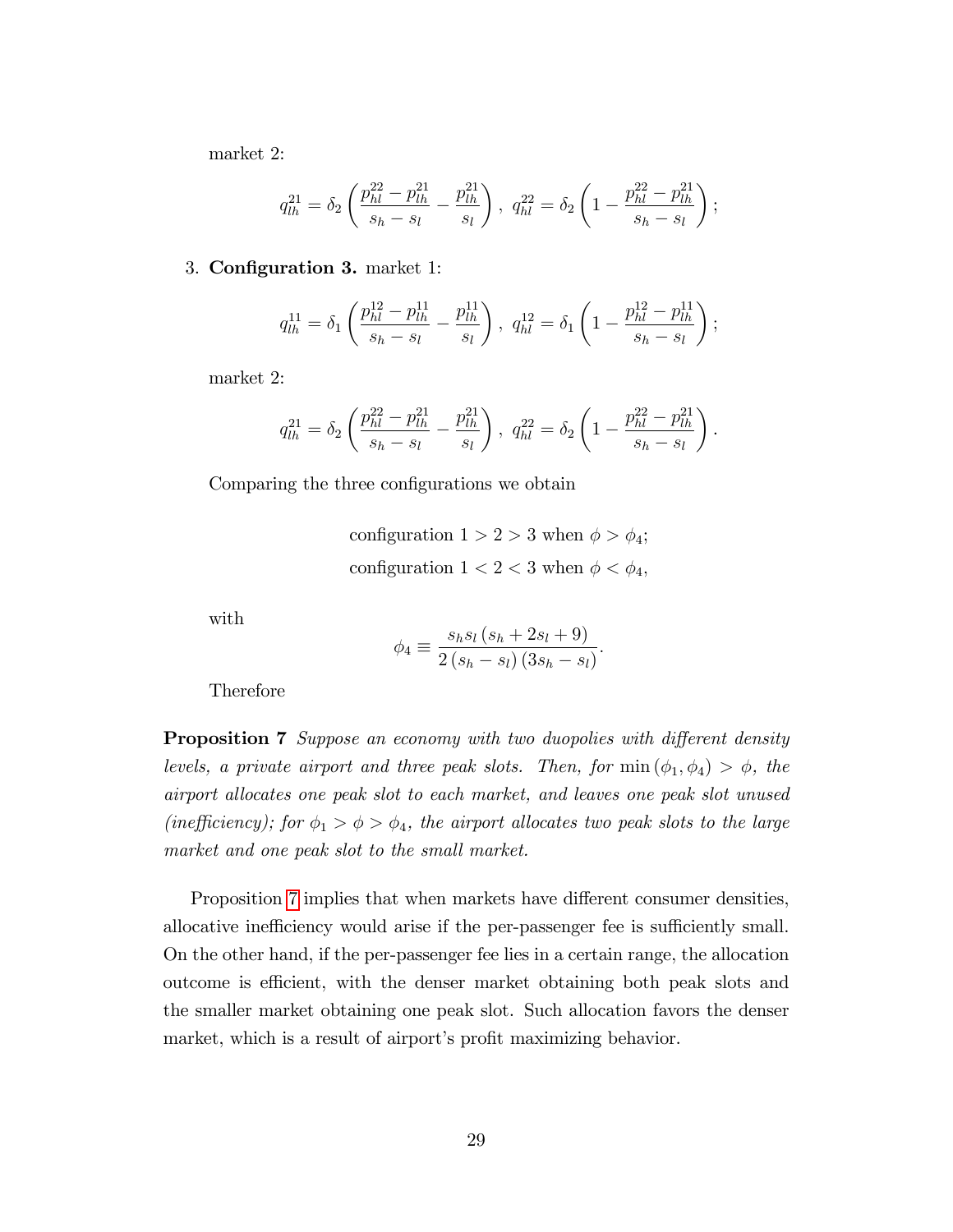## <span id="page-30-0"></span>7 Concluding remarks

We have explored the optimal slot allocation in the presence of airport congestion in a model where peak and off-peak slots are modelled as products of different qualities in a vertically differentiated setting. Allocative inefficiency emerges when the airport does not exploit all its slots. In particular in a private airport, allocative inefficiency may emerge if the airport is not too congested and the per-passenger fee is small enough. In a public airport, allocative inefficiency does not emerge. Furthermore we have found that the airport, regardless of its ownership, tends to give different slots to flights with same destination if the underlying destination market is a duopoly, and one single slot if the underlying market is served by a monopoly.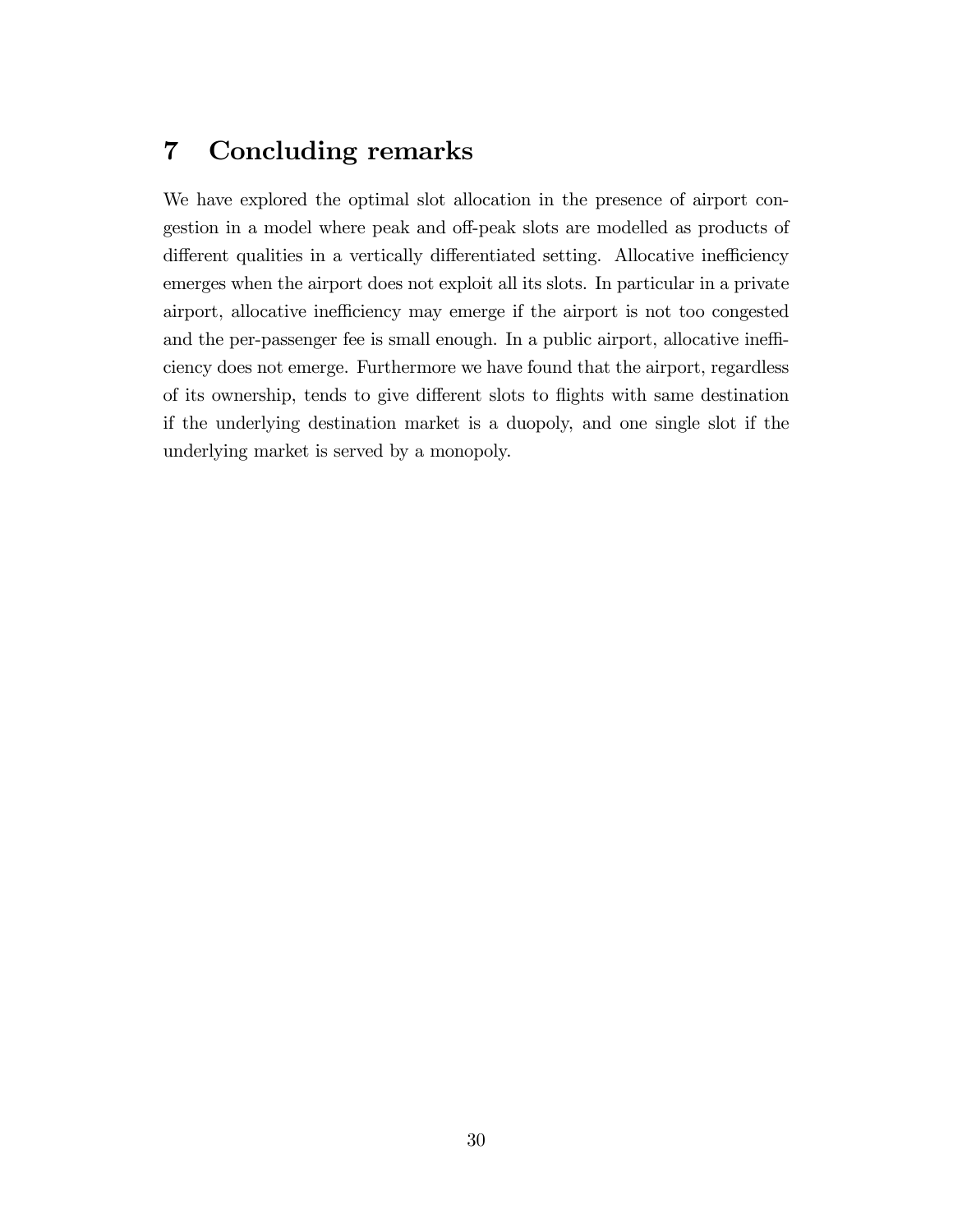## References

- [1] Barbot, C. 2004. Economic effects of re-allocating airports slots: a vertical differentiation approach. Journal of Air Transport Management 10: 333-343.
- [2] Basso, L. J. 2008. Airport deregulation: effects on pricing and capacity. International Journal of Industrial Organization 26: 1015–1031.
- [3] Brander, J.A., and Zhang, A., 1990. Market conduct in the airline industry, RAND Journal of Economics 21: 567-583.
- [4] Brueckner, J.K., 2002. Airport congestion when carriers have market power, American Economic Review 92: 1357-1375.
- [5] Brueckner, J.K., 2005. Internalization of airport congestion: A network analysis, International Journal of Industrial Organization 23: 599-614.
- [6] Brueckner, J.K., 2009. Price vs. quantity-based approaches to airport congestion management. Journal of Public Economics 93: 681-690.
- [7] Carlin, A., Park, R.E., 1970. Marginal cost pricing of airport runway capacity. American Economic Review 60: 310-319.
- [8] De Wit, J., Burghouwt, G.,2008. Slot allocation and use at hub airports, perspectives for secondary trading. European Journal of Transport and Infrastructure Research 8:147-164.
- [9] Gabszewicz, Jaskold and Thisse, J.-F., 1979. Price competition, quality and income disparities. Journal of Economic Theory 20: 340-359.
- [10] Mac Donald, M. 2007. Study on the impact of the introduction of secondary trading at Community airports. Volume 1. Commissioned by the European Commission.
- [11] Pels, E., and Verhoef, E.T., 2004. The economics of airport congestion pricing, Journal of Urban Economics 55: 257-277.
- [12] Verhoef, E.T., 2008. Congestion pricing, slot sales and slot trading in aviation. Transportation Research Part B: Methodological 44: 320-329.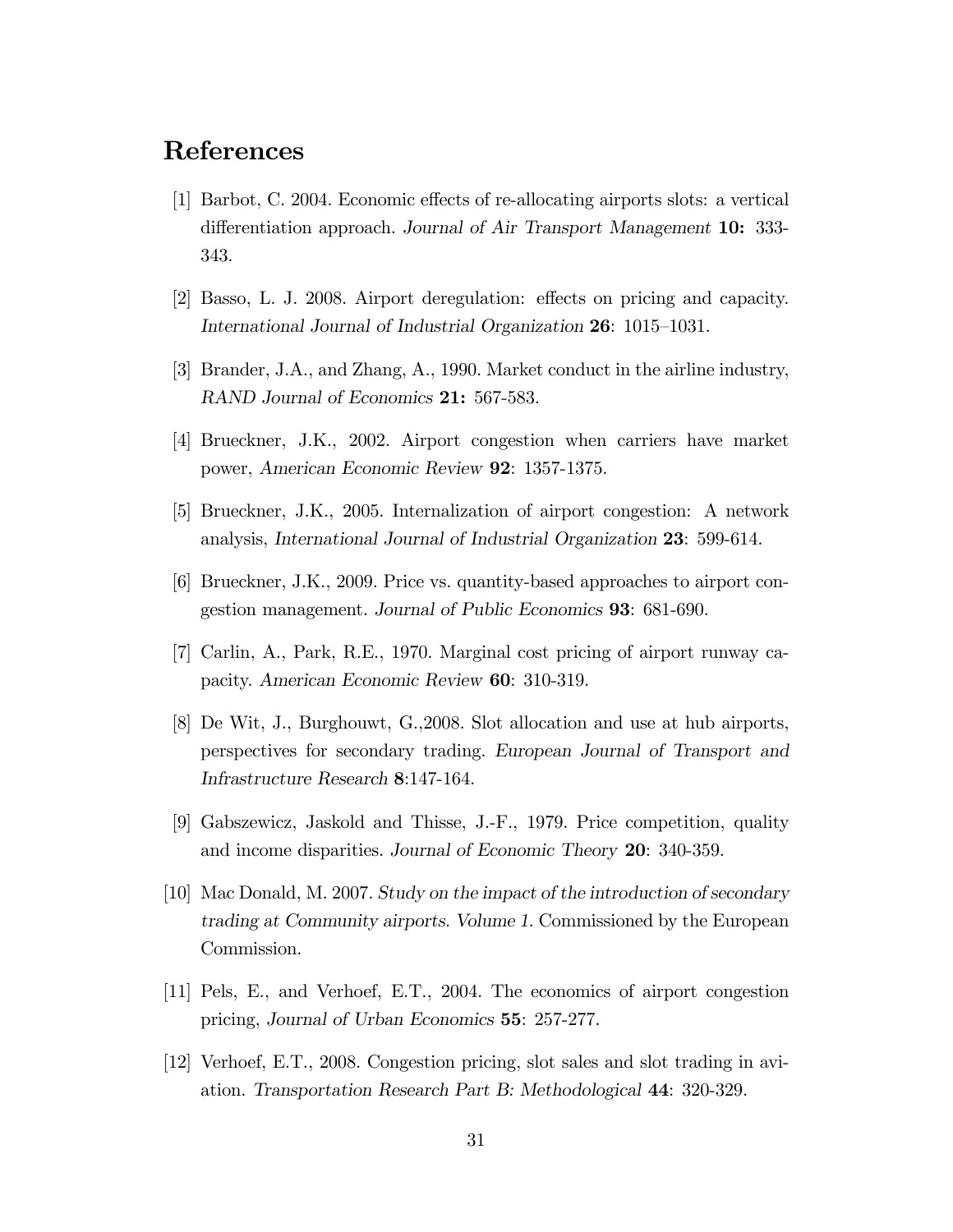## Appendix A

For our empirical illustration, we examine the airline market structure and slot occupation. Towards this aims, we gather data from 15 US airport's websites on three consecutive weekdays May  $18,19$  and  $20, 2015$  for flights' departure information. Weekdays are chosen to exclude irregular influx for air travel happens on weekends. We adopt the definition for peak load according to website of O'Hare International Airport  $(ORD)^{16}$  $(ORD)^{16}$  $(ORD)^{16}$  and apply to all 15 airports. Our dataset contains airport level observations on air traffic: departure airport, service airline, destination airport, departure time. Among the 15 primary airports in our dataset,  $17\,$  $17\,$  5 airports are the most busiest airports in US by total passenger traffic, according to ACI (Airports Council International North America) ranking in calender year 2013. The other 10 mid-sized airports are taken arbitrarily from the range 30nd-60nd on the same rank, scattered to 9 federal states. We apply the below rules to filter improper observations:  $(1)$ delete all cargo, private jet charter, aircraft Rental Service, etc.; (2) for code sharing airlines, keep the operating airline and delete all other (code sharing) partner airlines. The total number of observations used for our analysis is 5990 departure activities, of which monopoly is the primary feature of airline market. Table 5 shows per airport market structure. Table 1, reported in the Introduction, lists the numbers of origin-destination routes operated by monopoly, duopoly and oligopoly, and the pattern of slot occupancy.

<span id="page-32-0"></span> $^{16}$ ORD defines 8-9am, 15-16pm, 17-18pm, and 19-22pm as peak hours.

<span id="page-32-1"></span><sup>&</sup>lt;sup>17</sup>FAA defines a primary airport as having more than  $10,000$  passenger boardings each year.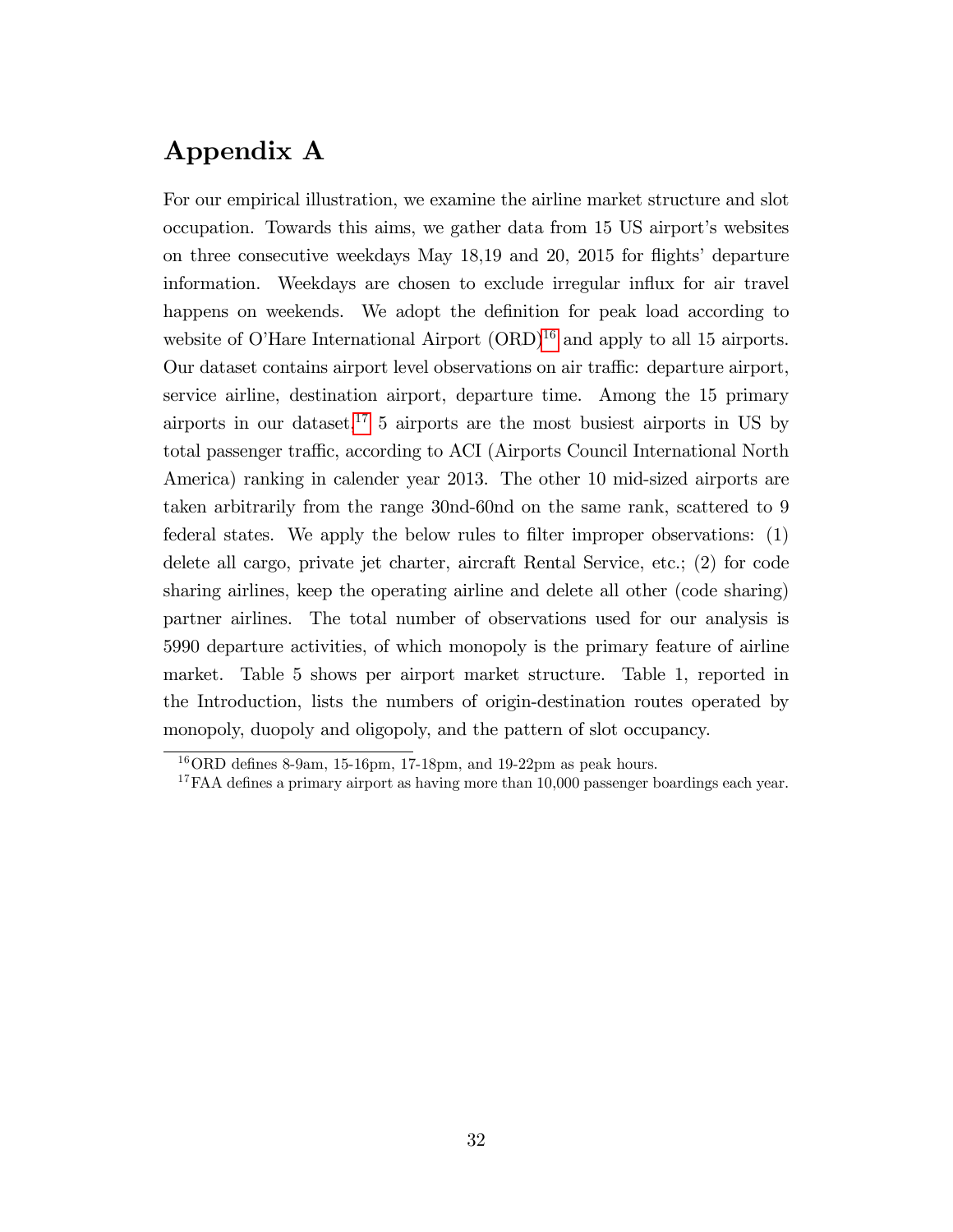| Airport                                       | $\#\mathrm{Mon}.$ | #Duo.            | $\#\text{Olig.}$ | Rank(2013)       |
|-----------------------------------------------|-------------------|------------------|------------------|------------------|
| Atlanta International Airport (ATL)           | 148               | 33               | 25               | 1                |
| Los Angeles International Airport (LAX)       | 46                | 31               | 32               | $\overline{2}$   |
| O'Hare International Airport (ORD)            | 101               | 45               | 51               | $\boldsymbol{3}$ |
| Dallas/Fort Worth International Airport (DFW) | 144               | 20               | 18               | 4                |
| Denver International Airport (DEN)            | 86                | 32               | 31               | $\bf 5$          |
| Kansas City International Airport (MCI)       | 29                | 11               | 3                | 35               |
| Oakland International Airport (OAK)           | 24                | 7                | $\theta$         | 36               |
| John Wayne Airport (SNA)                      | 17                | $\boldsymbol{3}$ | 1                | 38               |
| Luis Muñoz Marín International Airport (SJU)  | 21                | 6                | 6                | 43               |
| San Antonio International Airport (SAT)       | 24                | 5                | $\overline{2}$   | 45               |
| Indianapolis International Airport (IND)      | 28                | 5                | $\overline{2}$   | 48               |
| Kahului Airport (OGG)                         | 10                | 4                | $\overline{5}$   | 51               |
| Buffalo Niagara International Airport (BUF)   | 15                | $\overline{4}$   | $\theta$         | 55               |
| Jacksonville International Airport (JAX)      | 18                | 5                | $\theta$         | 56               |
| Eppley Airfield (OMA)                         | 14                | 3                | $\theta$         | 60               |

Table 5. Per airport market structure

A further deletion was made to exclude all áights between the 5 largest airlines, as they are mostly inter-hub connection flights; and high frequency flights with frequency above and equal to 7 flights towards one destination airport. We then construct an index to measure allocative discrimination:

$$
I = \frac{\left|x_h^a - x_h^b\right| + \left|x_l^a - x_l^b\right|}{2} \in \{0, 0.5, 1\},\
$$

where the subscripts h and l denote peak and offpeak time slots.  $x_h^a$  is a dummy that takes value 1 if airline  $a$  obtains a peak slot, 0 if not. The same logic applies to  $n_h^b$ ,  $x_l^a$  and  $x_l^b$ . Hence when  $I = 1$ , allocative discrimination is largest, while, when  $I = 0$ , allocative discrimination doesn't exist. A higher average value of this index indicates a higher magnitude of slot discrimination. We then find evidence consistent with our model prediction that allocative discrimination over 10 smaller airports is smaller than that of the larger 5 airports, see Table 2 in the Introduction.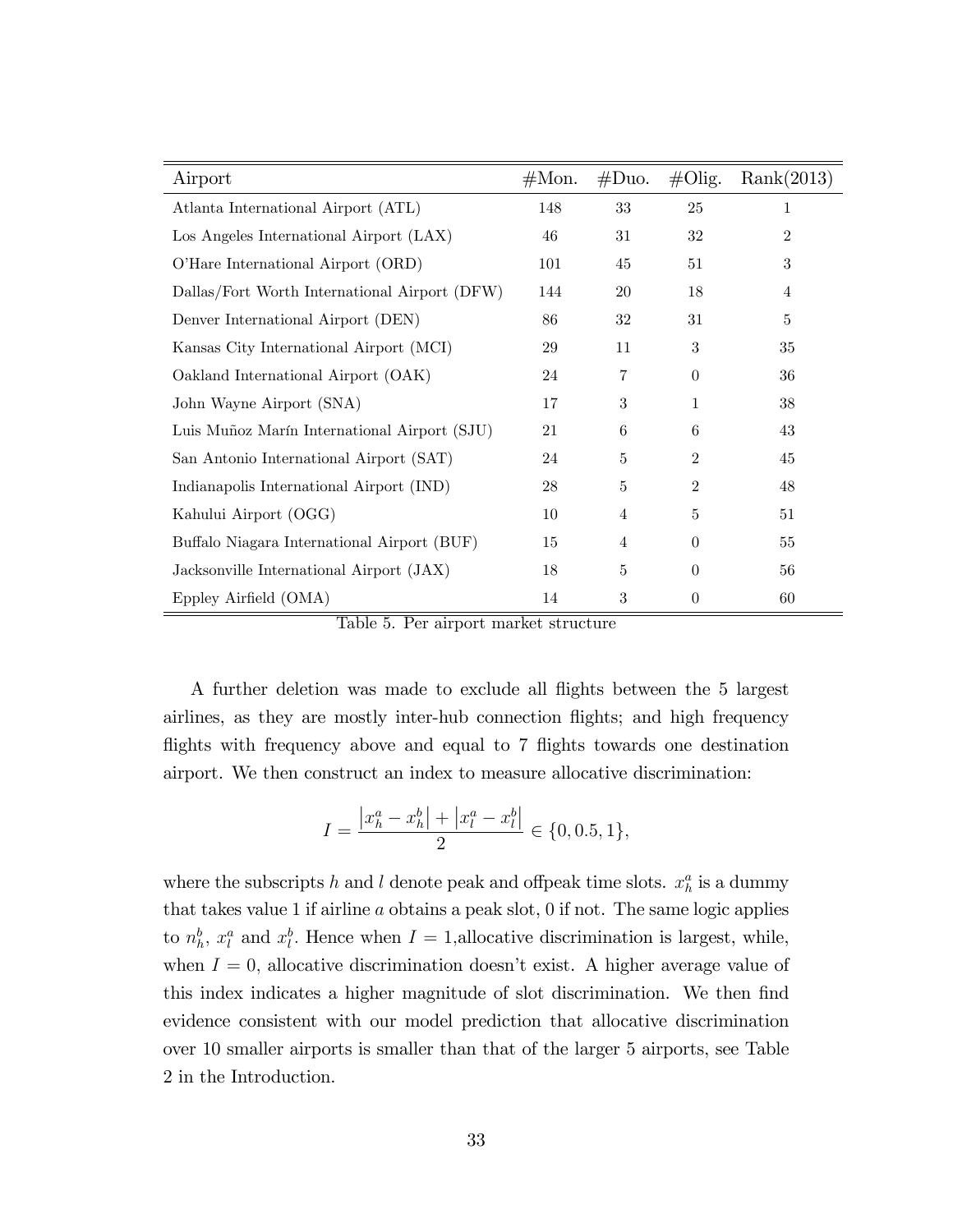## Appendix B

#### <span id="page-34-0"></span>Linear programming

In this section we describe the general problem of the airport without getting into the specific cases considered in the paper. The result of each case will depend on the relationship between  $M$  and  $N$  and the level of per-passenger fee  $\phi$ . This will be examined and linked to the general solution in the next section. We define as  $Q_1$ ,  $2Q_2$  and  $2Q_3$  the equilibrium number of passengers in a peak/off-peak, peak/peak and off-peak/off-peak configuration, respectively, for a general problem. The airport has the following linear programming problem to solve

$$
\max_{n_1, n_2, n_2} \Pi = n_1 Q_1 + 2n_2 Q_2 + 2n_3 Q_3,
$$
  
s.t.  

$$
n_1 + n_2 + n_3 = N,
$$

$$
n_1 + 2n_2 \le M,
$$

$$
0 \le n_1, n_2, n_3 \le N.
$$

Using  $n_3 = N - n_1 - n_2$  we can re-write

$$
\mathcal{P} \equiv \max_{n_1, n_2, n_2} \Pi = n_1 (Q_1 - 2Q_3) + n_2 (2Q_2 - 2Q_3) + 2NQ_3,
$$
  
s.t.  

$$
n_1 + 2n_2 \le M,
$$
  

$$
0 \le n_1 + n_2 \le N.
$$

We get the following solution:

- 1. If  $(Q_1 2Q_3) > 0$  and  $(2Q_2 2Q_3) > 0$ , and  $Q_1 > 2Q_2$  then  $n_1 =$  $\min\{M, N\}, n_2 = 0, n_3 = N - n_1;$
- 2. If  $(Q_1 2Q_3) > 0$  and  $(2Q_2 2Q_3) > 0$ , and  $Q_2 + Q_3 > Q_1$  then  $n_2 =$  $\min\{M/2, N\}, n_1 = 0, n_3 = N - n_2;$
- 3. If  $(Q_1 2Q_3) > 0$  and  $(2Q_2 2Q_3) > 0$ ,  $2Q_2 > Q_1 > Q_2 + Q_3$  and  $N \ge M$ , then  $n_1 = M$ ,  $n_2 = 0$  and  $n_3 = N - M$ ;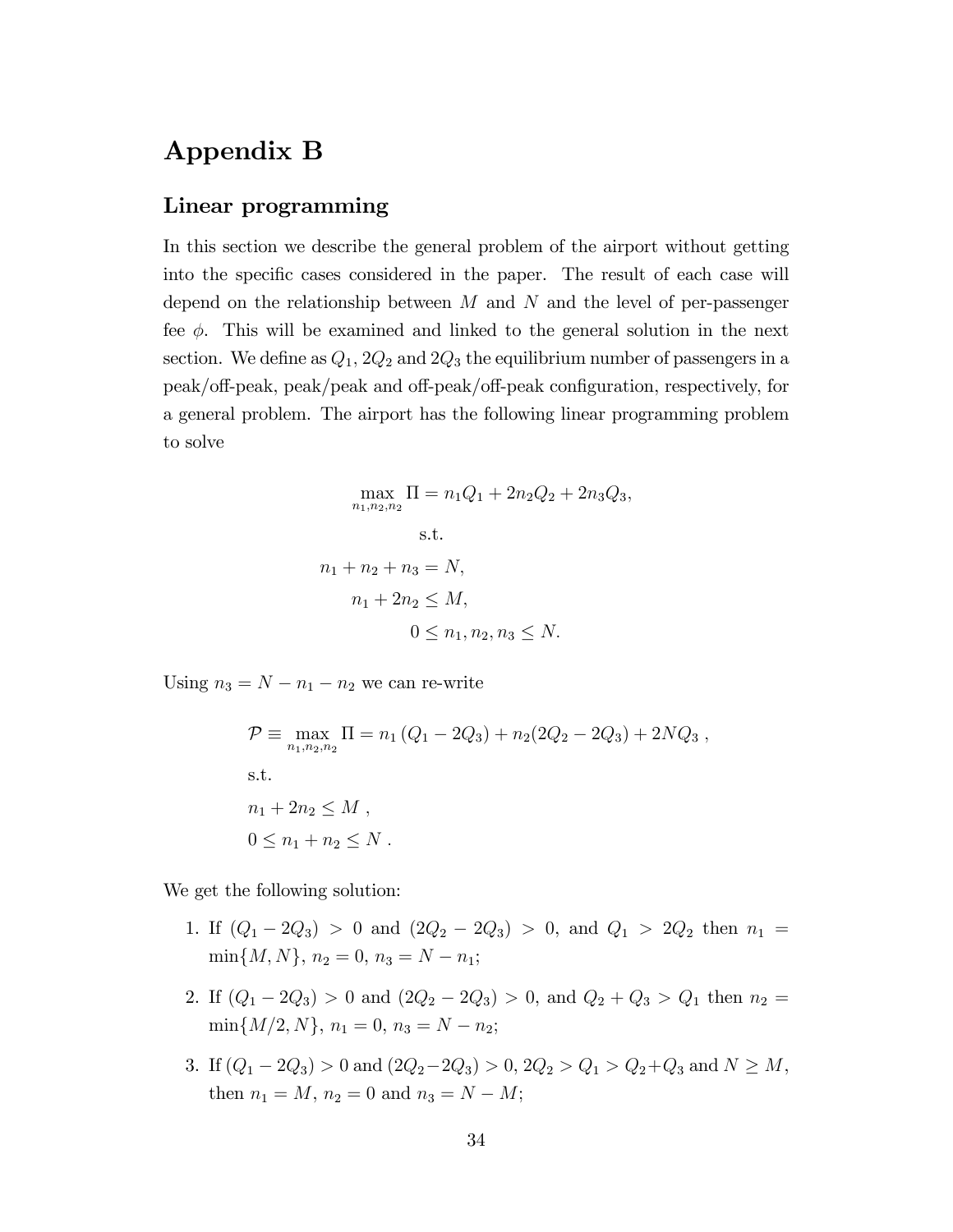- 4. If  $(Q_1 2Q_3) > 0$  and  $(2Q_2 2Q_3) > 0$ ,  $2Q_2 > Q_1 > Q_2 + Q_3$  and  $M > N > M/2$ , then  $n_1 = 2N - M$ ,  $n_2 = M - N$  and  $n_3 = 0$ ;
- 5. If  $(Q_1 2Q_3) > 0$  and  $(2Q_2 2Q_3) > 0$ ,  $2Q_2 > Q_1 > Q_2 + Q_3$  and  $M/2 > N$ , then  $n_1 = 0$ ,  $n_2 = M/2$  and  $n_3 = N - M/2$ .
- 6. If  $(Q_1 2Q_3) < 0$  and  $(2Q_2 2Q_3) > 0$ , then  $n_2 = \min\{M/2, N\}$ ,  $n_1 = 0$ ,  $n_3 = N - n_2.$
- 7. If  $(Q_1 2Q_3) < 0$  and  $(2Q_2 2Q_3) < 0$ , then  $n_1 = n_2 = 0$  and  $n_3 = N$ .
- 8. If  $(Q_1 2Q_3) > 0$  and  $(2Q_2 2Q_3) < 0$ , then  $n_1 = \min\{M, N\}$ ,  $n_2 = 0$ ,  $n_3 = N - n_1$ .

Note that Solution 5. is not applicable because we assumed  $M < 2N$ .

## Applications

The relevant results of the linear programming depend on the structure of the economy (public/private airport, and duopoly markets), the relationship between peak slots M and destinations N, and the level of per passenger fees  $\phi$ . What follows helps to understand which solution applies to each case considered in the paper.

#### Duopolies and private airport

For the duopoly case, let  $Q_1 = q_{lh}^f + q_{hl}^{f'}$ ,  $Q_2 = q_{hh}^f$  and  $Q_3 = q_{ll}^f$ . We know that  $Q_1 > 2Q_2 > 2Q_3$  for  $\phi < \phi_2$  and  $2Q_2 > Q_1 > 2Q_3$  for  $\phi_2 < \phi < \phi_1$ . Also,  $Q_1 > Q_2 + Q_3$ . If  $\phi < \phi_2$  we get  $Q_1 > 2Q_2$ , so that checking Section [7](#page-34-0) result 1. applies:  $n_1 = \min\{M, N\}, n_2 = 0, n_3 = N - n_1;$ 

If  $\phi_2 < \phi < \phi_1$ , we get:

- i. if  $N > M$ , then  $n_1 = M$ ,  $n_2 = 0$  and  $n_3 = N M$ ;
- ii. if  $M > N > M/2$ , then  $n_1 = 2N M$ ,  $n_2 = M N$  and  $n_3 = 0$ ;

Checking the corresponding results in Section [7,](#page-34-0) this yields the solution:

•  $n_1 = \min\{M, N\}, n_2 = 0, n_3 = N - n_1$  if  $\phi < \phi_2$  or if  $\phi_2 < \phi < \phi_1$  and  $N > M$ ;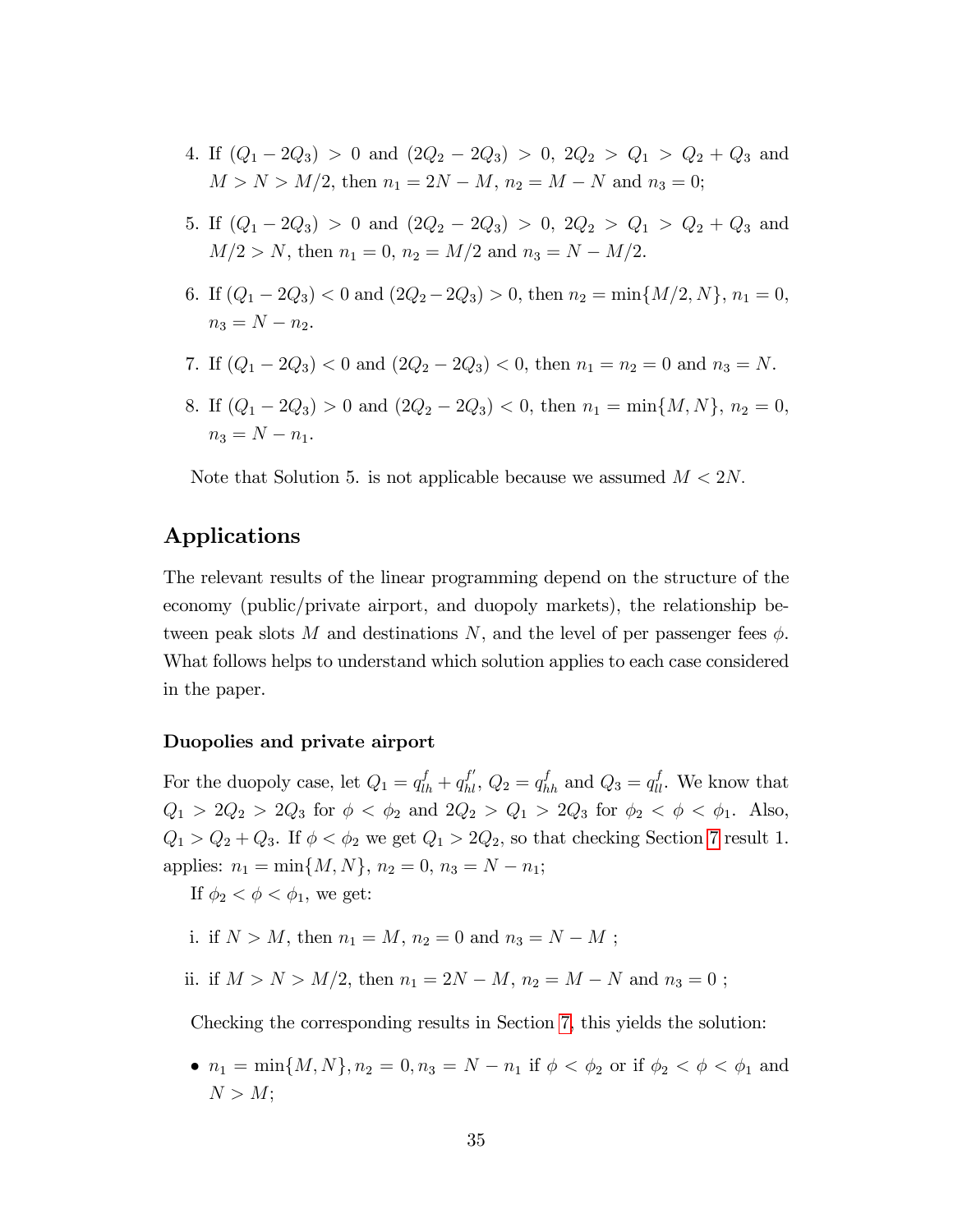•  $n_1 = 2N - M, n_2 = M - N, n_3 = 0$  if  $\phi_2 < \phi < \phi_1$  and  $M > N$ .

#### Duopolies and public airport

For the duopoly case, let  $Q_1 = B_{\text{hllb}}$ ,  $Q_2 = B_{\text{hh}}/2$  and  $Q_3 = B_{\text{ll}}/2$ . We know  $2Q_2 > Q_1 > 2Q_3$  if  $\phi < \phi_1^P$  and  $2Q_2 > 2Q_3 > Q_1$  if  $\phi > \phi_1^P$ . Also,  $Q_2 + Q_3 > Q_1$ for  $\phi > \phi_4^P$ .

Checking the corresponding results in Section [7,](#page-34-0) this yields the following solution: for  $\phi > \phi_1^P$ , we have (result 6.)  $n_2 = \min\{M/2, N\}$ ,  $n_1 = 0$ ,  $n_3 =$  $N - n_2$ . For  $\phi_1^P > \phi > \phi_4^P$ , we have (result 2.)  $n_2 = \min\{M/2, N\}$ ,  $n_1 = 0$ ,  $n_3 = N - n_2$ . For  $\phi < \phi_4^P$ , then the relationship between destinations and peak slots matters. For  $M > N$ , the solution (result 4.) is  $n_1 = 2N - M$ ,  $n_2 = M - N$ and  $n_3 = 0$ . For  $N > M$ , result 3. occurs, according to which  $n_1 = M$ ,  $n_2 = 0$ and  $n_3 = N - M$ .

## Appendix C

#### Monopoly airlines

The Lagrangian of problem [\(33\)](#page-20-3) and its derivatives write as

$$
L = \left[ s_l \left( q_{lh}^f - q_{lh}^f q_{lh}^f - q_{hl}^{f'} q_{lh}^f \right) - \phi q_{lh}^f \right] + \left( s_h q_{hl}^{f'} - s_l q_{lh}^f q_{hl}^{f'} - s_h q_{hl}^{f'} q_{hl}^{f'} - \phi q_{hl}^{f'} \right) + \lambda_{lh}^f q_{lh}^f + \lambda_{hl}^{f'} q_{hl}^{f'} \n\frac{\partial L}{\partial q_{lh}^f} = s_l (1 - 2q_{lh}^f - 2q_{hl}^{f'}) - \phi + \lambda_{lh}^f \n\frac{\partial L}{\partial q_{hl}^{f'}} = s_h - 2s_l q_{lh}^f - 2s_h q_{hl}^{f'} - \phi + \lambda_{hl}^{f'}
$$

where  $\lambda_{lh} \geq 0$  and  $\lambda_{hl} \geq 0$  are the Khun-Tucker multiplicators. The Hessian matrix is

$$
H = \left[ \begin{array}{cc} -2s_l & -2s_l \\ -2s_l & -2s_h \end{array} \right],
$$

with determinant  $4s_l (s_h - s_l) > 0$ . Therefore H is definite positive and we have unique maximum.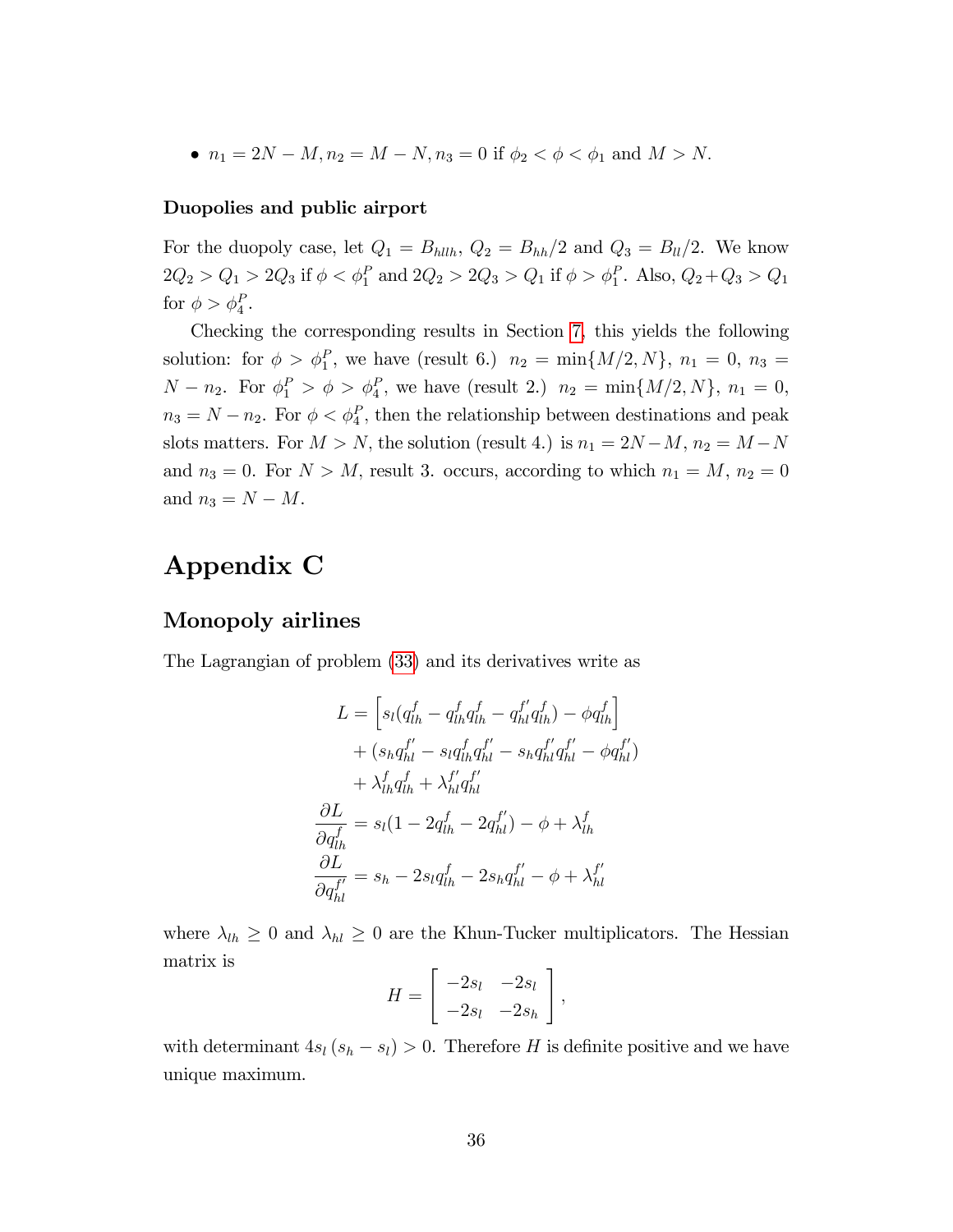The unique root of  $\frac{\partial L}{\partial f}$  $\partial q^f_{lh}$ =  $\partial L$  $\partial q_{hl}^{f'}$  $= 0$  is given by

$$
q_{lh}^f = -\frac{1}{2s_l(s_h - s_l)} \left( \phi s_h - \phi s_l - s_h \lambda_{hl}^f + s_l \lambda_{hl}^{f'} \right),
$$
  

$$
q_{hl}^{f'} = \frac{1}{2(s_h - s_l)} \left( s_h - s_l + \lambda_{hl}^{f'} - \lambda_{hl}^f \right)
$$

The maximum solution  $\lambda_{lh}^f \geq 0$ ,  $q_{lh}^f \geq 0$ ,  $\lambda_{lh} q_{lh}^f = 0$ , and  $\lambda_{hl}^{f'} \geq 0$ ,  $q_{hl}^{f'} \geq 0$ ,  $\lambda_{hl}^{f'} q_{hl}^{f'} = 0$ . Suppose  $\lambda_{lh}^f = 0$  and  $\lambda_{hl}^{f'} = 0$  while  $q_{lh}^f \ge 0$  and  $q_{hl}^{f'} \ge 0$ . Then, we get  $q_{lh}^f = -\frac{1}{2}$ 2  $\phi$  $\frac{\phi}{s_l}$  < 0 and  $q_{hl}^{f'} = \frac{1}{2}$  $\frac{1}{2}$ , which is impossible for  $\phi > 0$ . Hence the two flights f and f' are not operated together. Suppose  $\lambda_{lh}^f > 0$  and  $\lambda_{hl}^{f'} = 0$  while  $q_{lh}^f = 0$  and  $q_{hl}^{f'} \ge 0$ . Then, we get  $q_{hl}^{f'} = \frac{1}{2s}$  $\frac{1}{2s_h}(s_h - \phi)$  and  $\lambda_{hl}^f = \phi \frac{s_h - s_l}{s_h} > 0$ , which is possible for  $s_h > \phi$ . Suppose  $\lambda_{lh}^f = 0$  and  $\lambda_{hl}^{f'} > 0$  while  $q_{lh}^f \ge 0$  and  $q_{hl}^{f'} = 0$ . Then, we get  $q_{lh}^f = \frac{1}{2s}$  $\frac{1}{2s_l}(s_l - \phi)$  and  $\lambda_{hl}^{f'} = -(s_h - s_l) < 0$ , which is impossible. Suppose  $\lambda_{lh}^f > 0$  and  $\lambda_{hl}^{f'} > 0$  while  $q_{lh}^f = 0$  and  $q_{hl}^{f'} = 0$ . Then, we get  $\lambda_{lh}^f = -s_l + \phi$  and  $\lambda_{hl}^{f'} = -s_h + \phi$ , which is impossible for  $\phi < s_l$ .

#### Public Airport

#### Duopoly

By comparing the number of seats obtained in each configuration, we get:

$$
B_{hh} - B_{ll} = \frac{2(s_h - s_l)(\phi^2 + 2s_h s_l)}{9s_h s_l} > 0,
$$
  
\n
$$
B_{hh} - B_{hl+lh} =
$$
  
\n
$$
\frac{(s_h - s_l)(s_h^2 s_l (20s_h + s_l) + 4s_h s_l \phi (2s_h + s_l) + \phi^2 (36s_h^2 - 19s_h s_l + 4s_l^2))}{18s_h s_l (s_l - 4s_h)^2} > 0
$$
  
\n
$$
B_{hl+lh} - B_{ll} =
$$
  
\n
$$
\frac{(s_h - s_l)(108s_h^2 s_l + s_l (8s_l^2 - 4s_l \phi - 13\phi^2) + s_h (28\phi^2 - 65s_l^2 - 8s_l \phi))}{18s_l (s_l - 4s_h)^2} > 0,
$$

Hence we obtain  $B_{hh} > B_{hl+lh} > B_{ll}$  for all  $0 < \phi < \frac{s_l}{2}$ .

Next, we evaluate the differences in the allocation of two peak slots:

$$
B_{hh}+B_{ll}-2B_{hl+lh}=
$$